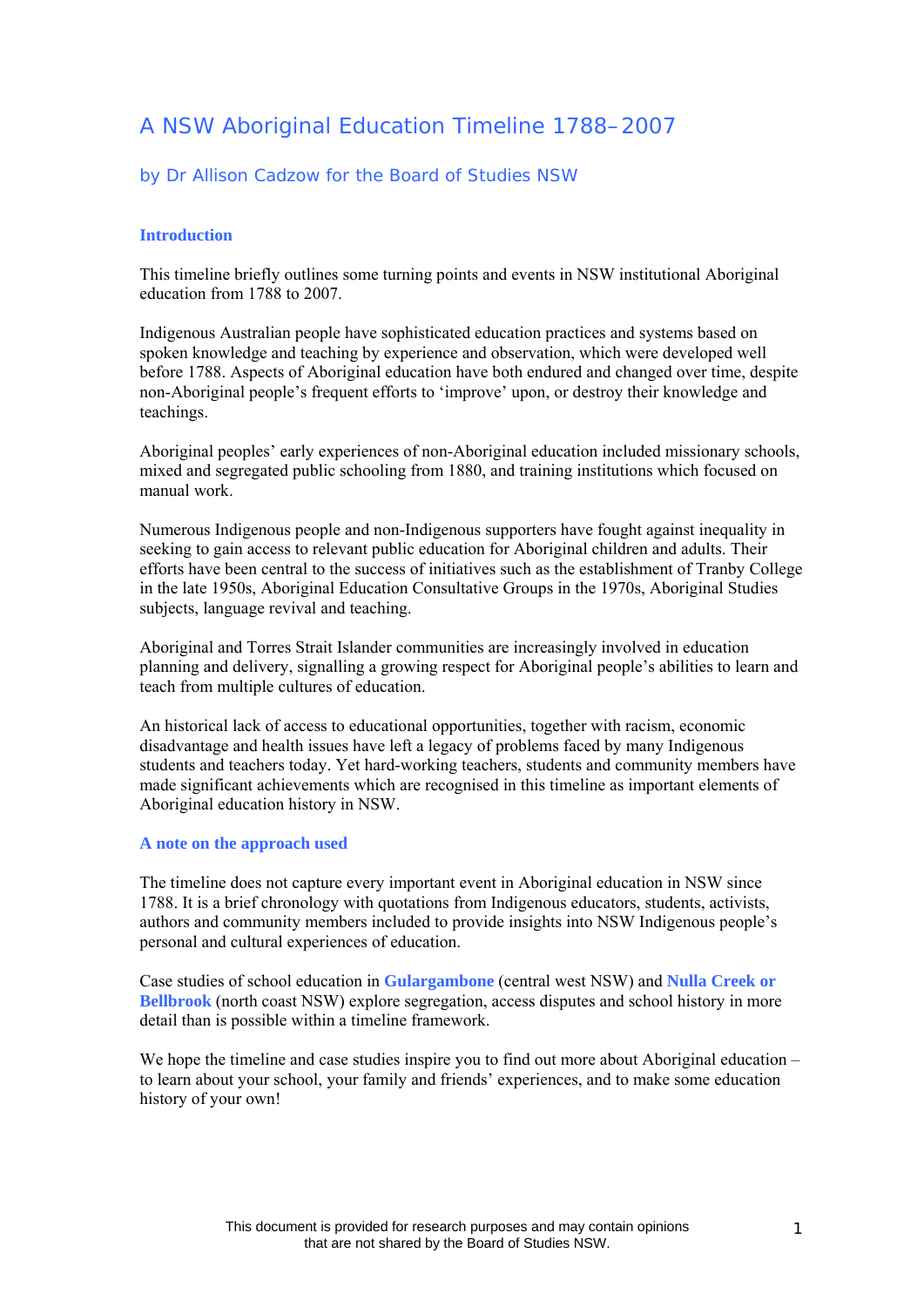# **Timeline**

# **1789 The capture and English education of Bennelong**

Governor Arthur Phillip organised the capture of Bennelong.

Phillip attempted to teach Bennelong about English language and culture and to learn about Aboriginal people from Bennelong.

References: Dark (1966) pp 84–85; Heiss & McCormack (2002) [<www.cityofsydney.nsw.gov.au/barani/themes/theme7.htm>](http://www.cityofsydney.nsw.gov.au/barani/themes/theme7.htm)

Associate Professor Anita Heiss (Wiradjuri) and Terri McCormack discussed Bennelong's attempt to educate non-Aboriginal people about his culture:

'While Bennelong suffered from the worst aspects of enculturation, he also represents those who tried to change the behaviour of Europeans on Aboriginal lands.'

Heiss & McCormack (2002).

# **1790 Attempts to educate individual Aboriginal children**

Convict George Bath 'adopted' and provided a European style education for 'James' whose parents were shot by non-Aboriginal people near Toongabbie (Sydney).

Reference: Fletcher (1989a) p 15.

# **1796 An early Aboriginal experience of a NSW school**

Reverend Samuel Marsden attempted to provide a British education for 'Tristan' and sent him to school in Parramatta.

'Tristan' was one of the earliest known Aboriginal people to attend a NSW school.

The Marsden family attempted to train him as their house servant but he ran away from them in Rio while travelling to England in 1807. He eventually boarded a ship back to Sydney and died soon after arriving home.

After this event, Marsden claimed that nothing could be done to educate Aboriginal people.

References: Bridges (1968) p 228; Fletcher (1989a) p 15.

#### **1815–22 Parramatta Native Institution (Sydney)**

The Native Institution was an 'experiment' in education established by Governor Lachlan Macquarie and former missionary William Shelley.

Aboriginal children (who educators thought were more easily influenced than adults) were taught to be labourers and servants for colonists.

They were instructed in basic literacy skills, agriculture and craft and encouraged to convert to Christianity.

Some students were brought to the school by force, and students were separated from their Aboriginal families and cultural influences.

While several students achieved excellent results, they chose to return to their communities after schooling.

References: J. Brook & J.L. Kohen (1991), Chapter 4; Read (2006); Fletcher (1989a) pp 19–21.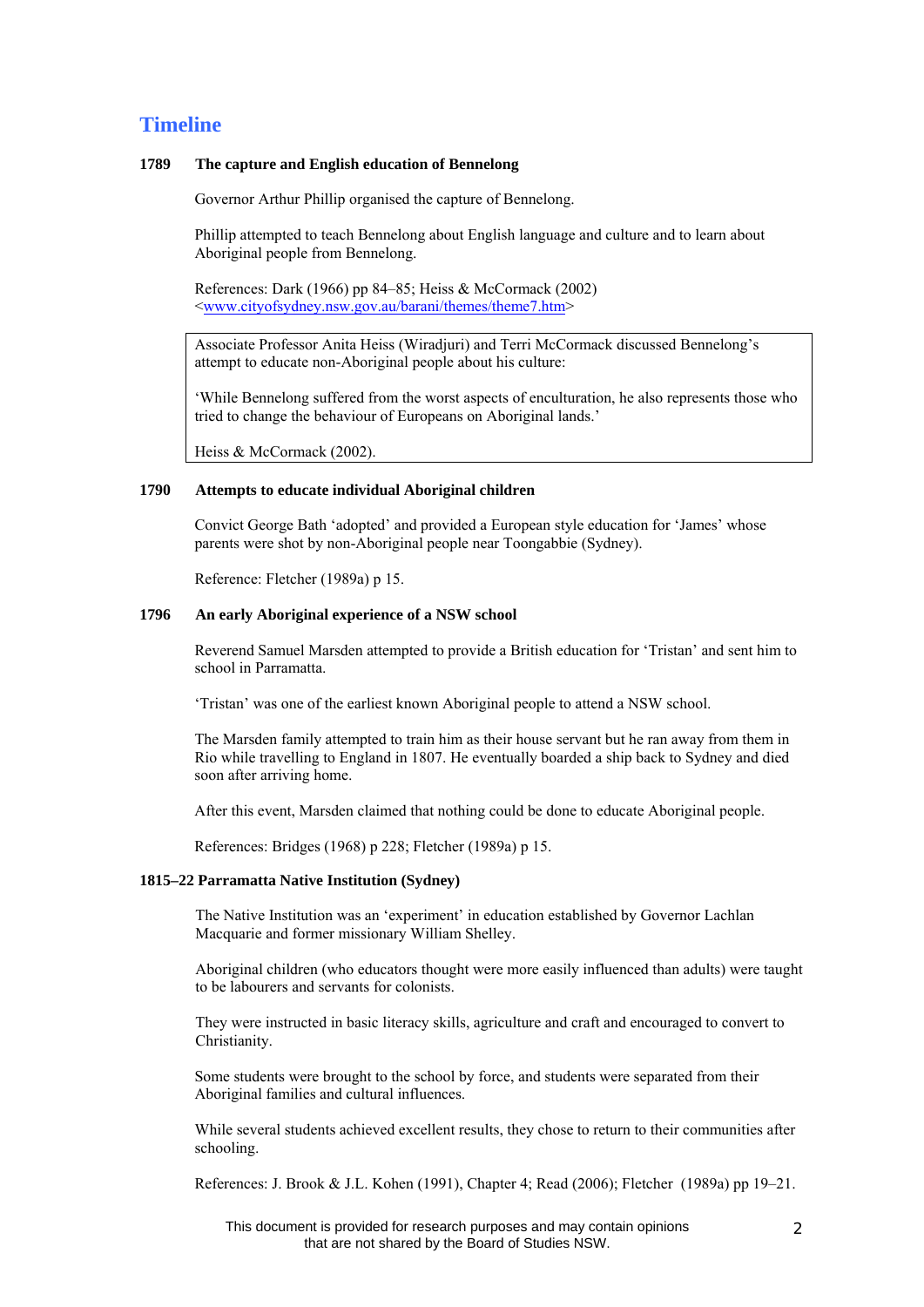# **1821 Student achievement**

An Aboriginal student at the Native Institution and Sunday school received top marks in her examinations, ahead of non-Aboriginal students.

References: Brook and Kohen (1991) pp 250–251; Duncan (1997) p 193.

#### A reporter noted:

'…a black girl of fourteen years of age between three or four years in the school, bore away the chief prize, much to the satisfaction of the worthy judges and auditors.'

*Sydney Gazette* 17 April 1819, cited in Brook & Kohen (1991) p 251.

# **1822–3 Native Institution at the Black Town (Sydney)**

The Native Institution was relocated to Black Town, on one of the earliest land grants to Aboriginal people assigned to Nurragingy-Colebee by Governor Macquarie.

Problems with the Parramatta site including epidemics, partly contributed to the decision to relocate the school.

Proximity to the Blacktown Aboriginal community and access to farms for practical teaching also influenced the move.

Approximately 12 students attended.

References: Brook & Kohen (1991) pp 38–46, p 87, Chapter 7 pp 132–157; Fletcher (1989a) pp 21–22.

# **1825 Aboriginal students at Liverpool Orphan School (Sydney)**

Several students from the Blacktown Native Institution were moved to the Liverpool 'Orphan' School as part of a mixed schooling trial.

Governor Brisbane wanted to see if mixed schooling at the Orphan School would lead to the assimilation of Aboriginal children.

References: Brook & Kohen (1991) pp 240–241; Fletcher (1989a) p 22.

# **Mission education at Lake Macquarie (Central Coast NSW)**

Reverend Threlkeld established a London Missionary Society mission at Lake Macquarie to preach Christianity to local Awabakal people.

Later Threlkeld learnt from Biraban (John McGill) how to speak Awabakal.

Under Biraban's tuition, Threlkeld eventually interpreted for Aboriginal prisoners at trials and published early studies of the Awabakal language.

References: Bridges (1968) pp 233–234; Gunson (1967) pp 528–530.

# **1827 Scott-Hall segregated school established at Blacktown (Sydney)**

NZ Missionary William Hall and Archdeacon Scott attempted to revive the Native Institution at Blacktown.

Maori, Aboriginal and non-Aboriginal children attended, though classes were racially segregated.

Reading and writing lessons were provided and boys were trained in carpentry.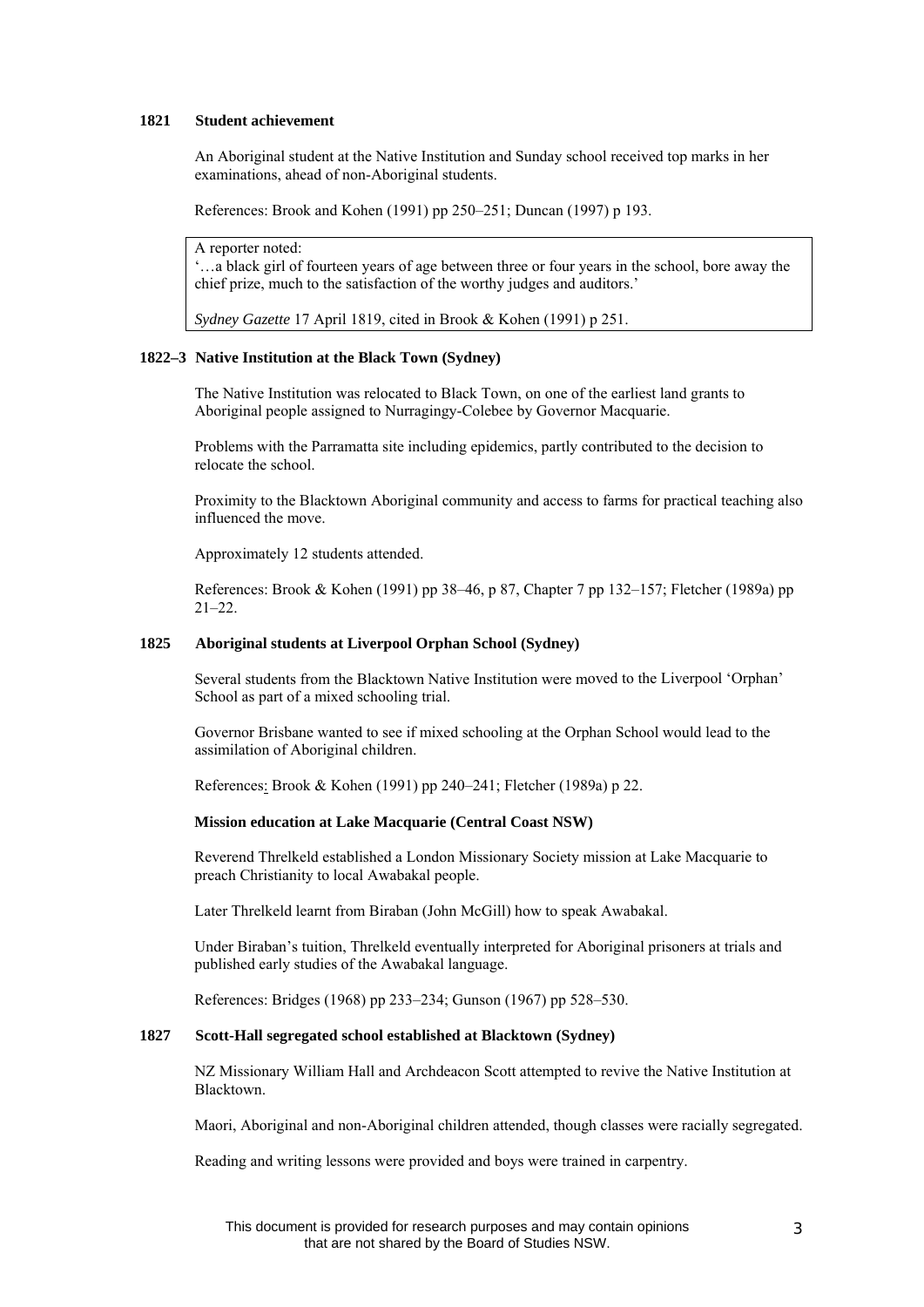Fletcher (1989a) pp 22–23; Brook & Kohen (1991) Chapter 10, pp 204–228.

#### **1829 Black Town Aboriginal School closed**

Remaining students were sent to Liverpool to complete their education with Reverend Cartwright as their teacher.

Cartwright wanted the children to remain segregated from the rest of the colony.

Students ran away frequently.

References: Brook & Kohen (1991) p 225; Bridges (1968) pp 232–233; Ramsland (1986) pp 33– 37.

# **1832 Anglican Church Missionary Society establishes Wellington mission and school (northern NSW)**

Reverend Handt and Reverend William Watson established a Christian mission and school at Wellington.

They taught Aboriginal children using visual and oral approaches as well as music, recognising and using connections with Aboriginal education techniques.

Attendance was eventually forced, and parents hid their children, fearing their removal.

References: Fletcher (1989a) pp 24–26; Edwards & Read (1997) p xi.

# **1837 Select Committee of House of Commons (UK) inquired into the conditions of Indigenous people in British Colonies**

The Select Committee recommended a system of Protectors for Aboriginal people in Victoria, which influenced policy in NSW.

The committee was influenced by the emerging anti-slavery movement in the UK.

References: Fletcher (1989a) pp 26–28.

#### **1848 Peak education management established**

The Denominational (religious) Schools Board and Board of National Education (secular) were appointed to manage colonial education.

Governor Fitzroy referred Earl Grey's proposal of sending Aboriginal children to existing schools and creating boarding schools in remote areas to these peak bodies.

References: Fletcher (1989a) pp 31–35.

#### **1849 NSW Select Committee decides against investing in Aboriginal education**

The Select Committee reviewed previous efforts and experiments in education for Indigenous people.

They decided Aboriginal people could not be 'changed' by European education.

Education funds were directed towards educating non-Aboriginal children rather than Aboriginal students.

Reference: Fletcher (1989b) p 39.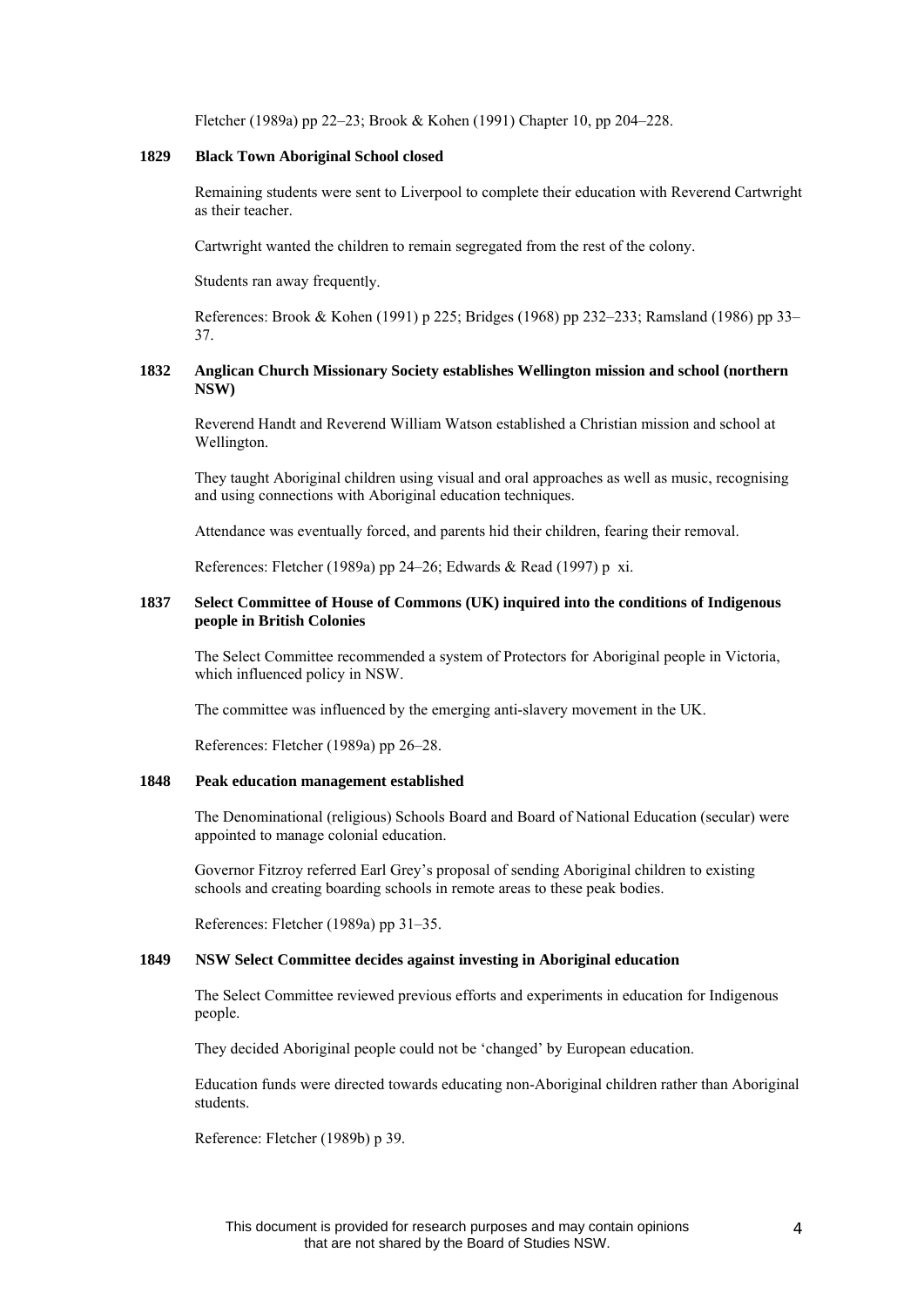#### **1853 The NSW Board of National Education rejects boarding school proposal**

The NSW Board of National Education rejected Grey's mixed boarding schools proposal.

They regarded efforts at providing education for Aboriginal people to be futile.

References: Fletcher (1989a) pp 34–35; Parbury (1999) p 67.

# **1858–9 Aboriginal student's achievement at Fort St Public School**

At Fort St Public School (Sydney) an Aboriginal student came first in Geography two years in a row.

Reference: Fletcher (1989a) p 38.

### **1866 NSW Council of Education formed**

The Council of Education was made responsible for managing government schooling.

#### **Public Schools Act established**

The Public Schools Act stated that provisional schools could be set up for 15–24 pupils who attended regularly.

Half-time schools could be established for 10 pupils in an area.

References: Fletcher (1989a) p 52; pp 81–82.

# **1870s Aboriginal children enrolled in public schools**

Some Aboriginal parents enrolled their children in schools around the state.

Population growth, the expansion of public schools, and increasing Aboriginal employment on rural properties contributed to higher Aboriginal student enrolments.

Several parents wanted their children to learn skills to improve their children's economic and social prospects.

Reference: Fletcher (1989a) pp 37–38.

### **1874 Malgoa Mission School established (south-western NSW)**

Daniel and Janet Mathews established the Christian Malgoa Mission School near the Murray River.

They taught basic maths, writing and singing to approximately 25 Aboriginal students.

After numerous rejections, the mission received government funding after 1881.

Sunday schools and other church-based societies supported the school too.

References: Fletcher (1989b) p 60; Fletcher (1989a), pp 42–49, Brady (1996).

Dr Wendy Brady, a Wiradjuri academic, argued in her thesis that the mission schools were experimenting with education as the missionaries tried to convert Aboriginal people to Christianity. (Brady, 1996)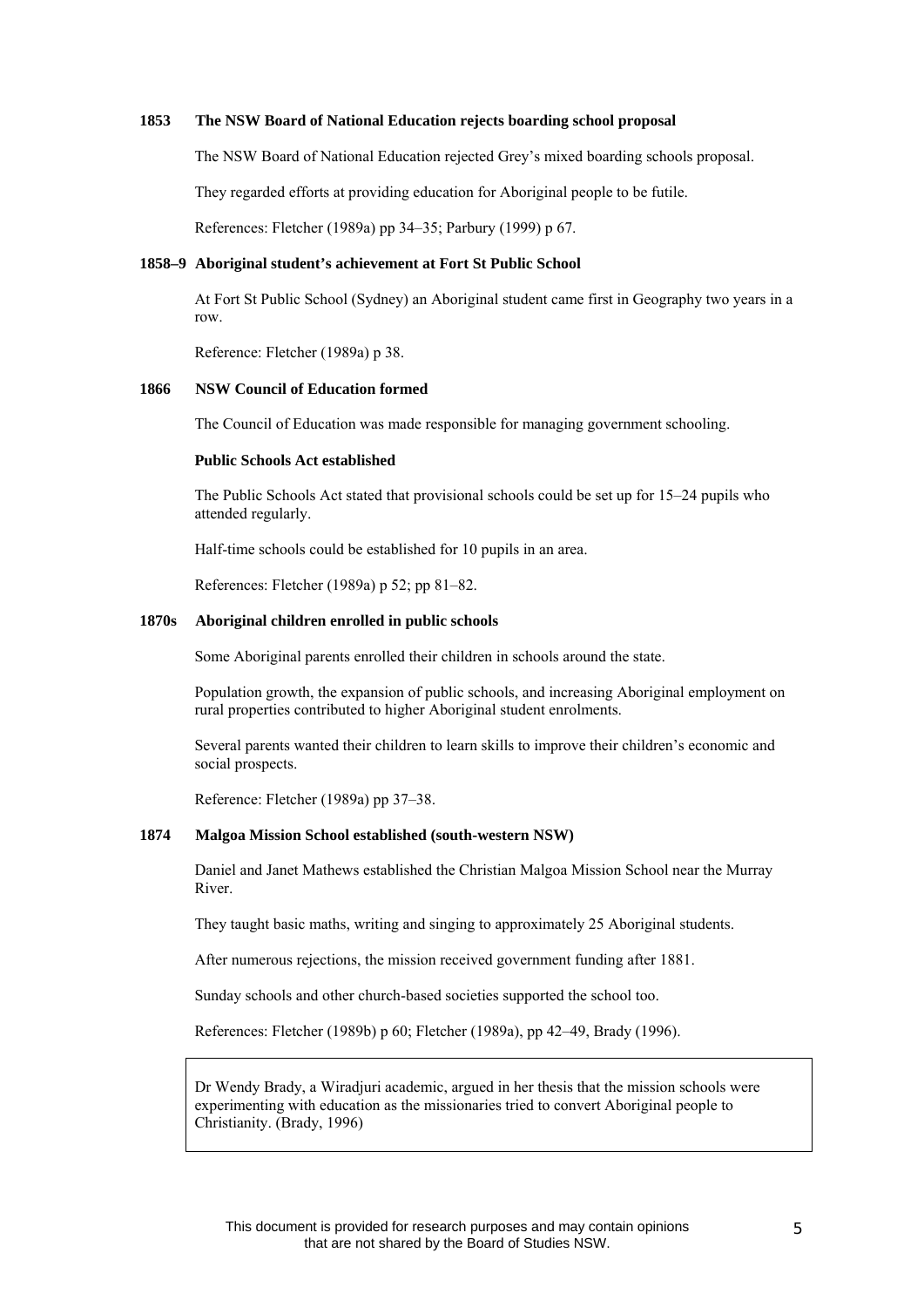#### **1875 Rooty Hill Public School established (Sydney)**

The NSW Council of Education agreed to establish a school at Rooty Hill, where 25 Aboriginal children, including the extended Locke family, lived.

Many Locke descendents still live in the area today.

The Rooty Hill site was close to the previous Native Institution, marking a connection between Aboriginal communities and education in the area.

References: Fletcher (1989b) p58; Fletcher (1989a) pp 39–40; Brook & Kohen (1991) p 240, p 259.

# **1880 NSW Public Instruction Act**

Henry Parkes's NSW government oversaw the introduction of free, compulsory and secular education.

Primary schools were to be 'free and fair', open to all children of school age within 2km of a school – though in practice access was often not equal.

Aboriginal families in many areas enrolled their children in public schools.

Approximately 100 Aboriginal students were enrolled by the end of the 1870s, mainly in the heavily populated coastal areas.

The Council of Education became the NSW Department of Education.

References: Fletcher (1989a) p 40; Duncan (1997) p 194.

#### **Warangesda Aboriginal School becomes a government school (south-western NSW)**

Warangesda Mission School opened and run by Reverend Gribble for non-Aboriginal (15) and Aboriginal (27) students.

The school became segregated after a school inspector's visit, as he regarded mixed education as 'improper'.

Warangesda became the first Aboriginal school to become a government school.

Children were placed in separate dormitories and sent out to 'service' from this school, a precursor to Cootamundra Training Home and Kinchela Boys Home.

Wiradjuri parents protested to the APB about their children being taken away.

Historian Peter Read estimates that 300 girls were sent to service from Warangesda before 1909.

References: Brady (1992) pp 94–98; Elphick (1989) p 41, pp 41–72; Read (1984) p 11.

# **1882 Number of Aboriginal children attending schools**

A census conducted by the Protector of Aborigines NSW stated that 200 Aboriginal children were attending school in NSW out of approximately 1500 school-age children

References: Fletcher (1989a), p 54.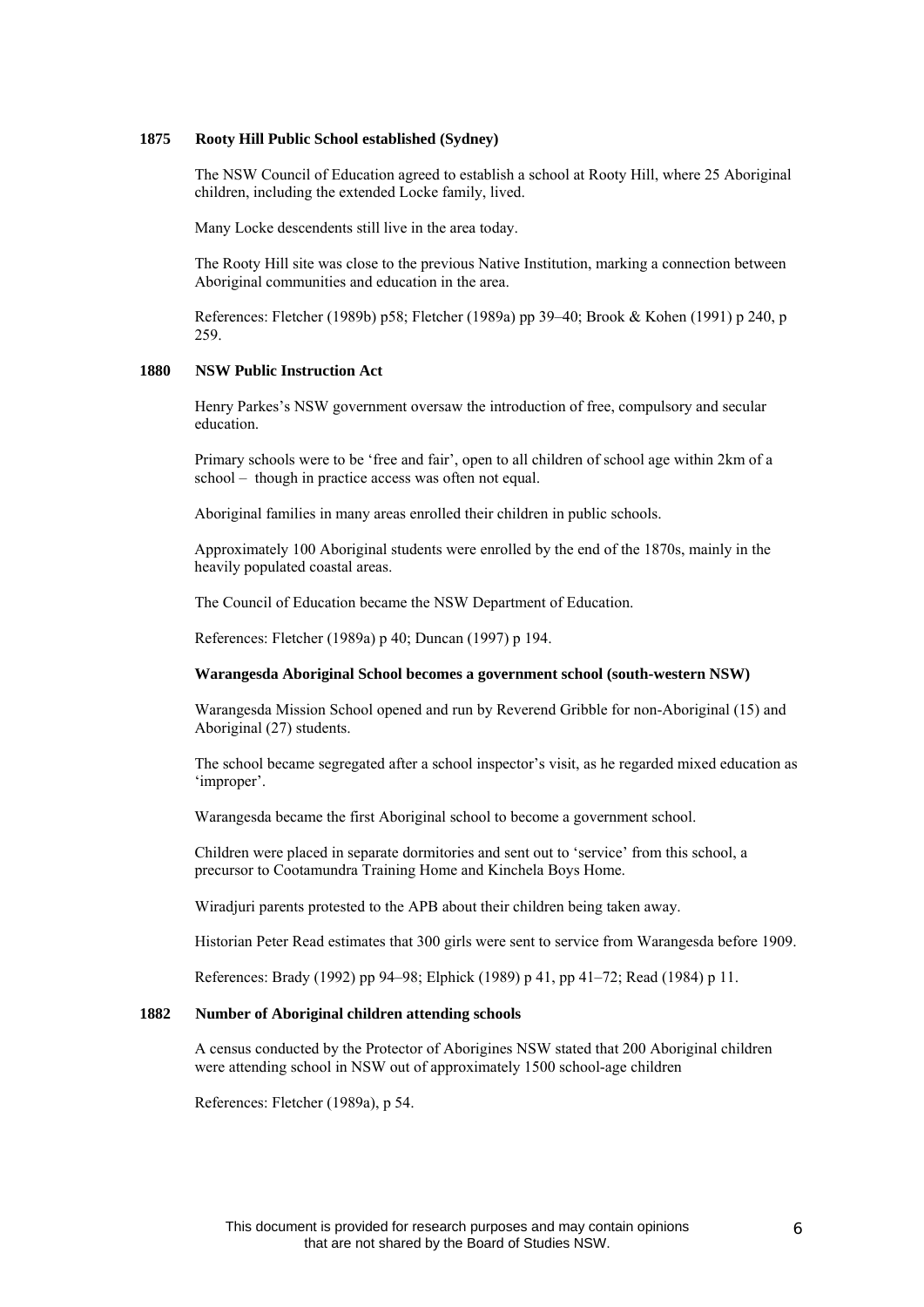# **1883 Brungle Aboriginal School established (south-western NSW)**

Schools were established on some Aboriginal reserves (which did not have an on-site manager) and stations (which had a manager present) such as Brungle Station, after Aboriginal students were refused entry to some public schools.

In other cases they attended local public schools, if there was no non-Aboriginal outcry, for example Botany Heads Public (later La Perouse) and Sandringham Public (Sydney).

References: Goodall (1996) p 110; Duncan (1997) p 194.

#### **Aboriginal students attend Botany Heads School (La Perouse)**

Botany Heads (later La Perouse) Public School records mention the attendance of nine Aboriginal children from La Perouse camp.

It is likely that Aboriginal children attended this school with other local children from its commencement in 1868.

References: Mission Publications of Australia (1968), p 8.

#### **Aboriginal children were prevented from attending Yass Public School (southern NSW)**

Yass Public school expelled all 15 Aboriginal students from the school after non-Aboriginal parents complained about them attending.

The Catholic school enrolled them, but in a segregated class.

The Minister for Education publicly accepted the case for exclusions of Aboriginal students from schools in NSW when local non-Aboriginal communities excluded their children.

References: Fletcher (1989b) p 74; Goodall (1996) p 110.

The Minister for Education stated after the Yass dispute:

'No child whatever its creed or colour or circumstances ought to be excluded from a public school. But cases may arise, especially among Aboriginal tribes, where the admission of a child or children may be prejudical to the whole school.'

Minister for Education, George Reid, 1884 cited in Fletcher (1989b) p 74.

#### **Aborigines Protection Board (APB) established**

The APB consisted of members of charity bodies, government, police and the legal fields – all non-Aboriginal representatives.

Local police were often used to enact policies, distribute rations and clothing to the sick and aged, and to 'encourage' working age men and women to join the cash economy.

The Board favoured segregated government-run stations and supported the existence of separate schools if communities were isolated.

If indigenous children lived close to public schools, the APB supported their attendance.

Reference: Fletcher (1989a) pp 57–60.

# **TAFE begins**

The Board of Technical Education assumed management of Sydney Technical School.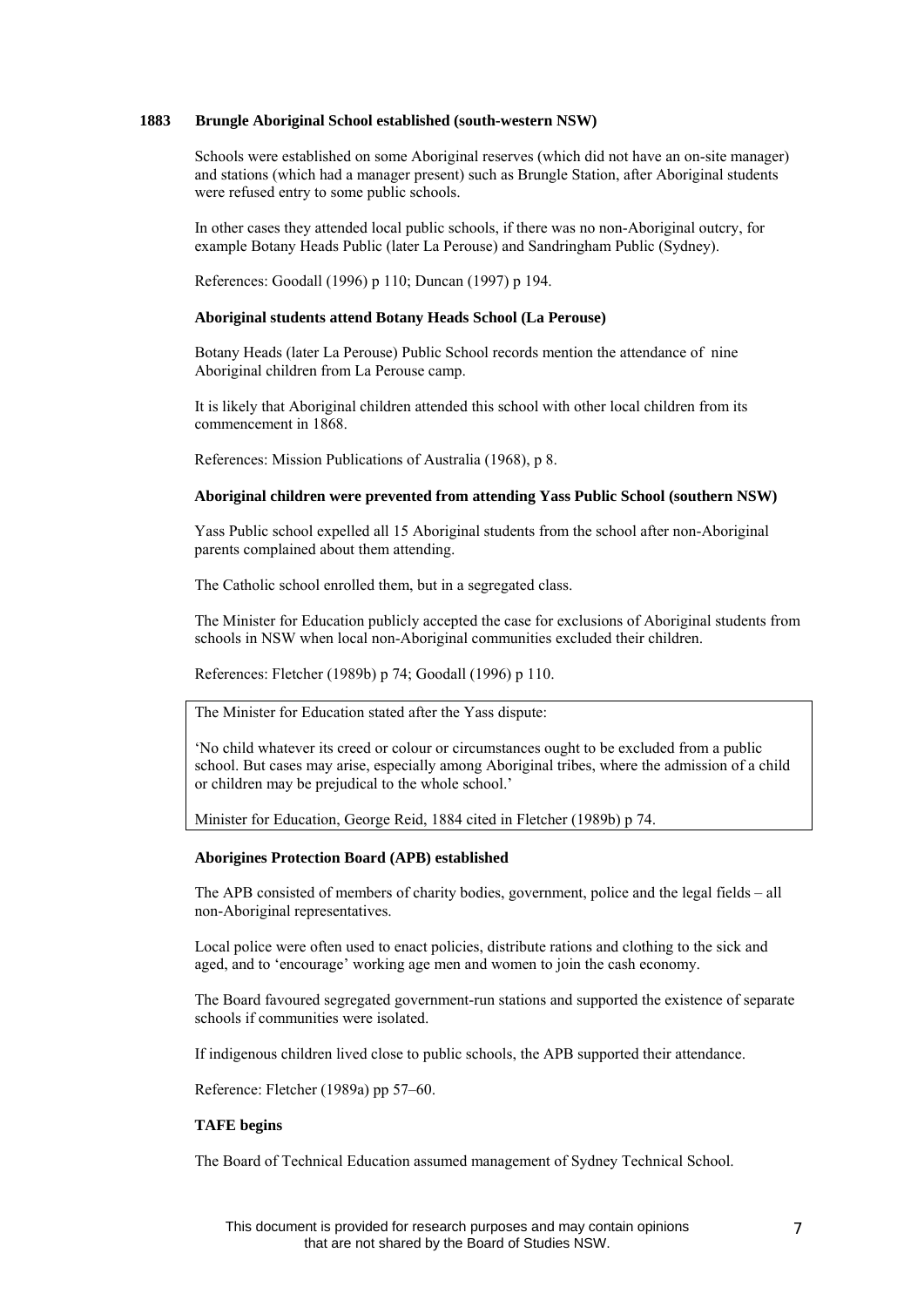TAFE NSW system commenced.

Reference: DET (1983) p 9.

#### **1884 NSW Education Minister's policy on Aboriginal schooling**

The Minister for Education favoured separate schools in areas with large Aboriginal populations.

Where there were few Aboriginal students they were to attend the nearest public school if they were 'habitually clean, decently clad and they conduct themselves with propriety...'

Reference: Fletcher (1989b) pp 74–75.

### **Killawarra school boycott (north coast NSW)**

Non-Aboriginal parents of students at Killawarra Public threatened to boycott the school after an Aboriginal girl attended.

While the Inspector agreed with the non-Aboriginal parents' position, the Education Minister overrode the decision and she was allowed to stay.

Reference: Fletcher (1989a) p 64.

# **1887 Wallaga Lake Aboriginal School established (south coast NSW) Wallaga Lake Aboriginal School established (south coast NSW)**

Wallaga Lake Aboriginal School was established on the request of local people, after the NSW Parkes government rejected their appeals for support in 1880 to attend local schools.

Reference: Fletcher (1989a) p 65.

# **1890 Forster School exclusions (north coast NSW)**

Non-Aboriginal parents demanded the exclusion of 11 Aboriginal students at Forster claiming they were a 'dangerous presence'.

Reference: Fletcher (1989a) p 67.

#### **Brewarrina Aboriginal School opens (northern NSW)**

Brewarrina Mission Station Provisional School commenced.

Jimmy Barker who later completed numerous recordings with Janet Mathews, attended the school as a child from 1912.

He experienced violence from some teachers, but others were encouraging.

He taught himself to read, outside school hours.

Reference: Barker (rev. ed. 1988) pp 56–65.

Murawari author Jimmy Barker recalled his schooling at Brewarrina:

'School started in early February, and I shall never forget my first day. Billy and I sat together both feeling very nervous. It was on this day that I learnt how unacceptable Aborigines are to other people. The manager [Scott] told us straight out that we were just nothing… He said it was not much use trying to teach us and that he wanted to make it clear that it was a complete waste of time. I had never before encountered the cruelty and brutality which surrounded us here, and it was a shock to find that this could occur.'

Barker (1988) p 56.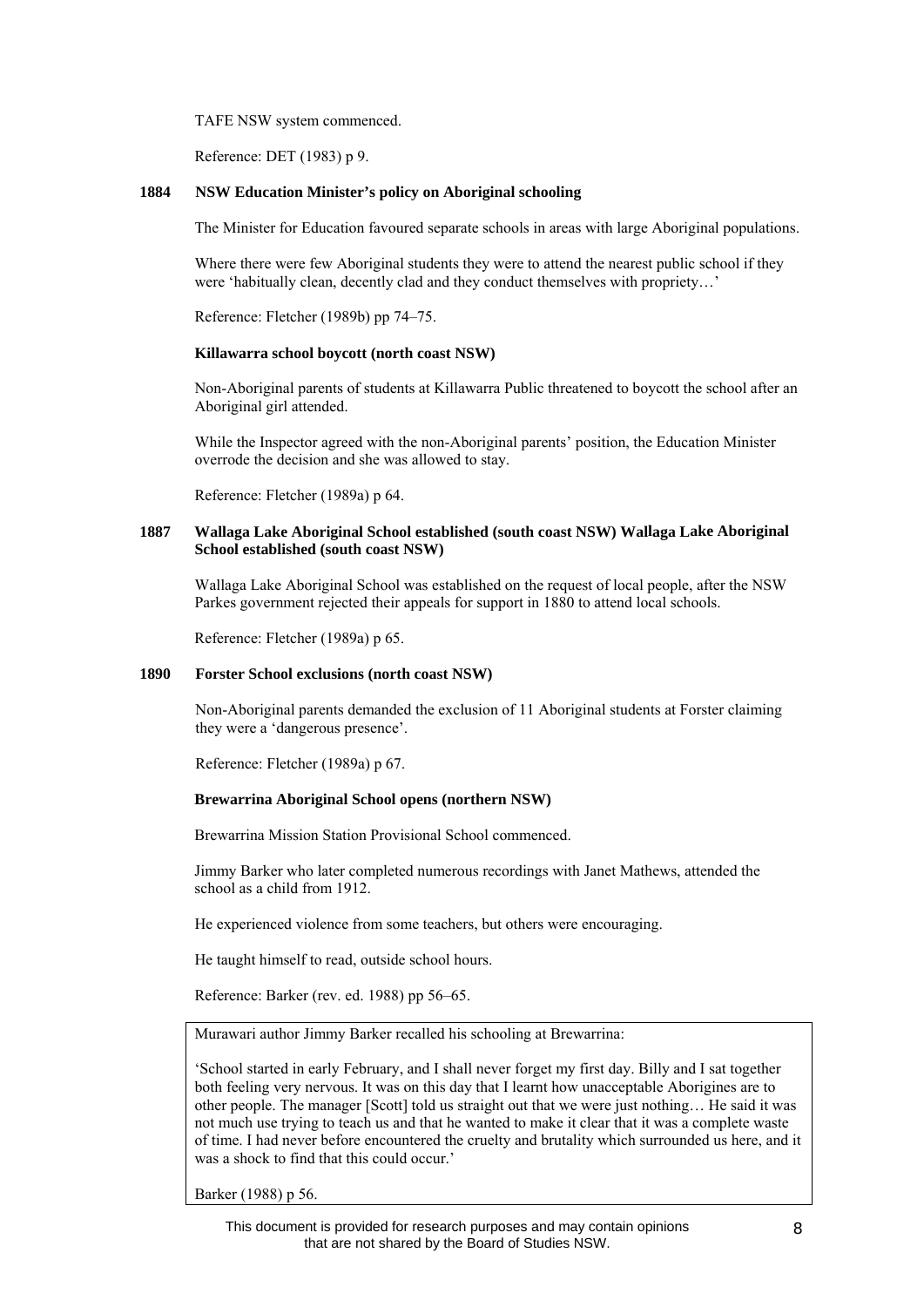#### **1891 Gulargambone Public School exclusions (central west NSW)**

Aboriginal students were excluded from Gulargambone Public after petitions were sent by non-Aboriginal parents to the Department of Education.

Though the teacher pointed out they could not be excluded under the 'clean, clad and courteous' directive, the Department recommended their exclusion.

References: SRNSW, NRS 3829 [5/16180.2] f.308, 312, 333–4,324–5

#### **1892 North coast school exclusions**

Rollands Plains, Wauchope and Pelican Island (north coast NSW) Aboriginal schools established after complaints from non-Aboriginal parents about their attendance at local public schools.

References: Fletcher (1989a) p 68; Goodall (1996) pp 109–110.

#### **1893 Downgrading of the curriculum for Aboriginal school students**

The Aboriginal schools' course of study was set at a lower standard than that of public schools.

Teachers employed at these schools were often not qualified and the buildings and equipment provided were frequently poor.

Reference: Fletcher (1989b) p 101.

#### **More segregated schools established in north coast and southern NSW towns**

Segregated schools established at Grafton, Cabbage Tree Island (north coast) and Cowra (southwest).

15 of 27 separate schools established between 1883–1909 were established on the north coast according to Goodall.

Aboriginal reserves and independent farms were under pressure from non-Aboriginal communities and closer settlement policies in relation to land.

References: Fletcher (1989a) p 69; Goodall (1996) p 110.

#### **1894 A simplified syllabus developed for Aboriginal Schools**

The APB requested a modified and less challenging version of syllabus for Aboriginal schools, to which the Education Board agreed.

Reference: Fletcher (1989a) p 84.

# **1899 Gulargambone protests result in separate schools (central west NSW)**

Non-Aboriginal parents withdrew their children from the Gulargambone Public School after Aboriginal students attended.

Various education officials visited and found the children to be acceptable for school attendance, yet the Department still decided to exclude the Aboriginal students.

The separate Gulargambone Aboriginal School was built.

References: SRNSW Gulargambone Aboriginal School 1876–1939, NRS 3829 [5/16180.2]

\*Please link to Gulargambone case study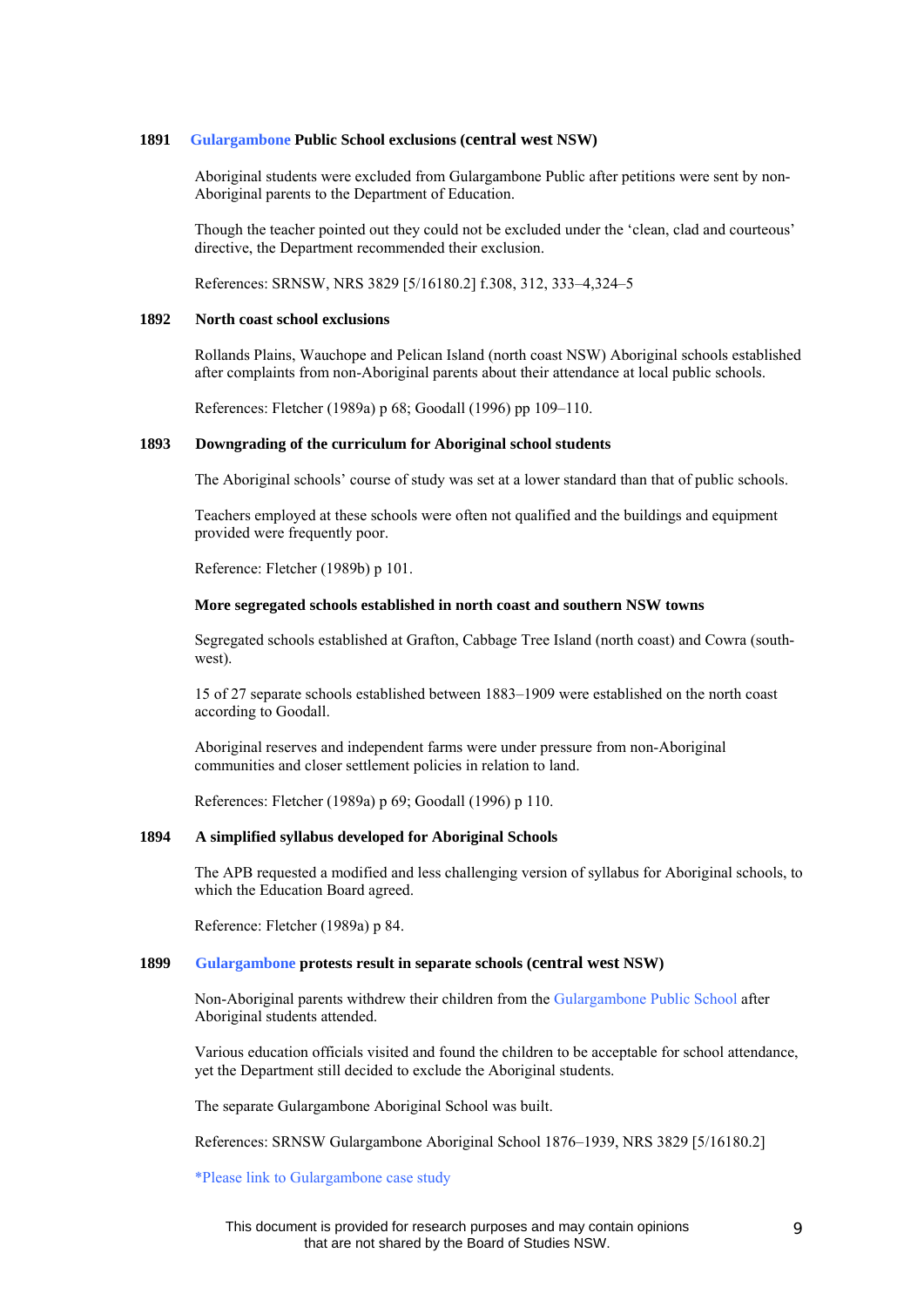# **1900 Bomaderry Children's Home established (south coast NSW)**

The Bomaderry Home was established by the United Aborigines Mission. Babies and young children were taken away from their Aboriginal families to the home.

As the children grew older they were sent to training homes, such as Cootamundra Girls Home or Kinchela Boys Home, where they were apprenticed to work as servants for non-Aboriginal families.

References: HREOC (1997) Section 10

'John' was taken from his family as a baby to Bomaderry in the 1940s and transferred to Kinchela when he was  $10<sup>°</sup>$ 

'It was drummed into our heads that we were non-Aboriginal. I was definitely not told I was Aboriginal. …We hardly saw any visitors… None of the other kids had visits from their parents. No visits from family. The worst part is, we didn't know we had a family.'

HREOC (1997) Section 10, p 11.

#### **Exclusion from Collarenabri Public School (northern NSW)**

Aboriginal students were excluded from Collarenabri Public after non-Aboriginal parents complained about their attendance.

Aboriginal parents protested unsuccessfully for their readmission.

Reference: Harris (1976) p 4.

# **1902 Exclusion on demand policy for NSW public schools**

Aboriginal children were refused entry to Euroka School (north coast NSW) by the teacher, who was supported by the Inspector and NSW Minister for Education.

A Christian organisation, the Aborigines Mission of NSW, protested to the Minister of Education.

The NSW Minister for Education, John Perry, instructed NSW schools to remove Aboriginal children from school if non-Aboriginal parents complained.

Non-Aboriginal parents frequently claimed diseases were rampant among Aboriginal students, and that they were unhygienic. These claims were rarely unsubstantiated.

Some non-Aboriginal parents claimed in their appeals to the Education Department that their children's moral welfare was at stake.

Reference: Fletcher (1989b) p 88.

According to Ella Simon, author and community worker from Purfleet (north coast NSW), her grandfather's school was the first Aboriginal school built in the Purfleet area. Aboriginal children couldn't go to any local school if white parents had any objection. Through the Aboriginal people's hard work, and with the mission's help, the Purfleet school was established.

Simon (1978) p 61.

### **Breeza Public School exclusions (northern NSW)**

Aboriginal children were excluded from Breeza Public School, with the teachers support. Parents of the excluded Aboriginal children petitioned the Minister for Education wanting to know why their children were excluded.

This document is provided for research purposes and may contain opinions that are not shared by the Board of Studies NSW.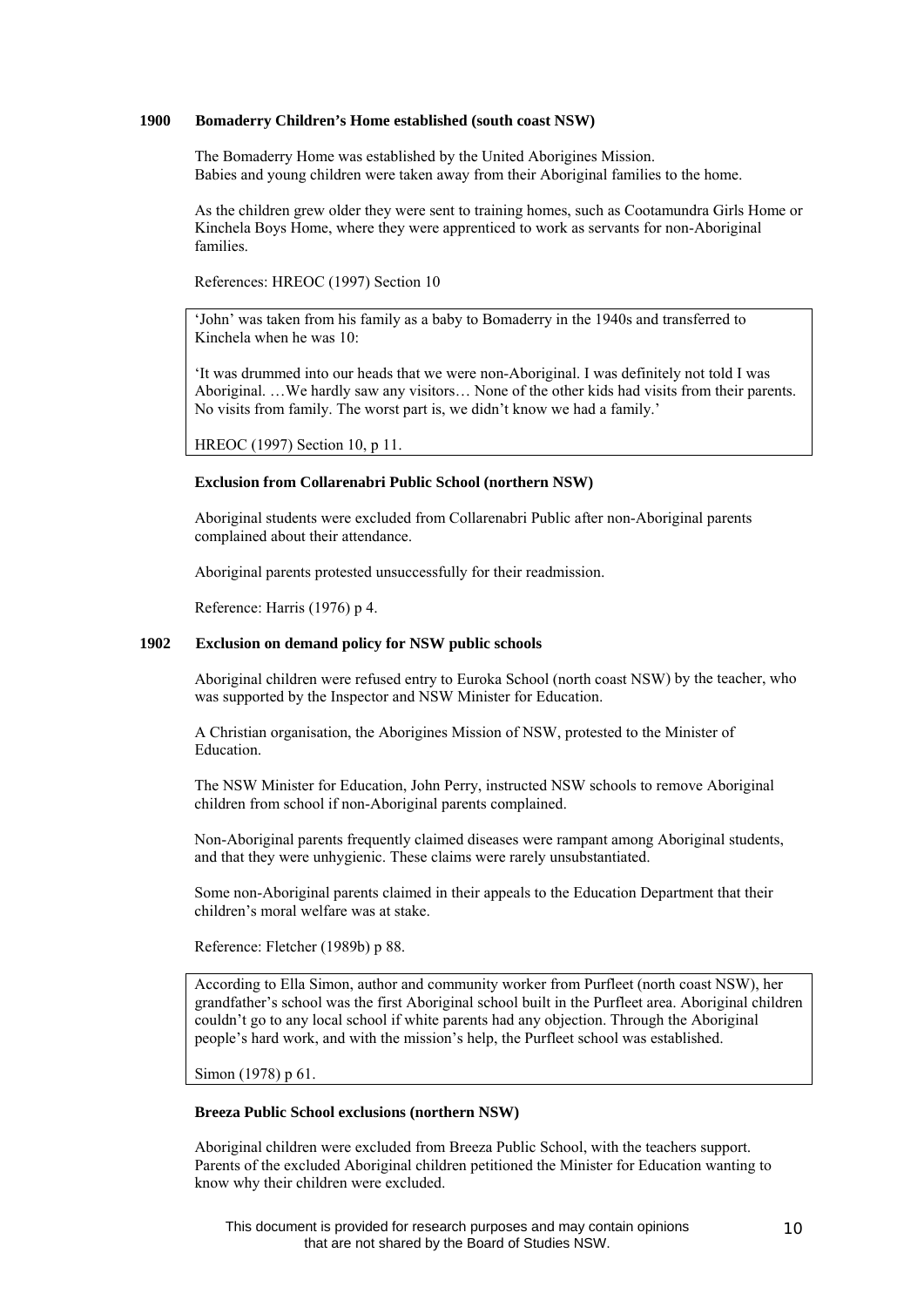The Minister for Education refused them entry; so Aboriginal parents had little choice but to move to other areas to get access to education for their children.

References: Fletcher (1989b) p 90; Fletcher (1989a) pp 76–78.

#### **1903 Nulla Creek Aboriginal school established (north coast NSW)**

A provisional school for Aboriginal children was established at **Nulla Creek** Reserve after proposed mergers of schools failed.

The APB built the school and the Department of Education supplied a teacher.

Teachers at Aboriginal schools were not required to be qualified.

Reference: SRNSW: NRS 3829 [5/17188.3], f.1

**\*Please link to Nulla Creek Aboriginal School case study**

#### **1905 Burnt Bridge Aboriginal School established (north coast NSW)**

Burnt Bridge Aboriginal School was established after Aboriginal children were continually refused entry to Euroka Public School.

Aboriginal parents campaigned for this school after their children were rejected from Euroka.

Reference: Goodall (1996) p 110.

#### **Northern NSW school exclusions**

Aboriginal children were excluded from Collarenebri, Walgett and Mogil Mogil schools in north and north-western NSW.

Reference: Fletcher (1989a) p 80.

#### **1909 Aboriginal Protection Act passed**

This Act increased the influence of the APB over many areas of Aboriginal people's lives.

The Act stated that if Aboriginal children were found to be 'neglected' the Board could take custody of the children.

This enabled the APB to take away children at the age of 14 from their families and 'apprentice' them.

References: Duncan (1997) p 195*;* HREOC (1997) Section 3, p 2.

Section 7c of the Aborigines Protection Act stated that the intention of the Act was 'to provide for the custody, maintenance and education of the children of Aborigines.'

HREOC, (1997) Section 3, p 2.

#### **1911 Cootamundra Training School established (south-western NSW)**

Aboriginal girls were removed from their families, and trained as domestic servants, then sent to work for non-Aboriginal families, sometimes for no payment at all.

These training organisations and removal policies had devastating effects on Aboriginal people's cultural connections, family links and relationships to country, causing enormous and ongoing suffering.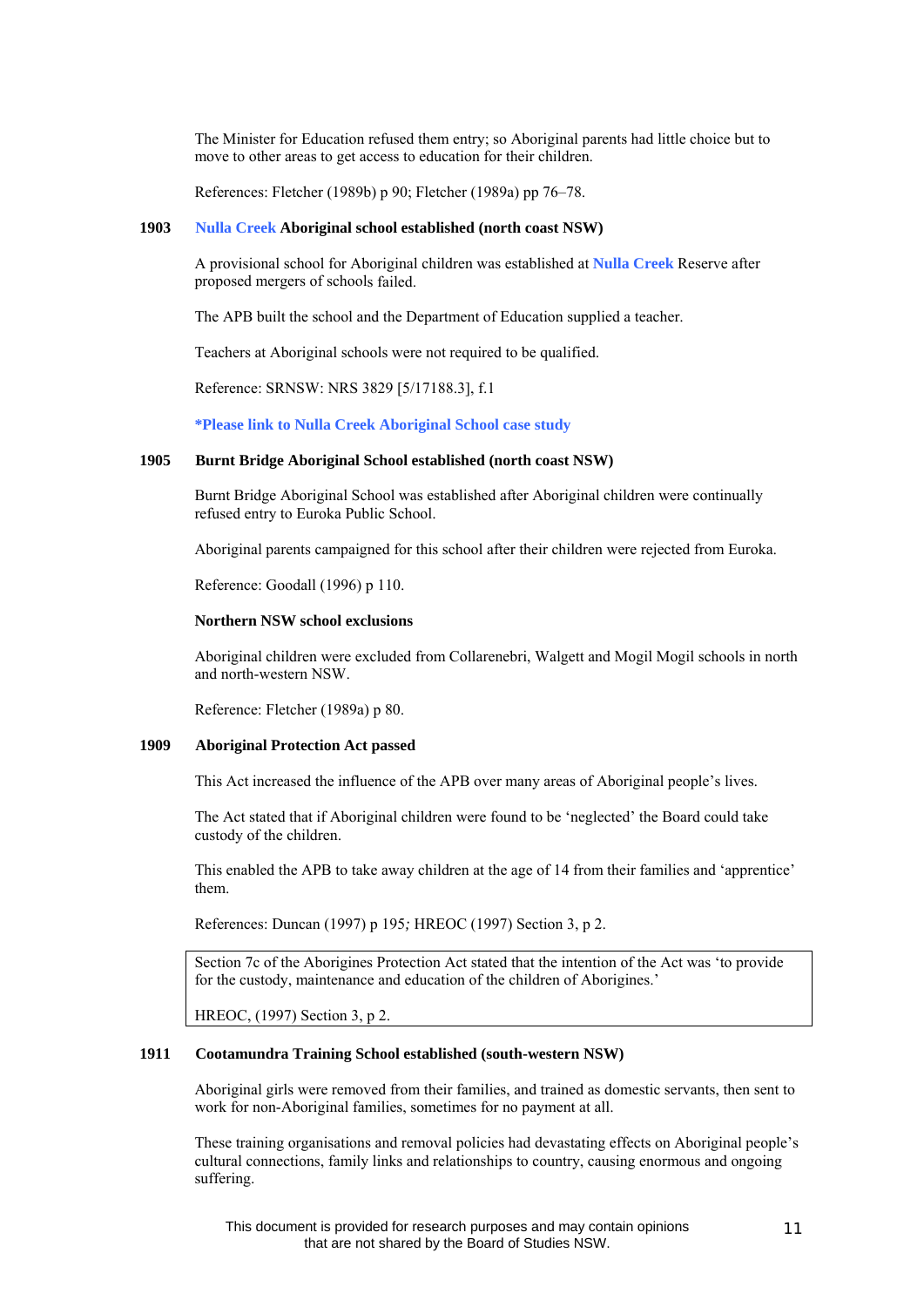Goodall has argued that the APB targeted girls of puberty age for removal, to stop reproduction and cultural transmission. They were concerned that the number of people identifying as Aboriginal was increasing.

20% of the Bringing Them Home Inquiry witnesses who spent time in such institutions reported physical assault having occurred.

References: Goodall (1990,1995); Read (1982); HREOC (1997) Section 3, p 6.

Margaret Tucker, who later became a respected activist and author, experienced violence at the Cootamundra Home and during domestic service.

'We got used to accepting our fate, although May Myrtle and I would often get homesick. We would go to a quiet corner of the building to talk about home and our family. We would wonder when we would see them again...'

Tucker (1984) p 101.

### **Moonacullah Mission School established (south-western NSW)**

Moonacullah missionaries began teaching at the Mission School.

Margaret Tucker recalled the missionary teachers' encouragement of students and learning about music and sport.

Ongoing respect for education by elders is also evident in her account of *Nkuppa* Taylor teaching the children about spirituality.

Reference: Tucker (1984)

Tucker recalled *Nkuppa* Taylor speaking with the Sunday school teacher at Moonacullah:

'…old *Nkuppa* said half in the language and half in English, 'Do you know we had the Good Spirit a long time before you white people came here? The Good Spirit is everywhere. We know Him long before you white people come, everywhere in the bush He live, Him Good Spirit.'

Tucker (1984) p 58.

#### **1913 Aboriginal teacher employed at Moonacullah Aboriginal School (south-western NSW)**

John Lewis, an Aboriginal teacher, was employed at Moonacullah Aboriginal School.

His elitist approach, evident in his reports to the Education Inspector, alienated some of his students.

References: Fletcher (1989b) pp 112–113; Tucker (1984) pp 60–61.

Margaret Tucker recalled:

'After the missionary ladies left Moonahcullah we had a crippled part-Aboriginal teacher. He was a proud man, and would not mix with the other Aboriginal people on the Settlement…Our people didn't like him either... His wife and children were friendly though, and one of the stepdaughters about my age would sneak down at times to hear my mother telling us stories at night… Later, at Moonahcullah Mrs Hill was our teacher, and it was while she was there that we were taken away to the Domestic Training School at Cootamundra.' Tucker (1984) pp 60–61.

# **1915 Aboriginal parents take legal action against their children's exclusion from Bellata Public (northern NSW)**

This document is provided for research purposes and may contain opinions that are not shared by the Board of Studies NSW.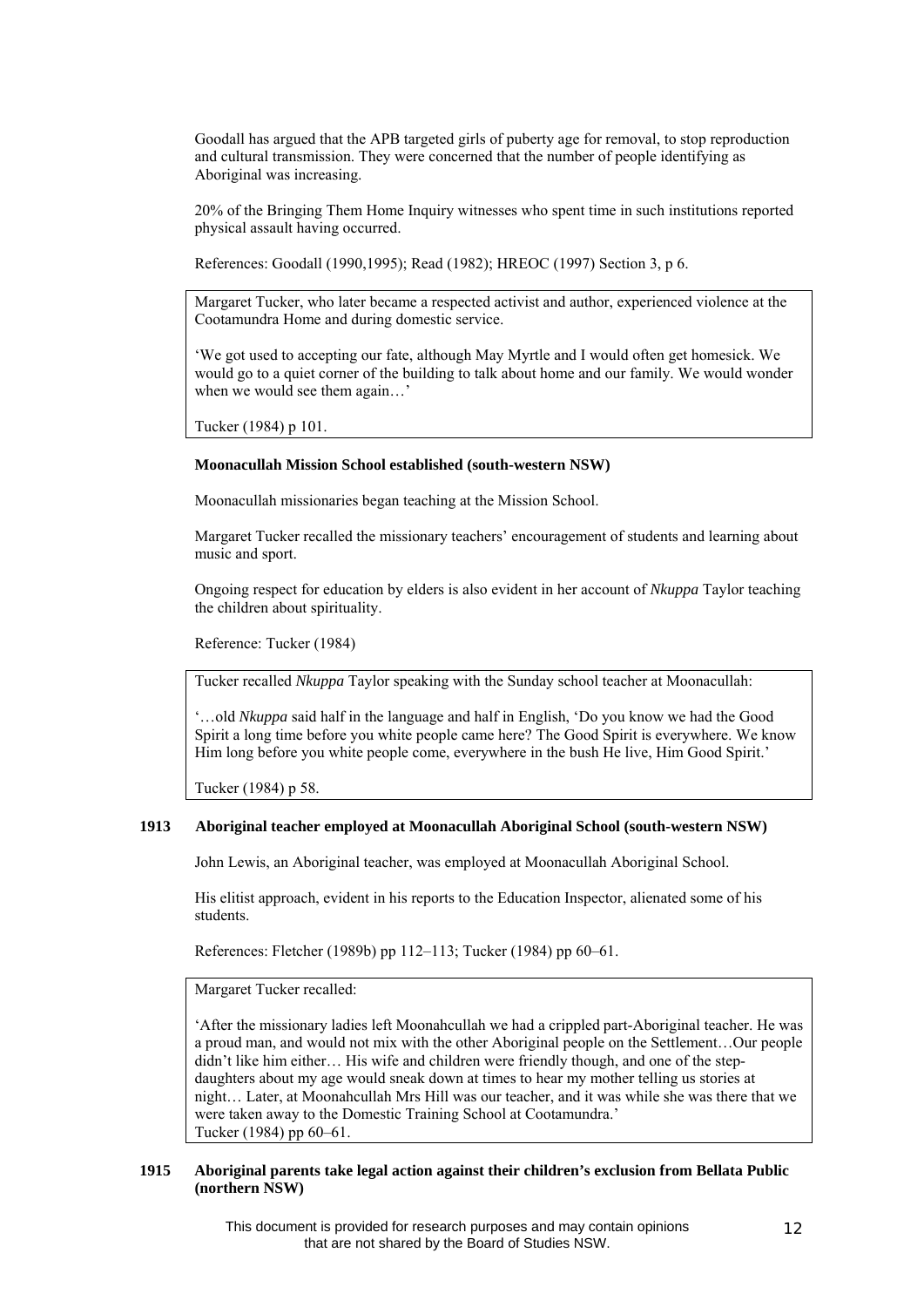The parents of an Aboriginal student excluded from a school at Bellata (near Moree) took legal action against the school.

The Quinns' case was unsuccessful despite the solicitor's clear presentation of a strong case for Emily Quinn's re-entry based on her health, cleanliness and family support.

The Education Board successfully defended its policy of exclusion if non-Aboriginal parents complained about Aboriginal students attending the school.

Reference: Fletcher (1989b) pp 116–119.

J.Quinn (father of Emily who was excluded though she had attended the school for 4 years) wrote:

'For the past year my child has been deprived of education and the only reason is that she is the offspring of coloured parents. I am a taxpayer and an elector, so therefore I am assisting to carry the burden of education for the children of NSW… I am perfectly justified in asking that the same facilities of education will be extended to my child…'

Letter to the Minister of Education, 6 March 1916, Bellata School files [5/14854] SRNSW cited in Fletcher (1989b) pp 116–117.

# **1915 The APB's ability to take Aboriginal children away increased**

The Aborigines Protection Amendment Act enabled the APB to take children without having to prove in court that they were neglected.

The APB sometimes used schools as points from which to organise the removal of fair-skinned children to homes.

References: Fletcher (1989b) p 100; Tucker (1984) pp 90–94; NPWS (2004) p 12.

Grace Coombs (nee Hickey), a Yuin woman from Wallaga Lake (south coast NSW) who had two older siblings taken away, recalled:

'We knew about the Welfare when we were living out there at Wooragee. All the kids that went to school at Terara, they all knew about the Welfare. The Welfare fellas would come around looking. They'd pick kids up when they were walking to school.'

NPWS (2004) p 12.

#### **1916 Curriculum for Aboriginal schools developed**

An Aboriginal schools curriculum was devised by NSW Education Inspectors.

This curriculum emphasised manual work and presumed that the students were not capable of coping with intellectually intensive work.

The syllabus explicitly stated that teachers were to direct students' schooling towards boys being station labourers and girls domestic servants.

It was set at a lower standard than public school curricula, entrenching educational disadvantage for Aboriginal school pupils.

References: Fletcher (1989b), pp 121–123; Duncan (1997), p 196.

Yuin author Eileen Morgan remembered her school days at Wallaga Lake (South Coast):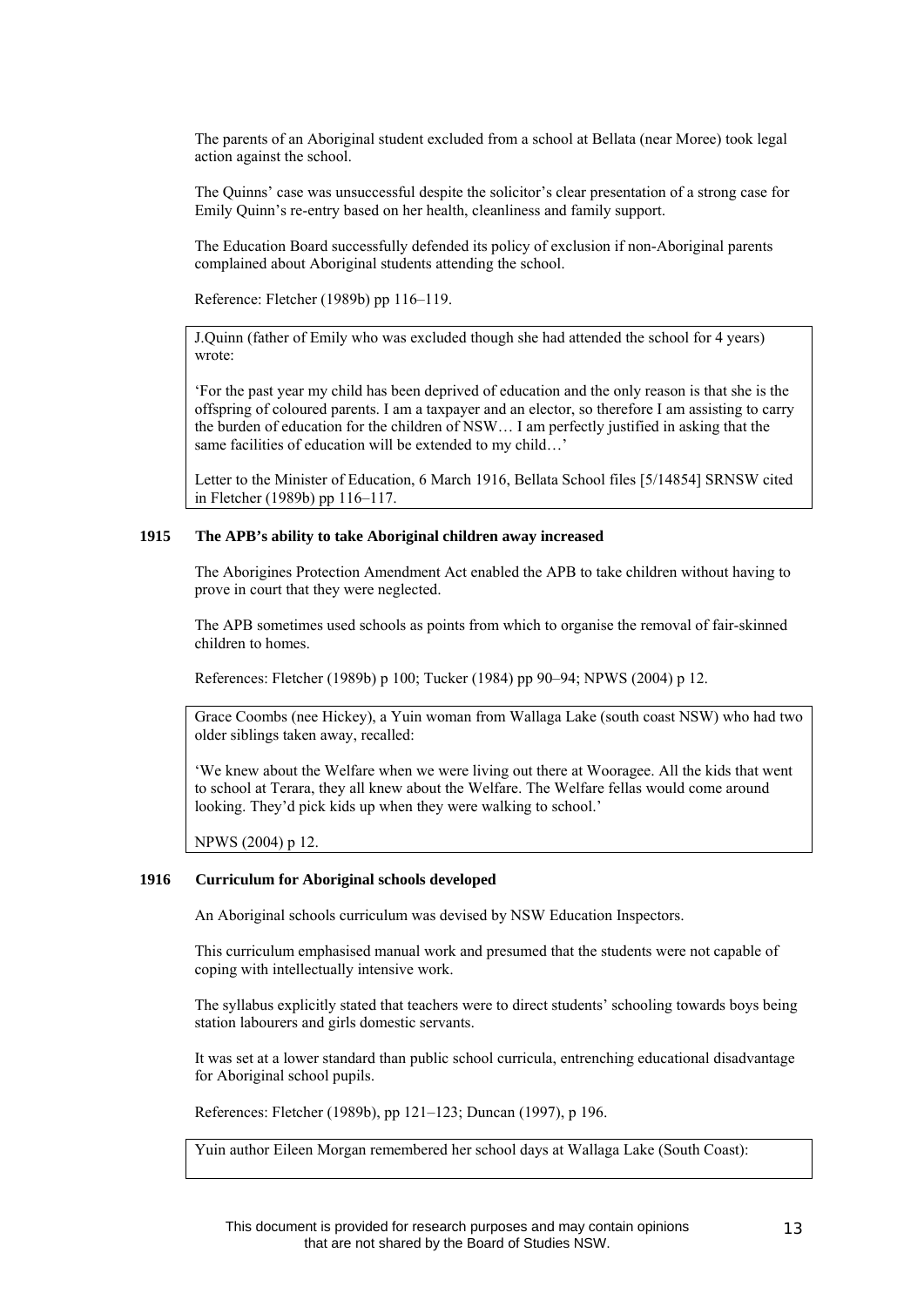'We never learned too much because Mr Sampey was always being called out…The older girls or boys would take the tiny ones down the front… and read a story to them or ask them to spell. That was done mostly every day because he was always away. Later I discovered that managers like Mr Sampey were not trained teachers.'

Morgan (1994) p 54.

# **1917 Walgett school segregation (northern NSW)**

Walgett school became segregated again.

Children excluded from the Walgett school were removed to training homes.

Some of these children never saw their families again.

The APB told parents that their children were being relocated to Angeldool forcing the parents to move.

Several families were sent to Angledool, but walked back to Walgett.

Reference: Goodall (1996) pp 132–133.

# **1918 Singleton Aboriginal Boys Home established (central coast NSW)**

Boys were removed from their families and sent to this home.

The Home included a primary school and boys were sent to Kinchela once it was established.

Reference: APB (1921) p 2.

# **1919 Third petition against Aboriginal children's attendance at Gulargambone Public School (central west NSW)**

Another petition against Aboriginal children attending Gulargambone Public School was organised by several non-Aboriginal families.

Petitions were sent to the Department of Education in 1891 and again in 1899.

The petitioners objected to having Aboriginal children in the same classroom as the white children.

They expressed concerns about the Aboriginal children being 'on a level footing' with their children, yet argued they had a different capacity to learn compared to 'white' children.

References: (SRNSW, Department of Education, NRS 3829, School Files 1876–1979; [5/16180.1] Gulargambone 1919–1939. Also cited in Fletcher (1989b) pp 122–123.

\*See the Gulargambone case study for more detail

The 1919 petition expressed some non-Aboriginal parents' fears of intermarriage: '…the cases of marriage or living together between blacks and whites is very undesirable yet a common school fosters this.'

References: SRNSW, NRS 3829, Department of Education School Files 1876–1979, [5/16180.1] Gulargambone 1919–1939, cited in Fletcher (1989b) pp 122–123.

### **1920 Parents not informed of decisions affecting their children's schooling at Nulla Creek Aboriginal School**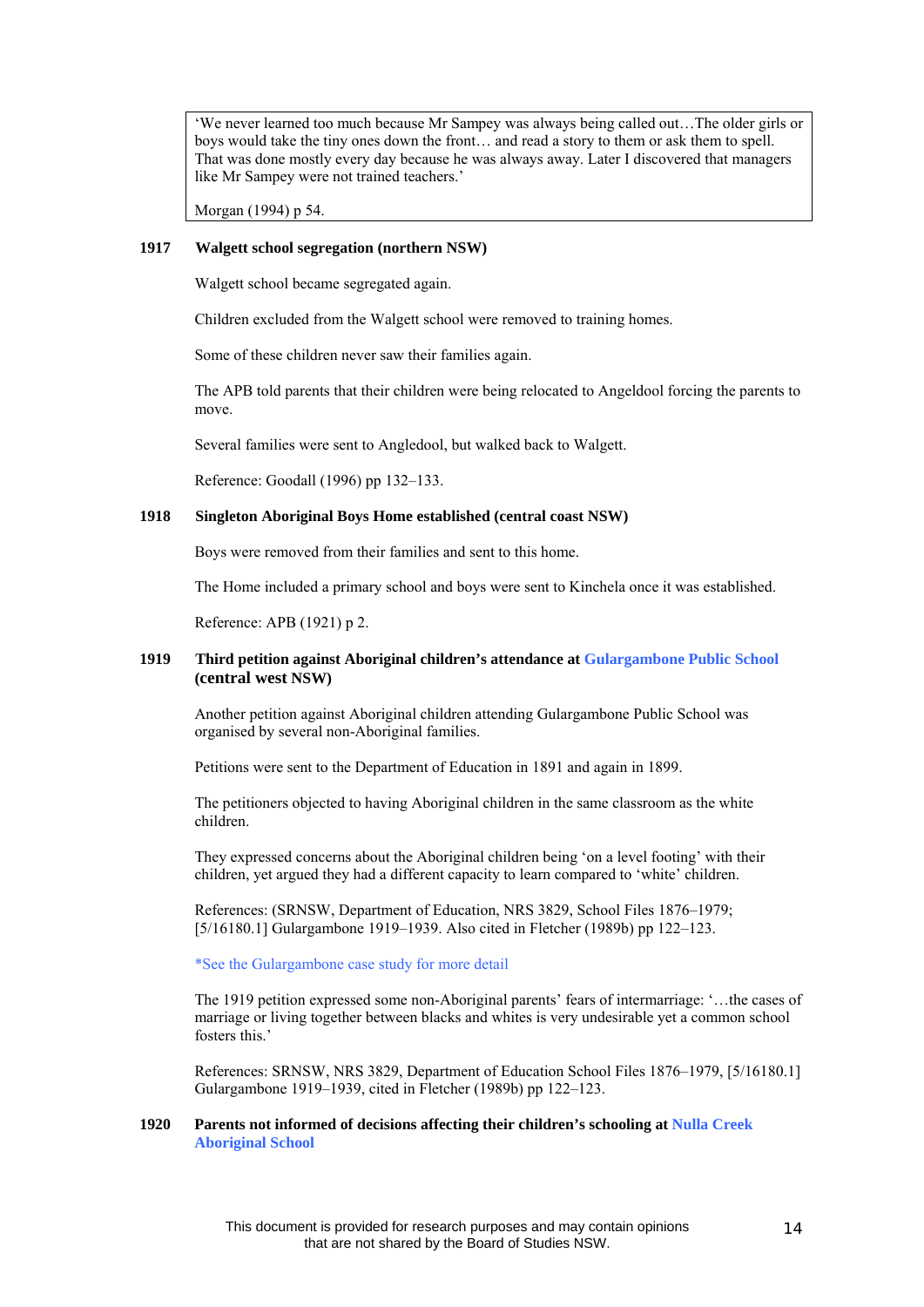The times at which classes were held at Nulla Creek Aboriginal School were altered, but the parents were not consulted or informed.

Later the Inspector also refused to fund the building of urinals for the boys on the grounds that it was an Aboriginal School, so they were not required.

Reference: SRNSW: NRS 3829 [5/17187.4] f.130

### **1921–22 Huskisson public school exclusion and protests (south coast NSW)**

Aboriginal students were excluded from Huskisson Public School after complaints from the Huskisson Progress Association, and the local Parents & Citizens committee.

Mr Campbell protested to the NSW Minister for Education regarding his children not being allowed to attend the school, which he had attended.

He noted that the local police had tried to make him move away with his children to the Wreck Bay reserve and send his children to the Jervis Bay Naval College.

He inferred this was because he spoke out against the racism Aboriginal people were experiencing.

Fletcher has argued that local white people feared economic competition from Aboriginal fishing families who lived in or moved to Huskisson to attend the school.

Reference: Fletcher (1989b) pp 123–124.

T. Campbell, the father of the excluded student wrote:

*'*As I have been reared here… it comes very hard to think that our children are turned away from school. My father who cleared the timber… so as the school could be erected in 1883… had six of us attend the same school… he was paying weekly for our education. As we are some of the oldest inhabitants of Huskisson I do not see why our children should be turned away…'

T Campbell, Letter to the NSW Minister for Education, 8 Mar 1822, Huskisson School files 5/16348 SRNSW cited in Fletcher (1989b) pp 123–124.

# **1923 Kinchela Boys Home takes students**

The first students admitted to Kinchela 'training institution' in Kempsey (North coast NSW).

351 children – 10 girls and 341 boys – went through Kinchela before it closed in December 1962.

The children were cut off from their families and communities. The boys were taught to be farm workers and labourers.

Nearly 1 in 10 boys were abused in institutions like Kinchela according to HREOC.

Some boys attended local high schools.

References: Elphick, B & D (1997) introduction; Ramsland (2004); Lalor and Beckett (2000); HREOC, (1997) Section 10, p 8.

John, who was moved from Bomaderry to Kinchela in the 1950s, recalled:

'Kinchela was a place where they thought you were animals … We had a manager who was sent to prison because he was doing it to a lot of the boys, sexual abuse. Nothing was done. We were prisoners from when we were born … The girls who went to Cootamundra and the boys who went to Kinchela – we were all prisoners.'

HREOC (1997) Section 10, pp 11–12.

This document is provided for research purposes and may contain opinions that are not shared by the Board of Studies NSW.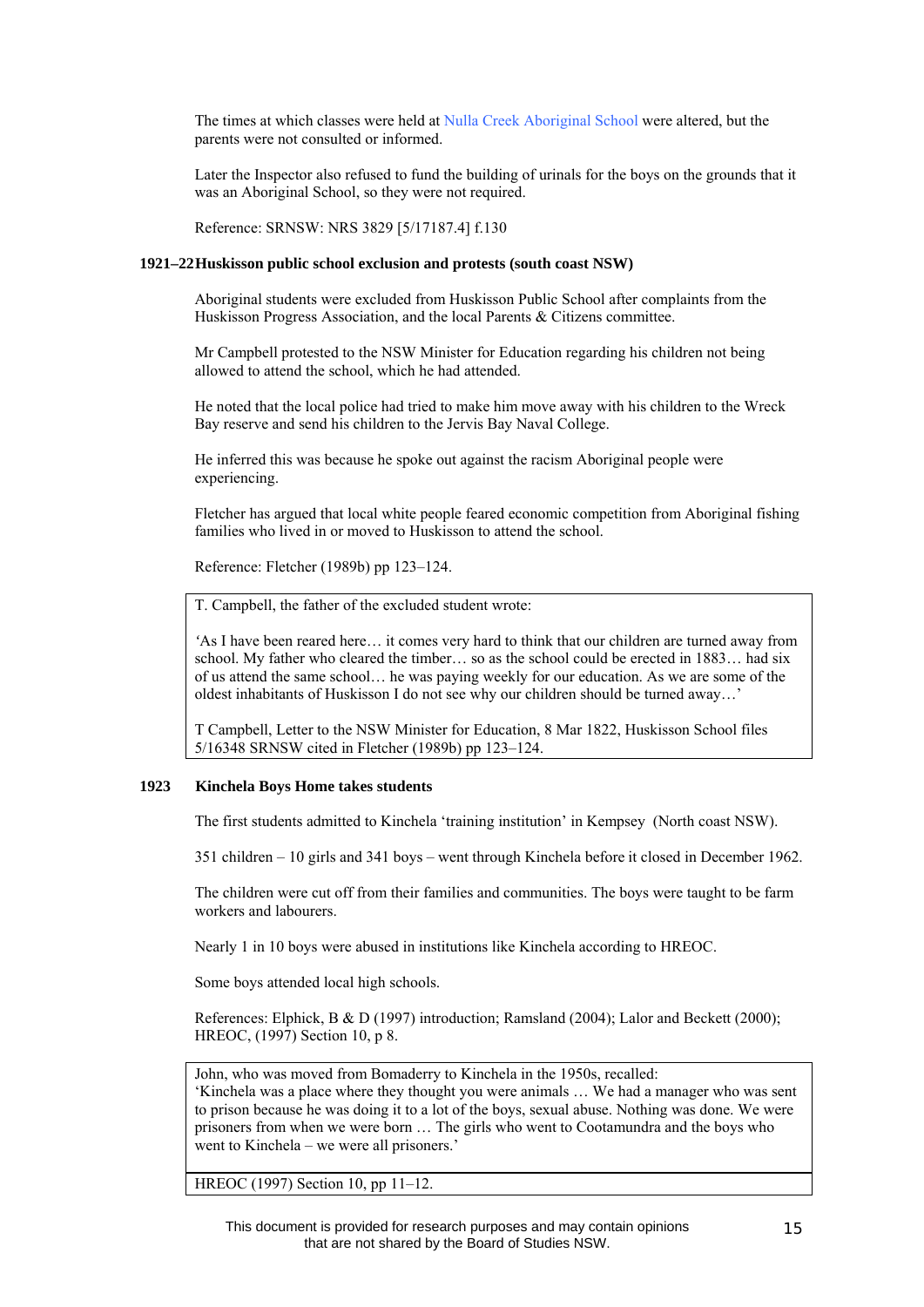# **1925 Australian Aboriginal Progressive Association (AAPA) forms**

The AAPA formed and was led by Fred Maynard.

The AAPA fought against the removal of children, the closure of reserve lands, and argued for citizen rights for Aboriginal people.

Reference: Attwood and Markus (1999) pp 58–59.

# **Segregation at Batemans Bay school and protest (south coast NSW)**

Batemans Bay Public School excluded Aboriginal students in response to a petition from the local P&C group.

The APB and the school principal opposed the exclusion, and local Aboriginal people wrote a protest letter to the King of England.

Eventually the letter was sent on to the Governor-General, the Premier of NSW and then to the NSW Department of Education.

The local inspector argued that Aboriginal students must be readmitted to Batemans Bay Public School.

References: Goodall (1996) pp 147–148; Fletcher (1989b) pp 125–126.

A letter sent by an Aboriginal parent to the King of England appealed for public school access:

'The Quadroon and half-caste people of Batemans Bay have been writing to different places namely the Minister for Education, the Child Welfare Department, the Aborigines Protection Board, and also our members of parliament but we cannot get fair play. Even the reserve where the coloured race were bred and born, the white race are trying to have them turned off on to another piece of land. It is unfair and I hope you will see that fair play be given; let them stay on the land that was granted to them, also compel the children to be sent to the Public School at Bateman's Bay...'

Ms J Duren to King George V, 14 June 1926, cited in Fletcher (1989b) p 125.

# **1932 Aboriginal and non-Aboriginal education at Yantabulla (north-western NSW)**

Yantabulla Provisional School was established.

According to Evelyn Crawford who attended the school, students taught the teacher *Burunji* words.

She explained that this language was spoken by children of the area until they were teenagers and had to speak the language of their own tribe/group.

The teacher adapted her teaching methods and some lessons were taught in *Burunji* and English.

As a child, Crawford received a bush and school education at the station.

References: Brady, (1996) appendix; Crawford (1993) p 26.

Evelyn Crawford (Baarkinji), who later became a Teacher's Aide, Home-School Co-ordinator, and a TAFE Regional Co-ordinator explained her childhood education:

'The white man's school was only a part of our life, and not the most important part. We had the white feller school all day, then in the afternoon we'd have to learn all our Aboriginal training. Our teachers were our grandparents and our oldest aunty … But the most special teachers were uncles – our Mum's brothers.' Crawford (1993) p 26.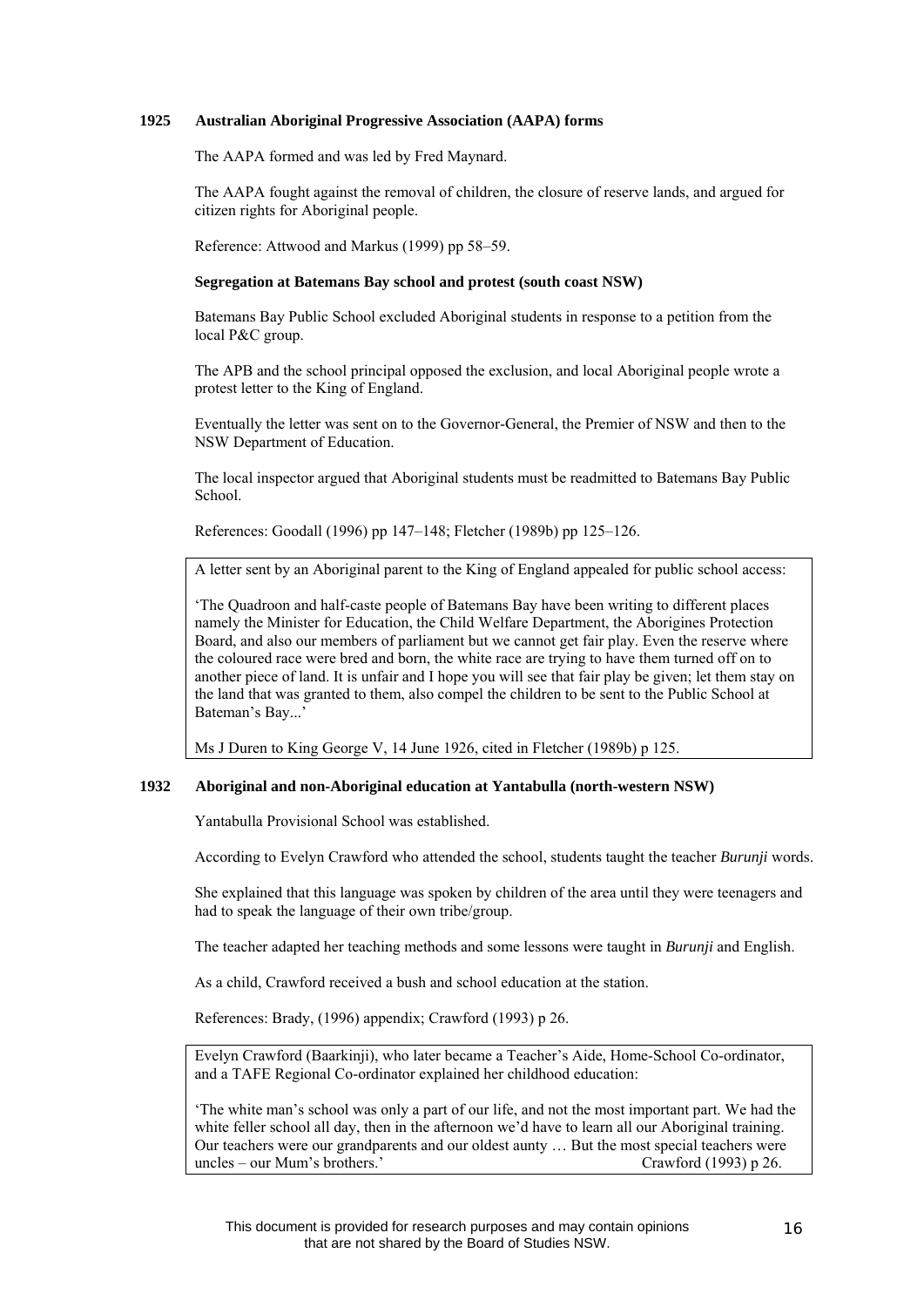'If you wanted your kids to have the full Aboriginal training, you took them … Just like the white man doesn't have to send his kids to University or College, it was like that for us. I could say that our lessons on the sandhills at Yantabulla were our primary schooling, and so our time at Mootawingee was our Aboriginal 'College.' Crawford (1993) p 101. Mootawingee was our Aboriginal 'College.'

#### **1933 Menindee Mission School commenced (north-western NSW)**

The APB relocated Aboriginal people from Wilcannia and Poonindee to Menindee.

Menindee station and the station school were located near a burial ground which distressed the Aboriginal residents.

Tuberculosis outbreaks occurred here also.

References: Elphick (1996) (This book contains a sketch map of the station in 1949 – based on oral history research and completed by local primary students); Goodall (1996) pp 201–202.

#### **Moree Aboriginal school established (northern NSW)**

An Aboriginal reserve school was set up at Moree 'top camp'.

The Aboriginal school was poorly resourced compared to Moree Public, so Aboriginal parents demanded access to the public school for their children.

Child Welfare Officers threatened Aboriginal parents with the prospect of their children being taken away if they refused to send their children to the APB school on the reserve.

Reference: Goodall (1996) p 176.

# **1935 Exclusions in Dubbo (northern NSW)**

Aboriginal children were refused entry to Brocklehurst Public School, Dubbo.

References: Goodall (1996) p 183; *Dubbo Dispatch* 1 July, 1935, p 1

#### **1935 Complaints about Kinchela**

Complaints of cruelty and abuse were recorded against the manager at Kinchela

He was accused of being frequently drunk and cruel to boys by withdrawing food, beating them and loaning boys to local farmers.

The Manager was reprimanded but remained employed and was then moved to Cummerajunga Mission (Southern NSW)

References: Goodall (1996) pp 213–214, p 220; HREOC (1997), Section 3, p 5, p 8.

#### **School segregation on the north coast**

Baryulgil (north coast NSW) Public School became segregated.

Reference: Goodall (1996) p 220.

# **1936 School closures on the north coast**

Tuncester (north coast NSW) school was closed and moved to Woodenbong, 52km away as part of APB cost reduction and centralisation policies.

The Manager of Runneymede station told Aboriginal people that their children would be taken away if they didn't relocate.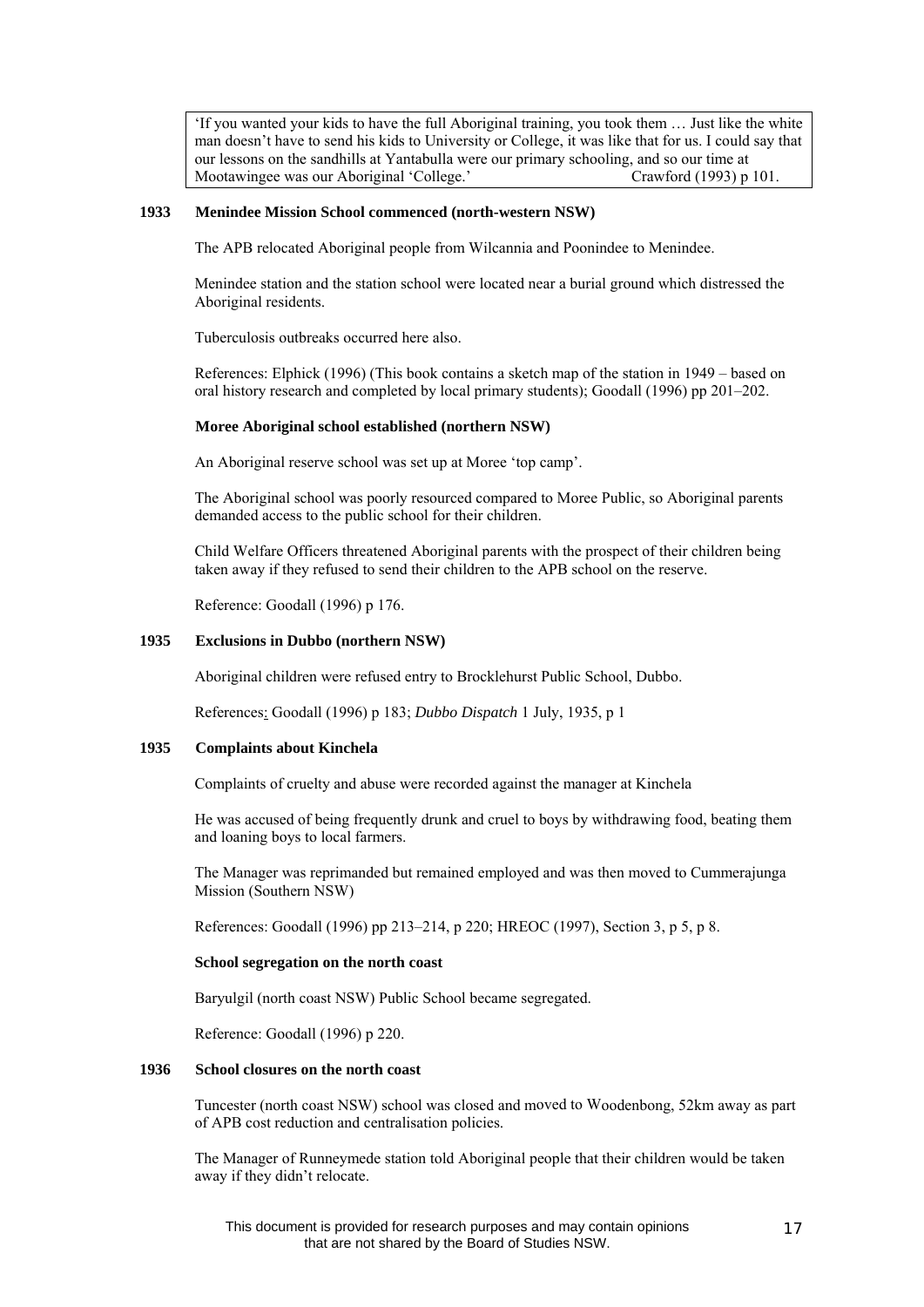35 children were left without any schooling as a result of the school closure.

References: Goodall (1996) p 220; Pastor Frank Roberts cited in Fletcher (1989b) pp 176–177.

#### **937 NSW Legislative Assembly Select Committee regarding the APB hears Aboriginal 1 criticisms of the APB**

boriginal activist William Ferguson of the Aborigines Progressive Association (APA) outlined A community problems with APB management, including education to the Select Committee.

Ferguson had recently visited Gulargambone and commented to the press on the conditions that reserve residents were enduring.

The APA had lobbied for an inquiry in response to increasing APB powers and child removals.

The APA argued for equal rights for Aboriginal people.

References: Fletcher (1989b) pp 178–179; Attwood & Markus (1999) pp 58–60; *Dubbo Dispatch* 17 Sept, 1937, p 6.

Aboriginal activist Bill Ferguson responded to the NSW Select Committee questions:

'I say that a full-blood can be educated just as well as a half-caste or non-Aboriginal… I say they must have qualified teachers… At present they are not qualified…'

(Legislative Assembly, Select Committee on the Administration of the Aboriginal Protection Board, appointed during the session of 1937–8, Proceedings of the Committee, Minutes of Evidence and exhibits, cited in Fletcher (1989b) p 53.

#### **Public Schools were encouraged to start readmitting Aboriginal children**

Aboriginal students begin to attend Peak Hill Public (northern NSW) as part of assimilation policies adopted by the NSW government.

Reference: McKeown & Keed (1991) p 135.

#### **938 Tabulam Reserve Aboriginal School established (north coast NSW) 1**

At the Tabulam Reserve School (Turtle Point) the teacher used frequent punishments, and taught basic maths and reading and writing.

The nearest high school was at Casino, so few students from the reserve attended it.

Some of the students such as Charles Moran were being taught by elders Uncle Robin Walker outside of school hours – receiving a dual education.

Reference: Moran (2004), Chapter 2, pp 22–34.

Charles Moran (Bundjalung), who attended Tranby College and is on numerous community advisory groups, comments on his Bundjalung education:

'I was more interested in my bush education and hunting to provide for myself. My Aboriginal education taught me self-reliance and respect… I also learned to respect the bush but not be afraid of it or anything in it. I learned respect for all things in the wild.'

Moran (2004) p 30.

#### **Aboriginal protest against the invasion and its aftermath**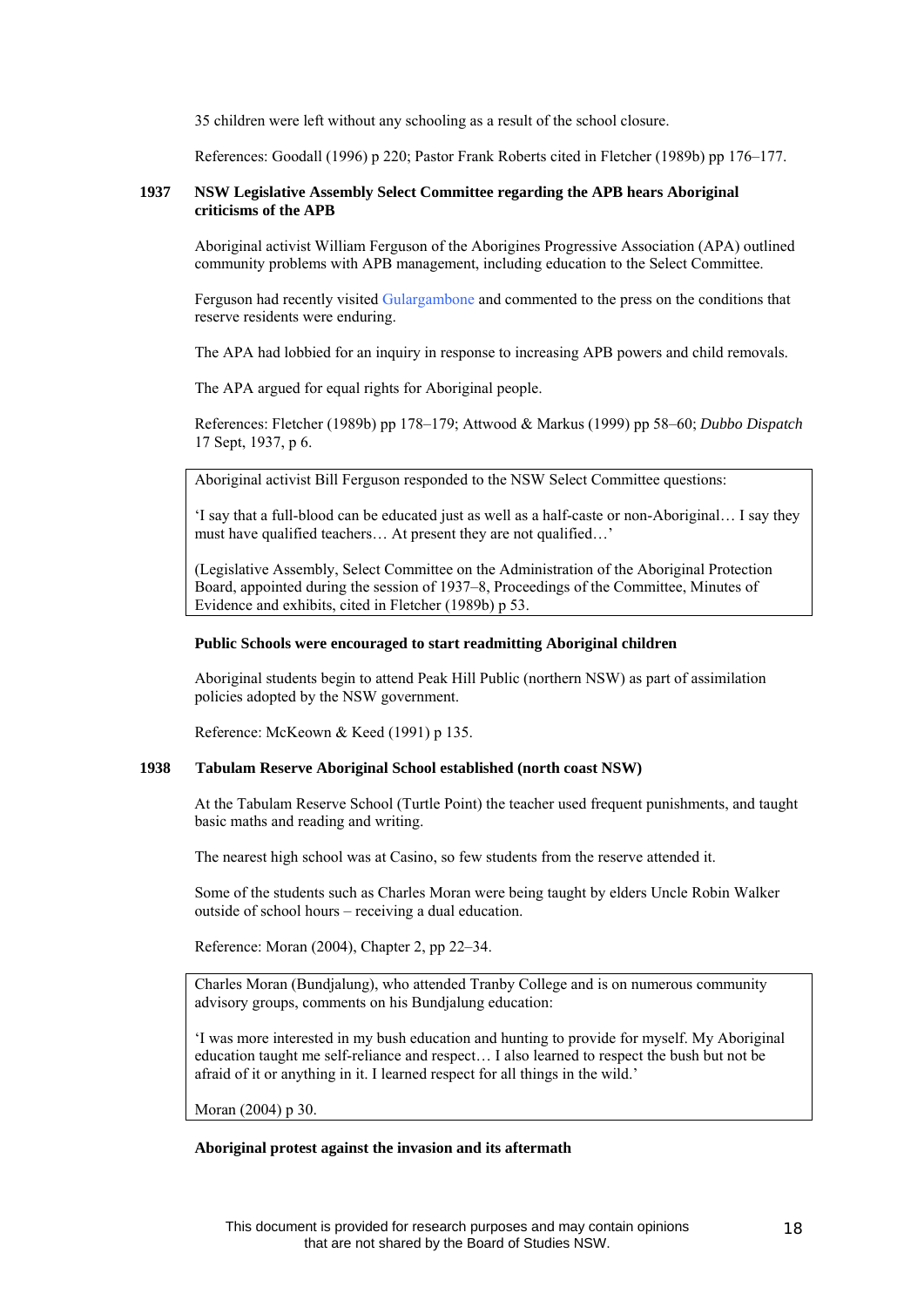The Day of Mourning Conference and protest was organised by the APA in Sydney as a symbolic counterpoint to celebratory Australia Day ceremonies.

People attended from all over NSW including Margaret Tucker, Doug Nicholls, William Cooper and Frank Roberts.

The powerful statement 'Aborigines Claim Citizen Rights' was made at the Day of Mourning and was mentioned in major daily newspapers.

The statement drew attention to invasion and its legacies, attacked the 'Protection' Act and Board, as well as unions for their lack of assistance to Aboriginal workers.

It also mentioned that Aboriginal men who had served in the AIF were denied citizen rights on their return.

A deputation met with Prime Minister Lyons a week later with a plan for recognising Aboriginal people's citizen rights.

Reference: Bandler (1983) pp 54–59.

Jack Patten, Bill Ferguson and other activists raised education as an issue in their statement:

'No-one could deny that there is scope for the white people of Australia to extend sympathetic, or real protection and education to the uncivilized blacks, who are willing and eager to learn when given a chance. But what can be said for a system which regards these people as incurably 'backward' and does everything in its power to keep them backward?'

'Aborigines Claim Citizen Rights' (1938) cited in Bandler (1983) p 55.

#### **1938–9 Cummeragunja strike (southern NSW)**

The Cummeragunja Walk-off was led by activist William Cooper in response to the managers treatment of residents, which was contributing to starvation and illness.

They camped at Barmah on the Victorian side of the Murray River and refused to return until the manager was dismissed.

They also called for the abolition of the Protection Board and argued for the granting of full citizen rights to Aboriginal people.

Reference: Goodall (1996) Chapter 18, pp 247–258.

### **1939 Complaints against Nulla Creek Reserve Managers teaching of Aboriginal students (north coast NSW)**

Parents of students attending **Nulla Creek Aboriginal School** (which started in 1903) wrote to the Department of Education, with complaints about the Reserve manager's treatment of residents and his teaching.

They also sent a petition to their local member, Mr Vincent, about the manager's treatment of them.

The APB dismissed him.

Reference: SRNSW: NRS 3829[5/17187.4] f.305, 307, 401–402.

Mrs Scott wrote a letter of complaint about the teaching her children were receiving at Nulla Creek Aboriginal School: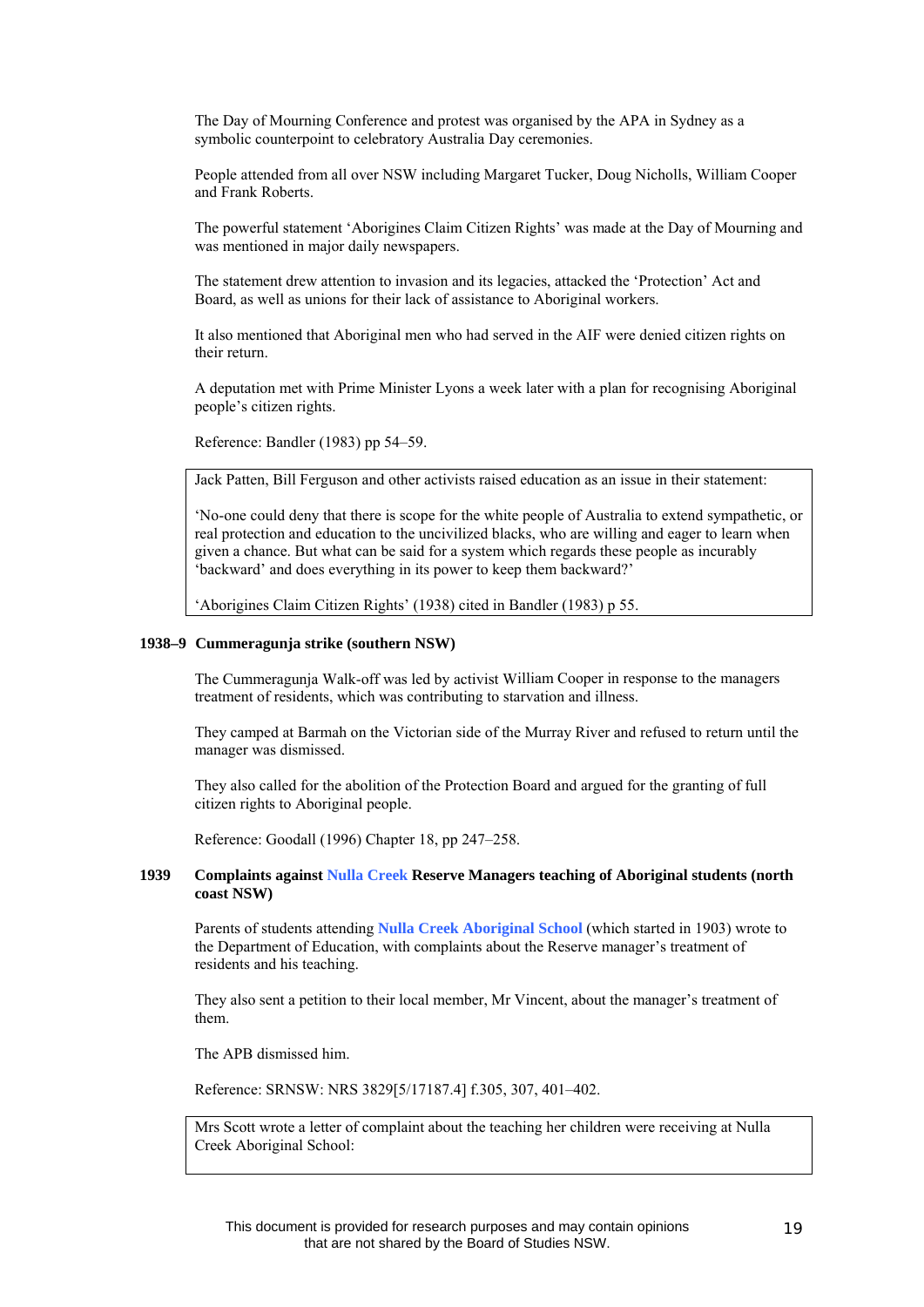'My children do not get their full teaching here on this mission station, I have 5 children going to the school. The manager here Mr Dalley comes over to the mission station about 12 o'clock every day instead of teaching the children he's hunting people out of their endowment homes dogging people away from one home to another. Mr Dalley locks the children in school all day…'I have children turning 14 years of age and can't read or write yet. We want our children to have a little education.' …'

(SRNSW: NRS 3829 [5/17187.4] f.305)

### **The NSW Public Service Board review recommended against education segregation**

The NSW Public Service Board inquiry recommended assimilation rather than segregation policies in education.

The inquiry noted there were major problems with education for Aboriginal people.

This prompted changes in NSW Education Department Policy and contributed to the reformation of the APB.

References: Berg (2003) p 7; Harris (1976) p 4.

# **1940 The APB becomes Aborigines Welfare Board**

The abolition of the APB marked a policy shift from 'protection' to assimilation and an increased focus on Aboriginal welfare.

Despite the change in name and focus, the Aborigines Welfare Board still intervened in Aboriginal people's lives.

Reference: DAA (2001) **[www.daa.nsw.gov.au/about/history.html](http://www.daa.nsw.gov.au/about/history.html)**

# **The NSW Dept of Education responsible for Aboriginal education responsibilities**

The Aborigines Protection Act Amendment meant responsibility for Aboriginal education was formally transferred to the NSW Department of Education.

Reference: Harris (1976) p 4.

#### **Aboriginal teachers employed**

The NSW Department of Education started to employ Aboriginal teachers after the APB was abolished.

Reference: Fletcher (1989b), p 194.

# **1941 Exclusion of Aboriginal students from Collarenabri Public School reviewed (northern NSW)**

The NSW Department of Education Chief Inspector, Mr Harkness, ordered the enrolment of students previously excluded from Collarenabri Public School.

Non-Aboriginal parents protested and withdrew their children when Aboriginal children arrived.

Aboriginal families such as the Fernandos and Flicks had lobbied the Education Department to readmit their children at the Public School.

A separate class in an annex building next door was the outcome, with fewer resources provided for the Aboriginal students.

References: Harris (1976) pp 4–6; Flick & Goodall (2004) pp 41–45.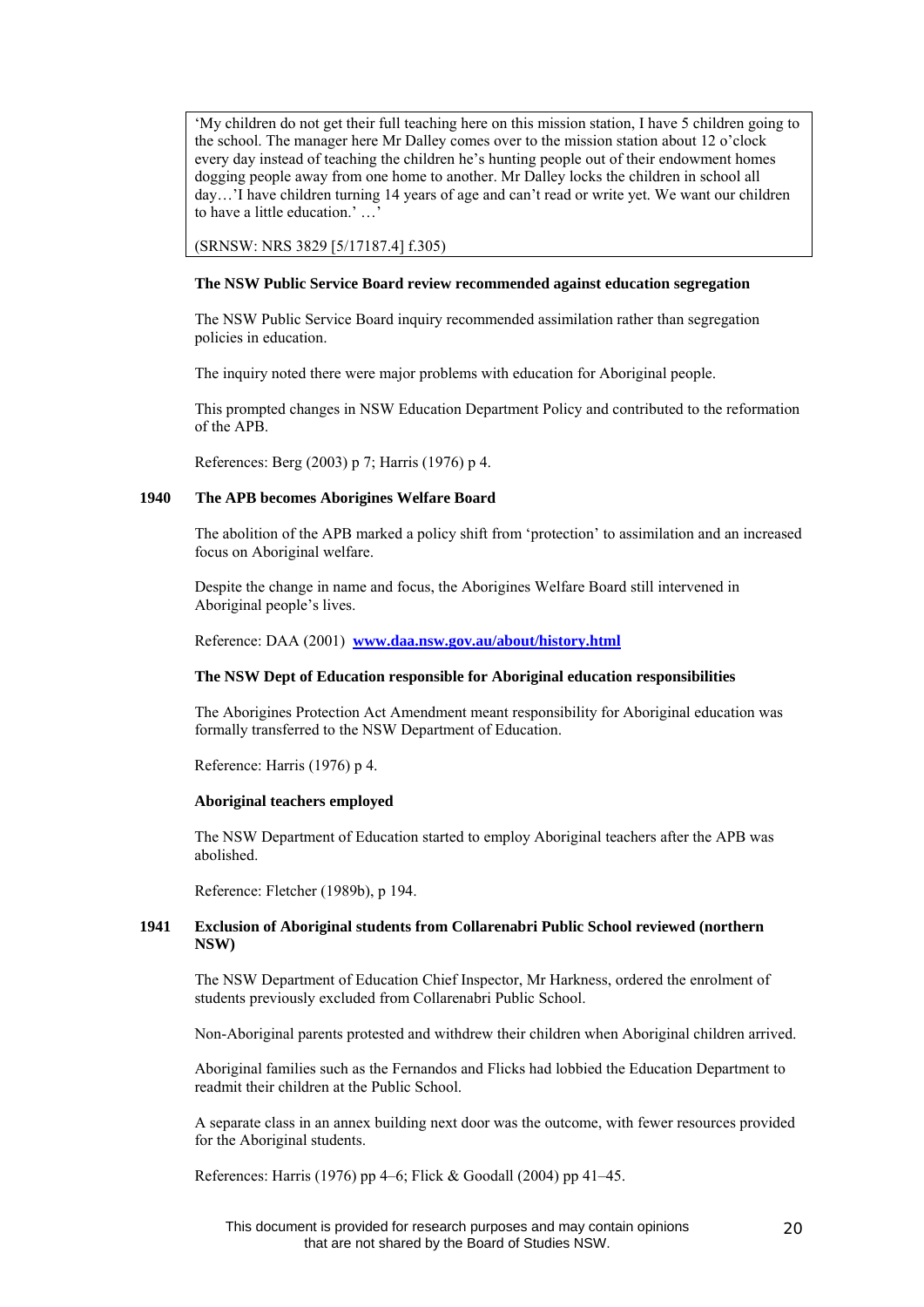Rosie Fernando, Kamilaroi activist and education campaigner:

'So we were petitioning the public school for a while at the same time as we were under the bough shed. Even going down to Armidale [Education Department Head Office]… we went down for two or three meetings in 1939 and 1940 to see if we could get into the school – that's what they were fighting for… So we'd had to petition even to get that Annex, me and this old minister and the policeman.'

Fernando cited in Flick & Goodall (2004) p 41.

#### North Lismore School exclusion (north coast NSW) **1**

Aboriginal students were excluded from North Lismore Public after political protests by non-Aboriginal communities who opposed their attendance.

Aboriginal students were sent to school at Tuncester, but many received little education at all owing to transport and logistical difficulties getting to the school.

References: Goodall (1996) pp 143–144; Harris (1976) pp 5–6.

#### **Aborigines Protection Act amendment regarding exemptions**

Children of parents who obtained exemption certificates (often referred to by Aboriginal people as a 'Dog Licence') were able to attend public schools.

xemption certificates required that holders disassociated themselves from Aboriginal E communities and assimilated to access housing and education opportunities that non-Aboriginal people had.

References: Fletcher (1989b) p 134, p198; Goodall (1996) p 267; Harris (1976) p 6.

#### **946 Medical certificates required to enrol Aboriginal students in public schools 1**

Aboriginal children could be admitted to public schools if they had a medical certificate to prove their health status and did not live on a reserve.

This condition of entry to school was not demanded of non-Aboriginal students.

Reference: Harris (1976) p 6.

#### **1947 boriginal students finally re-enter Collarenabri Public School (northern NSW) A**

Gradually Aboriginal students entered Collarenabri Public School in mixed classes.

Reference: Flick & Goodall (2004) pp 41–45

#### **948 First trained teacher employed at Nulla Creek Aboriginal School (north coast NSW) 1**

A full-time trained teacher, RC Dennis was employed at Nulla Creek Aboriginal School.

Parents had complained in 1946 to the Department of Education about the education their children were receiving from manager-teachers who were unqualified.

References: APB (1948) p3; SRNSW: NRS 3829 [14/7760])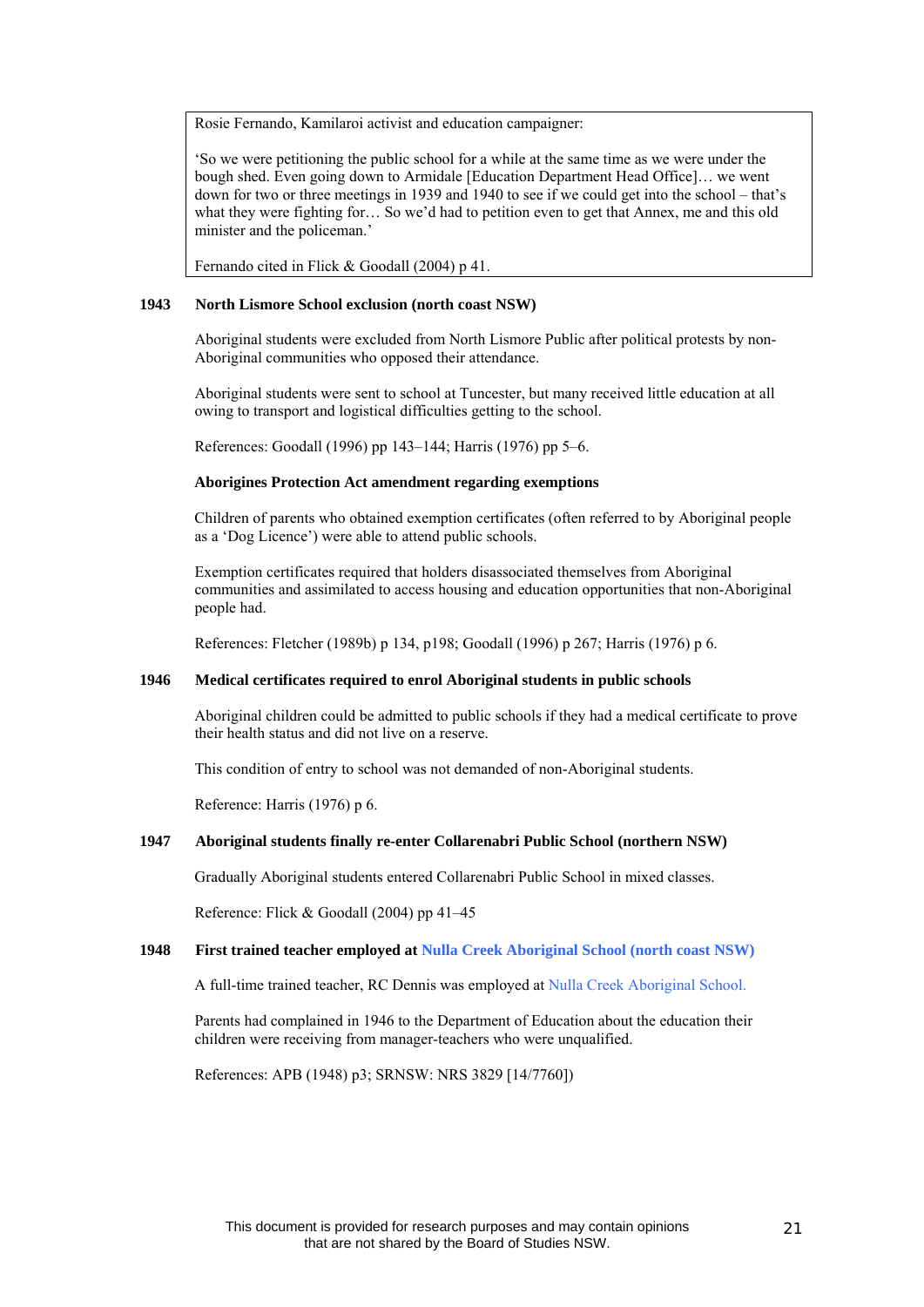#### **1949 Aboriginal students re-enter the public school system in some areas**

The NSW Department of Education no longer required medical certificates for entry to schools.

But children could still be prevented from attending if non-Aboriginal parents complained.

Many young students experienced hostility and racism from non-Aboriginal students.

References: Fletcher (1989b) p 198; Harris (1976) p 6.

Elsie Heiss, (Wiradjuri) from Cowra (southern NSW) discussed the prejudice she encountered at her 'integrated' school:

'… I went to an Aboriginal mission school. When I went to the non-Aboriginal school it was a nightmare… because we weren't wanted in the school. They didn't lift the colour bar until 1948… and I remember sitting down with my father, crying and saying, I hate school because they hate us. They don't want us there, the teachers don't like us. They put us down the back of the rooms. The kids didn't want to touch us because they thought they're going to catch a germ of some kind … it was really hard.**'**

Heiss (2003) pp 215–216

# **1951 Segregated education ends in Collarenabri (northern NSW)**

Students previously educated in the separate annex at Collarenabri were moved into classes in the main school.

Reference: Harris (1976) p 7.

# **1953 Aboriginal activists take education issues in Gulargambone (central west NSW) to the Department of Education**

Aboriginal activist Pearl Gibbs and the Council for Aboriginal Rights took complaints about the substandard education Aboriginal students were receiving at Gulargambone to the Minister of Education in Sydney.

They proposed integrated education as a solution.

Reference: AWB c6178 box 2801, cited in Fletcher 1989a, p 231.

# **1956 First Graduate Aboriginal School teachers begin teaching**

Aboriginal teaching graduate Evelyn Robinson began teaching at Burnt Bridge Aboriginal School (north coast NSW)

James Stirling, another early graduate teacher, began teaching in 1962 at Cabbage Tree Island School (north coast NSW).

Reference: Reid (2000) p 200.

# **1957 Federal Council for the Advancement of Aborigines & Torres Strait Islanders (FCAATSI) formation**

Federal Council for the Advancement of Aborigines & Torres Strait Islanders formed.

This organisation, which initially had non-Aboriginal and Aboriginal membership, acted as a national organiser of local and state campaigns for rights for Aboriginal people.

References: Bandler (1983); O'Brien (1987) p 104.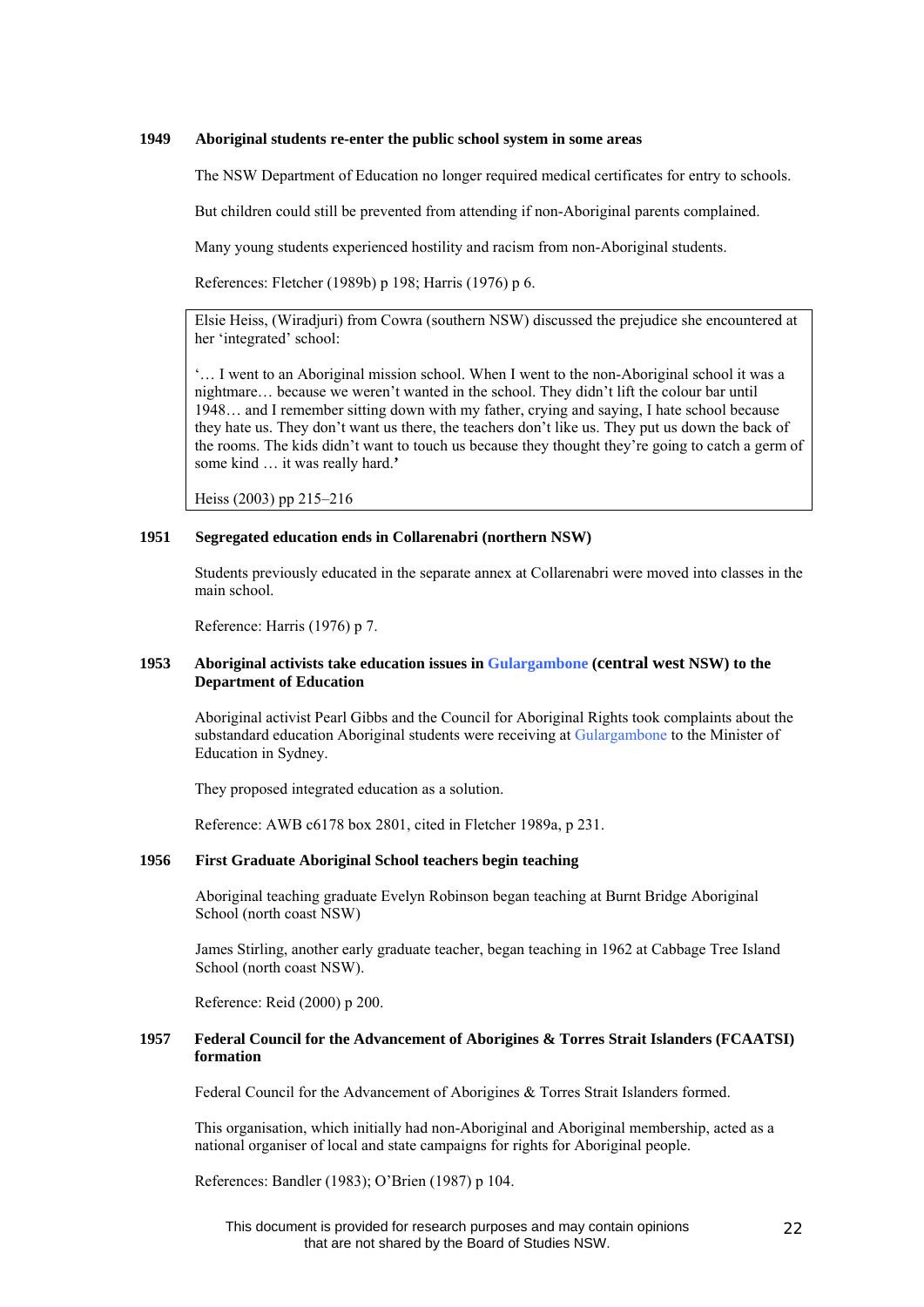#### **Tranby College established (Sydney)**

The Co-operative for Aborigines Ltd which set up Tranby Aboriginal College was formed.

An Anglican Minister, Rev. Alf Clint left a bequest to fund co-operative education and training for Aboriginal and Torres Strait Islander people.

Tranby aimed to equip people to manage small businesses and develop self-employment skills training, resulting in economic and social independence for Aboriginal and TSI people.

Several unions gave crucial financial support to the organisation.

Initially, many staff volunteered their time and skills, but now teachers are employed and paid.

The college became independent in 1962 and received government funds for expansion after 1982.

Tranby continues to provide teaching and learning facilities to adult Aboriginal and Torres Strait Islander peoples, and is a place of community meeting and organisation.

References: Newman (1999); Tranby Aboriginal College (no date) [<www.tranby.edu.au/index.pl?page=2>](http://www.tranby.edu.au/index.pl?page=2); Plater (ed) (1994); Tranby Co-op for Aborigines (1986)

Kevin Cook, activist, former student and CEO of Tranby:

'Tranby is run by Aboriginal people so it caters for the needs of Aboriginal people… The students who come here come because they want to be here not because they have to. In other institutions there might only be one or two in a class. Here there are 25 Aboriginal people together. They all come from different backgrounds, but they form a community in itself – a very tight community.'

Kevin Cook, cited in Plater etal (1994) p 189.

# **1958 Gulargambone Aboriginal School closes (central west NSW)**

Gulargambone Aboriginal School closed and students re-entered the public school.

This was seen by the AWB as a step towards assimilation (where Aboriginal students were to be treated the same as non-Aboriginal students, but with no respect for cultural differences).

There were threats of a boycott by non-Aboriginal parents, but Inspector Meckiff and Aboriginal parents resisted their pressure, forcing a grudging acceptance of Aboriginal children at the school.

Aboriginal students were still treated differently in class and were separated from other students.

Reference: Fletcher (1989b) p 233.

\*See Gulargambone case study

#### **NSW Teachers Federation opposes segregation**

The NSW Teachers Federation opposed segregated Aboriginal schools and supported integration policies.

Reference: Fletcher (1989b) pp 226–227.

#### **1961 NSW Teachers Federation research into Aboriginal education**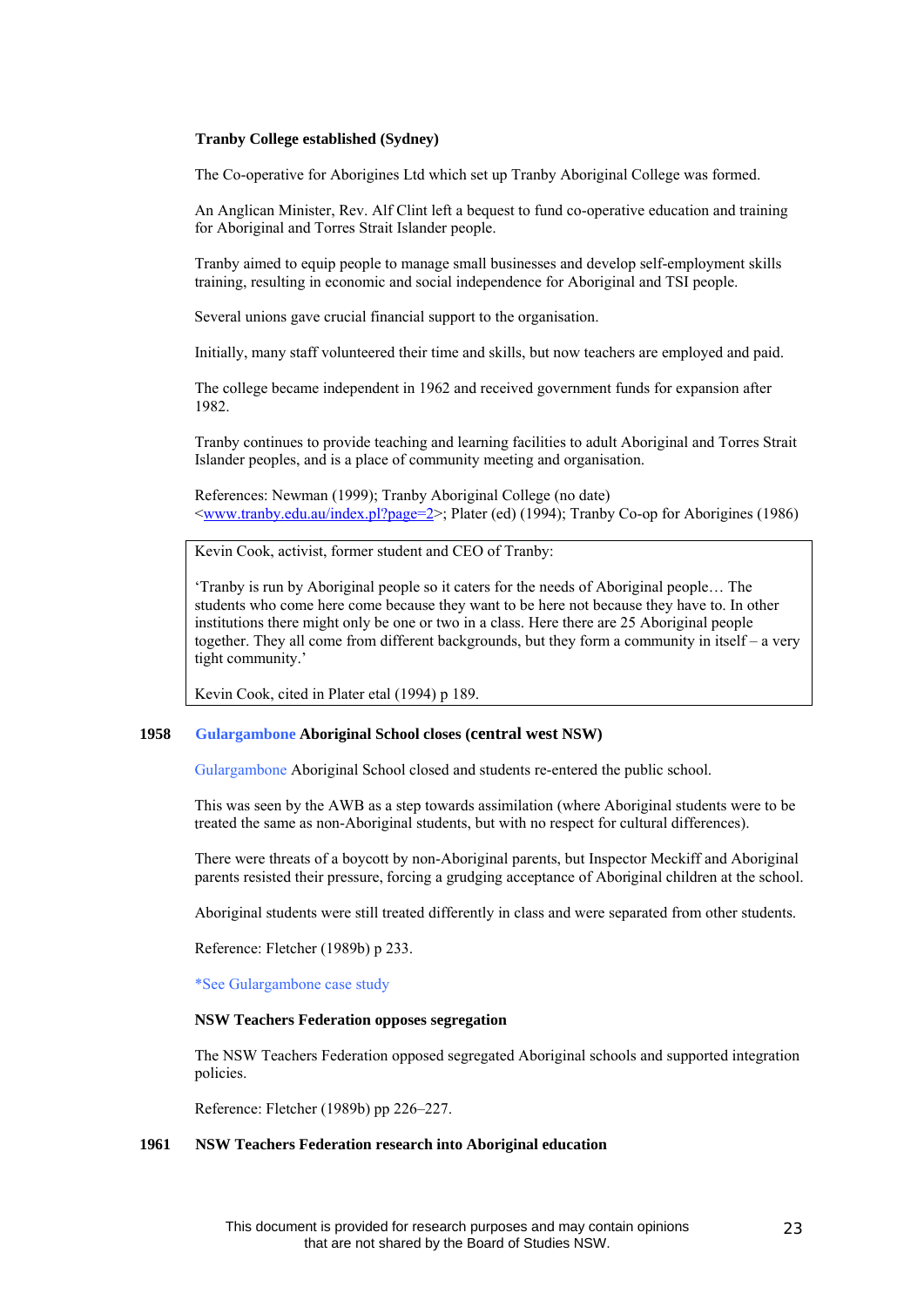Inspired by the FCAATSI conference in Queensland, the NSW Teachers Federation conducted a study of conditions in Aboriginal schools based on surveys with teachers at Aboriginal schools.

References: Fletcher (1989b) p 229; Fletcher (1989a) pp 271–272.

#### **1962 Save the Children Fund pre-schools begin**

The first Save the Children Fund pre-school for Aboriginal children opened at Coffs Harbour (North coast NSW).

The teacher assistants were all Aboriginal women, as Aboriginal people of the area considered this culturally appropriate.

Save the Children Fund pre-schools were started at Walgett, Brewarrina, Griffith, Armidale and La Perouse.

References: *Dawn* (1964b) p 2; *Dawn* (1974) p 7.

#### **1963 Aboriginal Education Consultative Committee (AECC)**

The Consultative Committee on Aboriginal Education, based on Aboriginal community organisation was formed.

This group consulted with Aboriginal people regarding their education desires and needs and conveyed this information to the NSW Education Department.

They recognised that Aboriginal families needed to be involved in education.

At this stage the group received little funding.

Reference: Berg (2003) p 14.

# **1965 Australian Institute of Aboriginal Studies (AIAS, later AIATSIS) formed**

The AIAS Act enabled the establishment of a national center in Canberra to document Aboriginal cultures.

The AIAS Act has since been expanded to include Torres Strait Islander people.

The organisation has expanded its role from documenting Indigenous cultures into training Indigenous researchers and has become a major centre for Indigenous family history research and academic work.

References: Nakata (2004a); [<www1.aiatsis.gov.au/exhibitions/wentworth/wentworthcontents.htm](http://www1.aiatsis.gov.au/exhibitions/wentworth/wentworthcontents.htm)> [<www.aiatsis.gov.au/about\\_us](http://www.aiatsis.gov.au/about_us)>

# **First Aboriginal graduate from the University of Sydney**

Charles Perkins graduated with his BA from University of Sydney.

He is the first known Aboriginal graduate from this university and had the support of an ABSCHOL scholarship.

He became a well-known activist (famous for his role in organising the Freedom Rides), leader, public servant in the Department of Aboriginal Affairs and author.

References: *Dawn,* October, 1963; Read (2001) p 73.

#### **Freedom Rides drew attention to racism in country towns**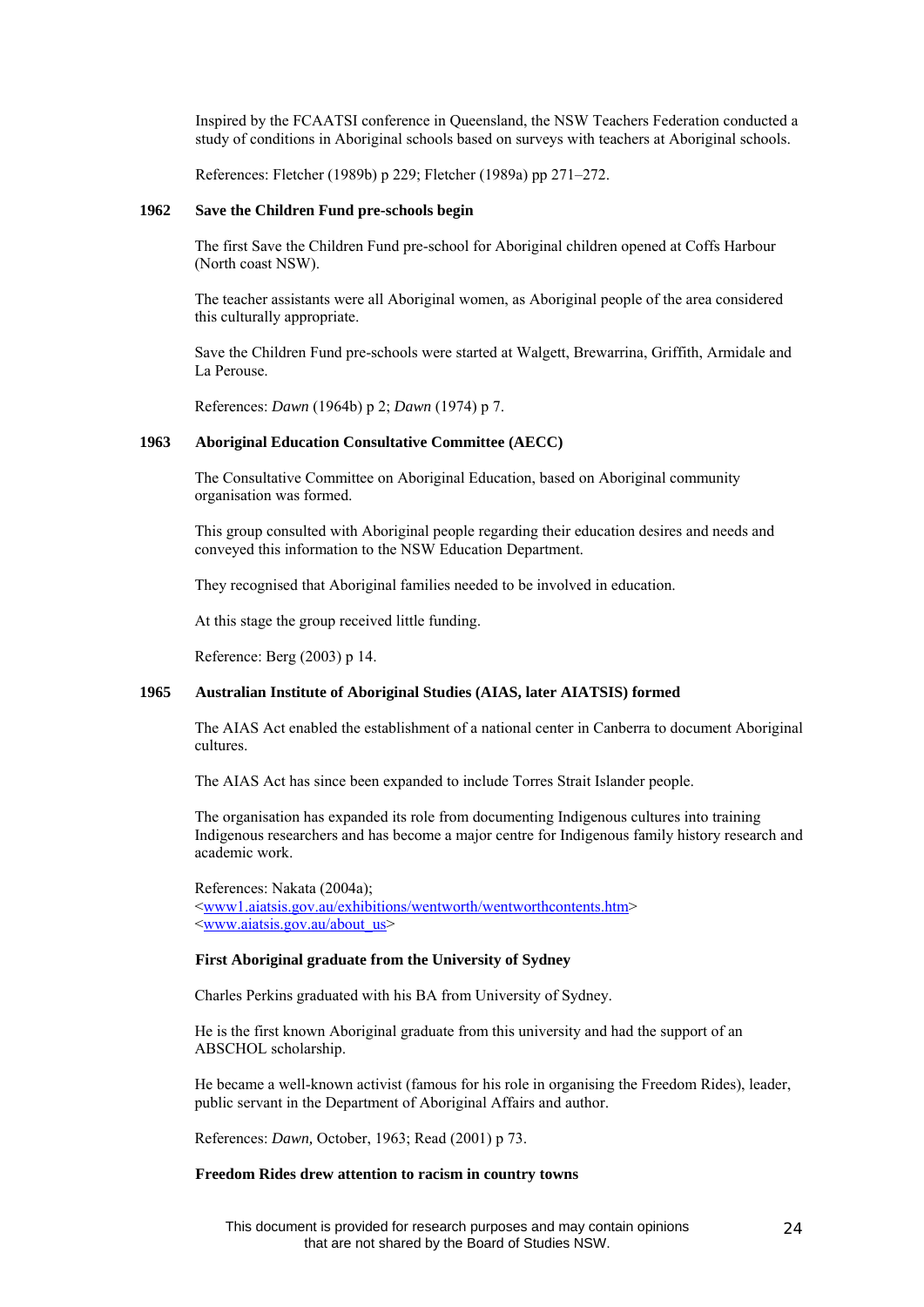Charles Perkins and other students who were members of SAFA (Student Action for Aborigines) organised a tour of country towns such as Moree, Boggabilla, **Gulargambone** (central west NSW) and Kempsey (north coast NSW).

The tour and their meetings with local people in northern NSW drew media and government attention to explicit racism experienced by Aboriginal people – such as exclusion from local pools, pubs, milkbars and cinemas.

The tour also noted discrimination in education, and the poor standard of education that Aboriginal students were receiving.

References: < *[www1.aiatsis.gov.au/exhibitions/freedomride/start.htm>](http://www1.aiatsis.gov.au/exhibitions/freedomride/start.htm);*  Curthoys, Ann (1965) cited in *[<www1.aiatsis.gov.au/exhibitions/freedomride/start.htm#Gulargambone>](http://www1.aiatsis.gov.au/exhibitions/freedomride/start.htm#Gulargambone);* Read (2001) pp 98– 100.

Charles Perkins explained the significance of the Freedom Rides:

'It was the beginning of a flood of new relationships, a new era in looking at ourselves as Aboriginal people.'

Perkins cited in Read (2001) p 103.

# **NSW Teachers Federation study of Aboriginal education**

The Teachers Federation study found that there was a lack of teacher training for Aboriginal education, which was affecting students' learning.

The report demonstrated that Aboriginal students were leaving secondary school early and were often struggling, according to teachers.

Economic pressures and racism also created difficult learning environments for students.

Reference: Fletcher (1989a) pp 276–279.

#### **1966 University of Queensland's first Aboriginal graduate**

Margaret Valadian graduated with a BA Social Studies from the University of Queensland – the first Aboriginal University graduate from this university.

Valadian has advised government and education organisations on reforms to school education and higher education and is the author of numerous works on education issues.

References: Heywood/National Foundation for Australian Women. (2002) *Margaret Valadian,*  [<www.womenaustralia.info/biogs/IMP0213b.htm>](http://www.womenaustralia.info/biogs/IMP0213b.htm); Valadian (1991).

Valadian (1991) suggests that the reasoning behind institutional schooling was to give Aboriginal children a minimal education suitable only to prepare them for the most basic level of employment.

#### **Aboriginal Education Council (AEC) Scholarship Scheme started**

The AEC started Incentive Secondary Scholarships and coaching.

This program assisted 27 Aboriginal students to continue their schooling and to complete their leaving certificates.

Their successful work was supported entirely from fundraising and volunteer labour.

Reference: Berg (2003) pp 17–18.

This document is provided for research purposes and may contain opinions that are not shared by the Board of Studies NSW.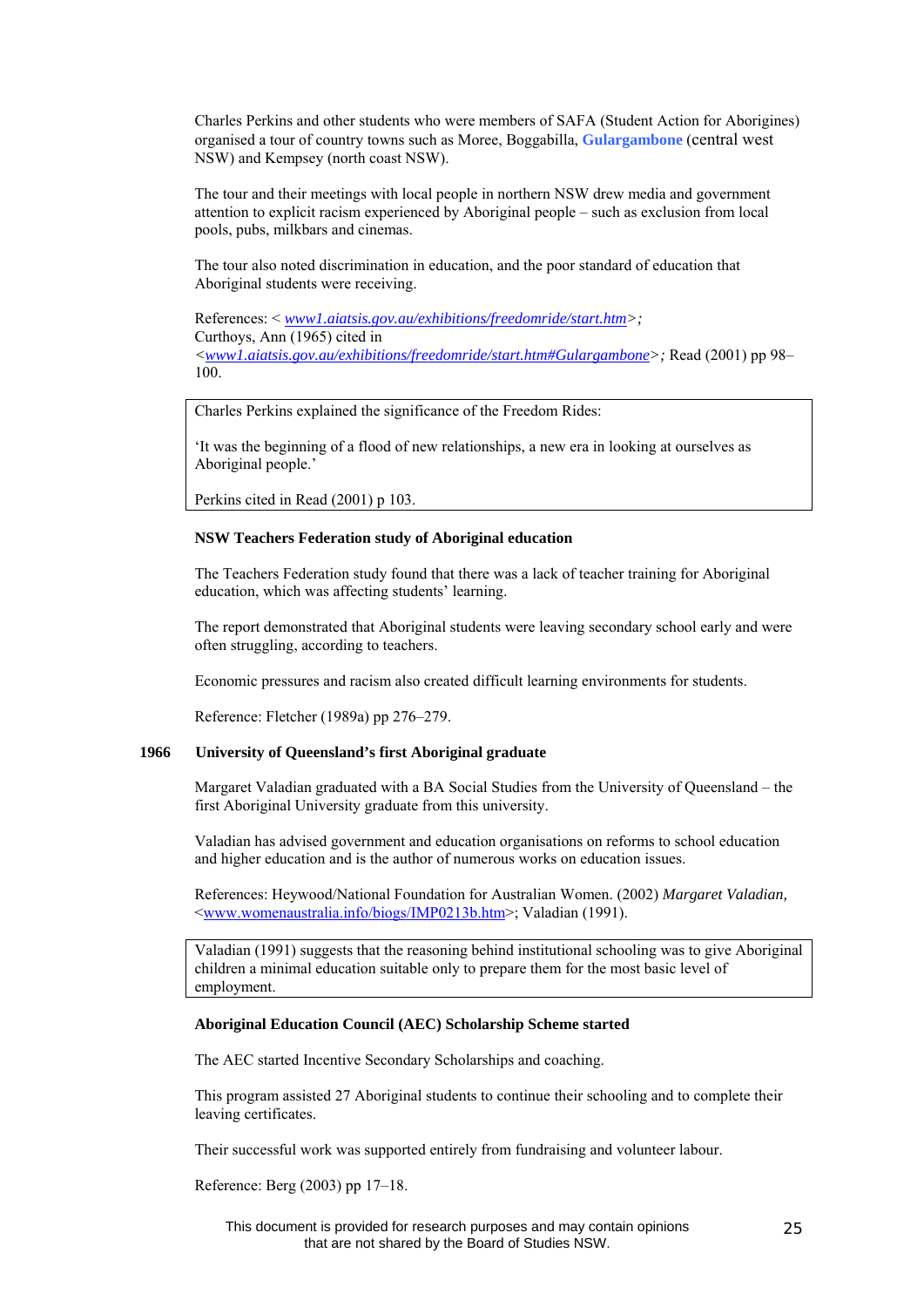#### **Aboriginal Study Centres established (Sydney)**

A study centre was set up at La Perouse for Aboriginal students.

The AEC provided resources, and teachers and university students volunteered to assist Aboriginal students with their schoolwork.

The study centre was managed by the La Perouse community.

Other study centres followed at Kellyville, Green Valley, Alexandria and Chippendale.

References: Berg (2003) p 27; *Dawn* (1970) p 9.

#### **1967 The 1967 referendum impact on Aboriginal education**

The successful referendum result enabled the Commonwealth Government to make laws regarding Aboriginal people (previously a state responsibility) and to recognize Aboriginal people as Australian citizens.

The federal government had a greater role in Indigenous education after this date, and could allocate funds and develop policies for Aboriginal education.

Reference: DEST(2001) p 8.

### **Aboriginal pre-school at Purfleet (north coast NSW)**

A pre-school was established for Aboriginal children in Purfleet with the assistance of Save the Children Fund and local fundraising.

It is now known as Girrawong Pre-school, and operates as an Indigenous community-based preschool.

References: Davis-Hurst (1996) p 85; *Dawn* (1967) p 15.

#### **Kirinari Hostel opens (Sydney)**

Kirinari Hostel opened in Sutherland (Sydney) by the Aboriginal Children's Advancement Society.

Aboriginal students from remote areas boarded at the Hostel and received AEC scholarships to attend local high schools.

While some students thrived on scholarships and life in the city, some found the estrangement from their families and friends and racism made their school experiences very challenging.

References: 'Kirinari: a place of learning', *Dawn* (1972) p 3; Berg (2003) pp 30–31; Morgan (2006) p 46; Goodall (2004) p 142.

# **1968 AWB dissolved**

The Aboriginal Welfare Board was abolished and approximately 1000 children were left in institutional or family care.

Reference: HREOC (1997) Section 3, p 8.

# **1969 ABSTUDY established**

Commonwealth Aboriginal Secondary grants scheme announced.

This program was based on the AEC model for incentive scholarships.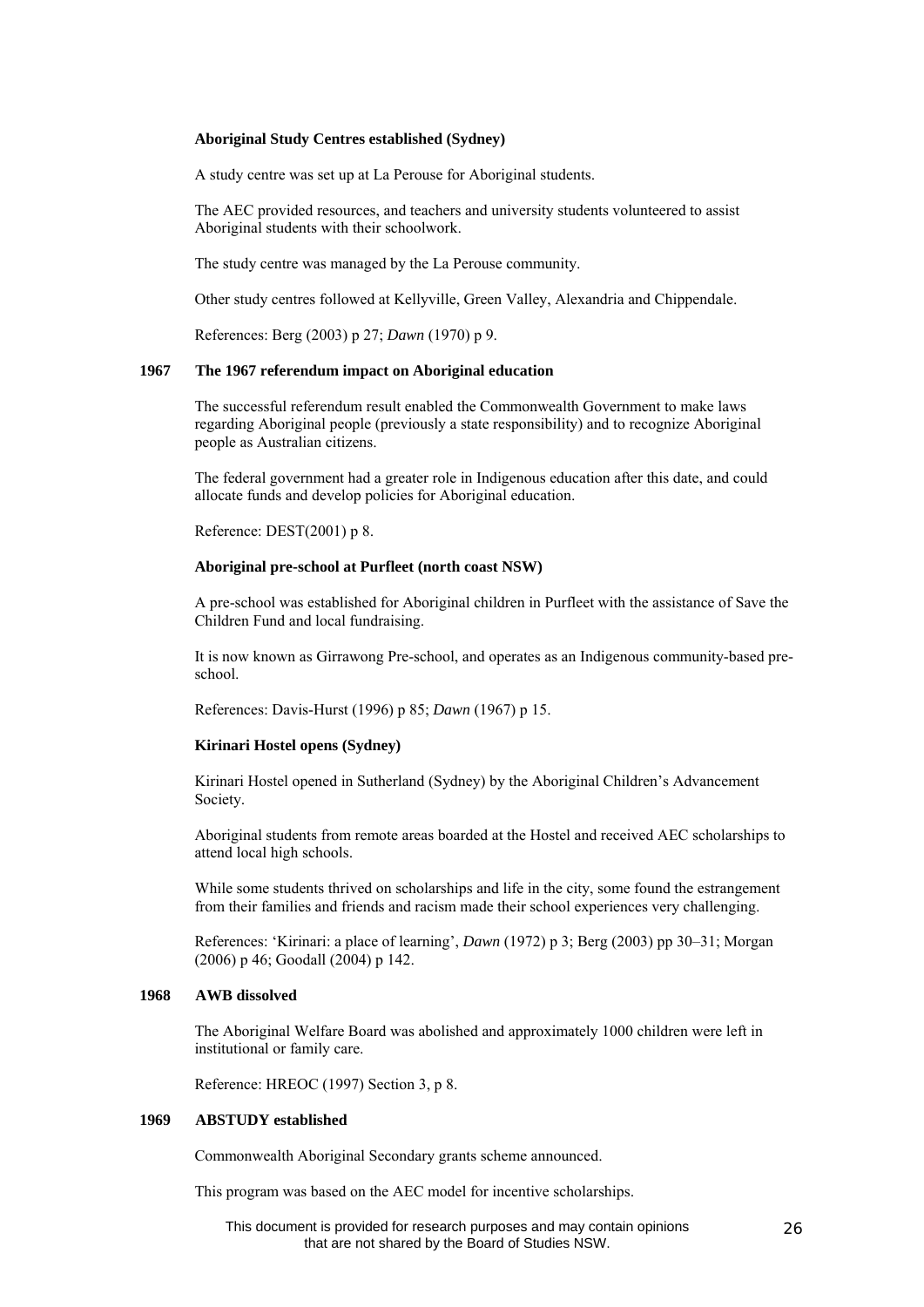The scheme provided financial assistance to students having difficulty completing school due to economic problems.

Reference: Berg (2003) p 19.

Millie Butt who attended Cowra Mission School (southern NSW) in the 1950s and 60s:

'I had to leave school because of financial problems. Couldn't afford uniforms, couldn't afford lunch money, couldn't afford shoes, sports uniform and all the things you need to have in school… I didn't even complete the first year of high school. I had to talk my mother into letting me leave. I said 'I want to leave, I want to get a job. I want to help out in the family.'

Millie Butt cited in Read (1984) p 21.

# **1972 The NSW Department of Education was no longer allowed to refuse Aboriginal students entry to public schools**

The Director General of Education removed public school principals' right to refuse entry to Aboriginal students after letters of complaint appeared in national newspapers.

The letters pointed out that the Teachers Handbook allowed for Aboriginal students' exclusion due to home conditions or non-Aboriginal community opposition.

In response, the section was removed.

References: Parbury (1999) p 72; Harris (1976) pp 7–8.

#### **Aboriginal Teachers Aides employed**

Vera Byno from Weilmoringle and Heather Allen from Walhallow (northern NSW) were employed as Aboriginal Teachers Aides by the AEC.

Teachers Aides assisted students with language and teaching approaches in the classroom and were educational role models.

The NSW Department of Education created 22 Aboriginal Teachers Aide positions after the initial intake.

References: Berg (2003) pp 21–23; *New Dawn*, 1973, p 14 .

# **Tent Embassy in Canberra established**

The Tent Embassy was established in front of Parliament House, Canberra.

It drew attention to ongoing effects of dispossession and the lack of compensation received by Indigenous communities.

The Tent Embassy is still occupied today, despite various attempts to remove it by police.

Reference: Goodall (1996) pp 338–339.

#### **1973 Scholarships program extended**

Scholarships were extended to all Aboriginal students attending secondary school.

The extension of scholarships was recognition of the economic difficulties, which many Aboriginal students and their families faced in completing education.

Reference: Berg (2003) p 19.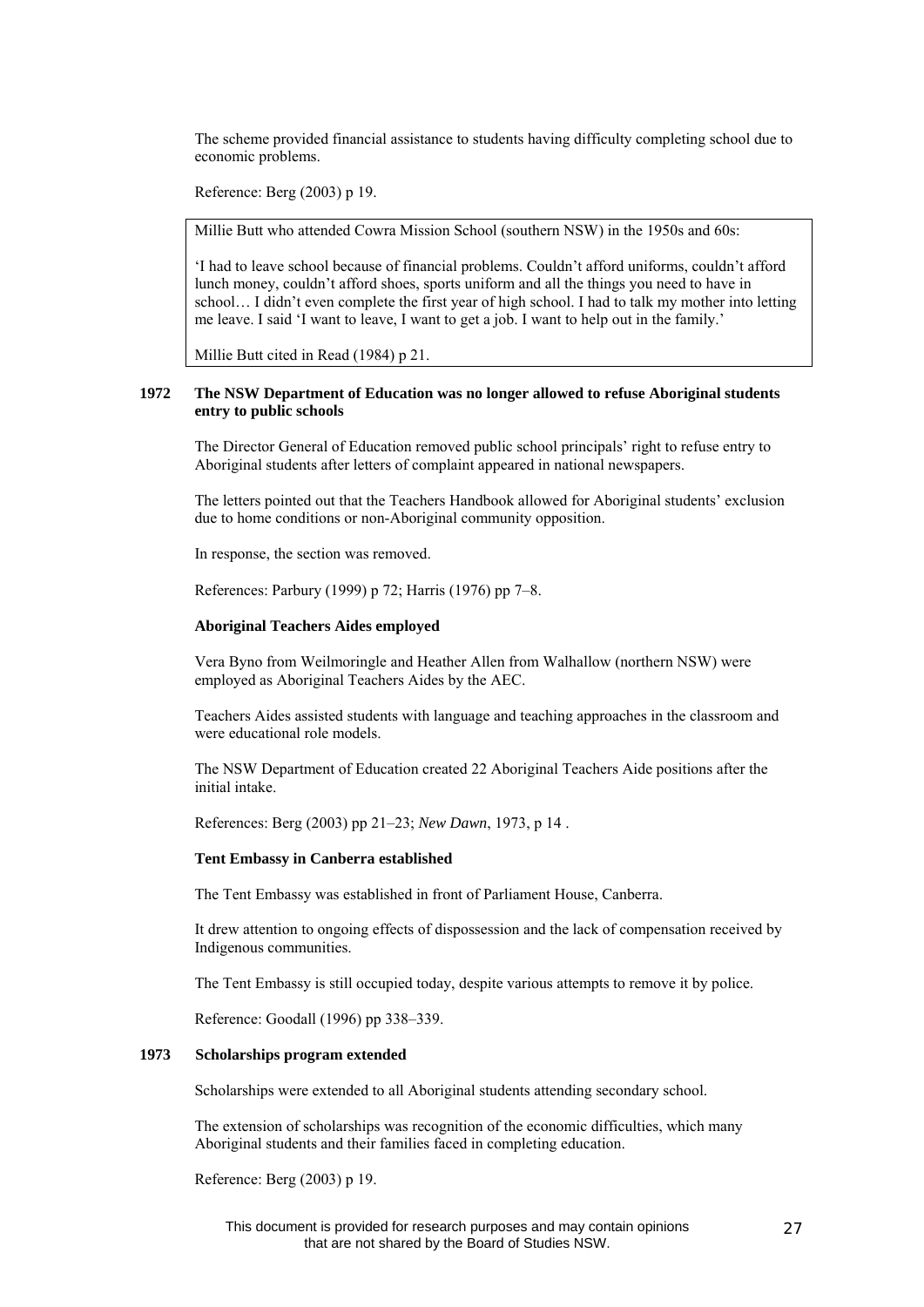# **1974 Technical Education courses for Aboriginal students**

Sydney Technical College began to offer vocational training courses designed for Aboriginal students without their School Certificate qualification.

Courses in engineering trades and home science were offered as well as classes in expression, Aboriginal cultures and industry.

Reference: Neill (1991) p 78.

#### **Aboriginal education staff lobby for Aboriginal Teachers Aides**

Evonne Bolton, Bill Rose, Olive Campbell, Evelyn Crawford and others took the case for the employment of Aboriginal teachers and Teachers Aides in schools to the NSW Education Department.

Reference: Crawford (1993) pp 260–262.

# **1975 Schools Commission and the formation of the Aboriginal Consultative Group**

The Commonwealth Schools Commission established a standing committee to advise them on Aboriginal education, selected by Indigenous people from across Australia.

The Committee recognised that education needed to be considered in a wider context of health and welfare and recommended the establishment of consultative groups in each state and liaison social workers for schools.

It acknowledged developments such as outstation schools, employment of indigenous teachers, bilingual programs and tertiary courses developed for indigenous students.

The advisory group became the Aboriginal Consultative Group.

References: O'Brien (1987); Fletcher (1989a) pp 312–313; Partington (1998) pp 48–49.

#### **Education for teachers regarding racism**

The Department of Aboriginal Affairs provided support for programs in race relations for teacher education students.

This recognised that training teachers needed to learn more about Aboriginal cultures, students and learning approaches.

Reference: Elphick (1989) p 216.

#### **Aboriginal Teachers Aide course began at the University of Sydney**

Alan Duncan and Heather Allan established the Aboriginal Teachers Aide training course at the University of Sydney.

The course acknowledged that professional recognition and training was required for this important role.

Aboriginal educators such as Joyce Woodberry started work at schools in La Perouse, Redfern and Mt Druitt (Sydney).

Evelyn Crawford in Brewarrina (Northern NSW) and Betty Wright (Kempsey) were other early graduates.

References: Berg (2003) pp 23–24; Woodberry (2003) p 154; Courtney (1984), p 3.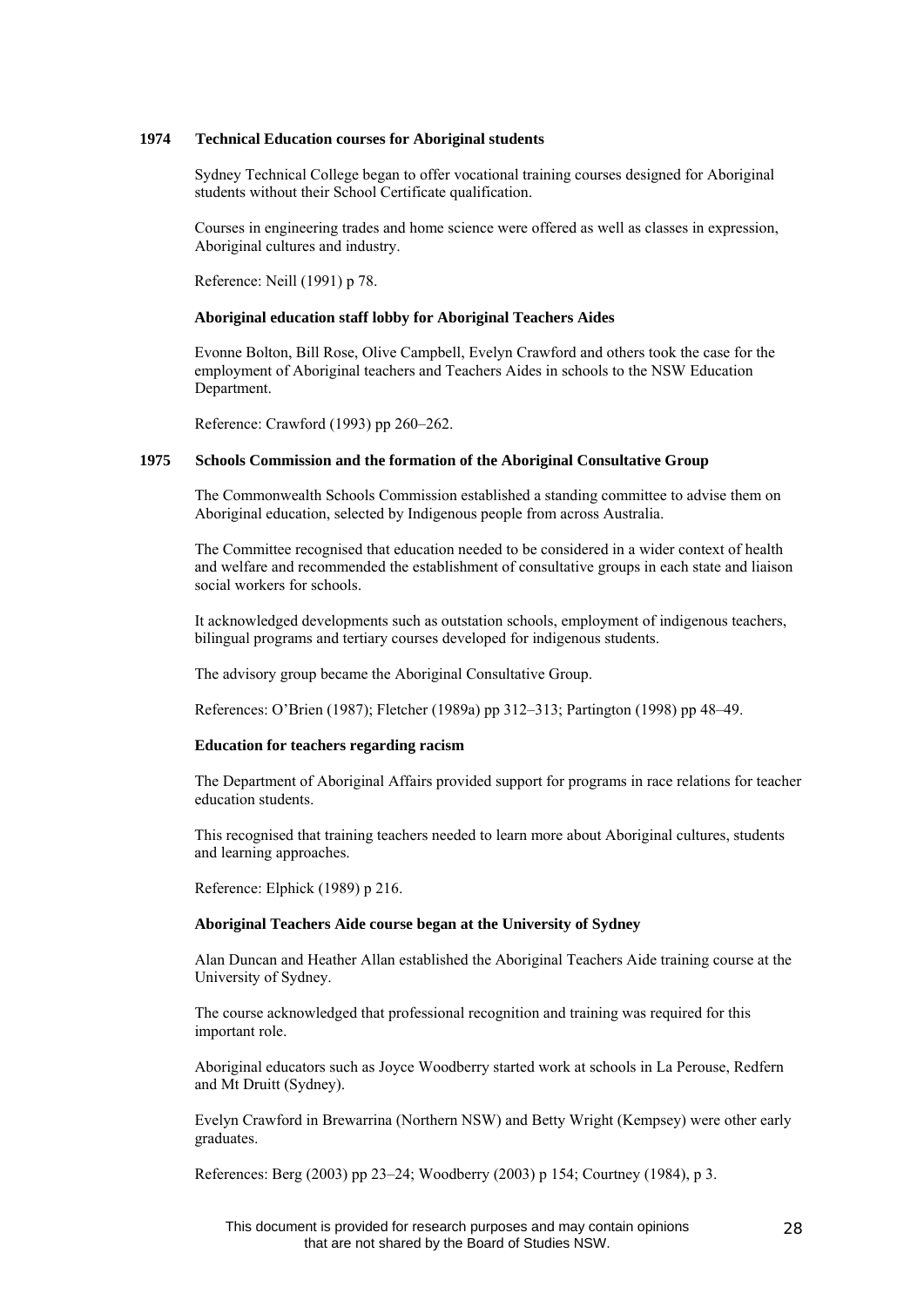Foundational NSW AECG member Joyce Woodberry:

'Education is such an important issue to us. To me, it's a tool that makes other things possible. If you don't have education you can't get a job, it involves your health and if your health is no good and you don't get decent housing – it just gets worse.'

Woodberry (2003) p 155.

#### **National Aboriginal Islander Skills Development Association (NAISDA) formed**

National Aboriginal Islander Skills Development Association established in Sydney.

This organisation established Arts training programs for Aboriginal and Torres Strait Islander people.

NAISDA eventually included certificate and diploma courses with academic, training and cultural studies included.

Reference: Horton (1994) p 755.

# **Aboriginal Unit established at the NSW Department of Education**

The Aboriginal Unit at the NSW Department of School Education was established.

Education providers begin to cater for specific needs of indigenous students.

References: NSW AECG Inc and NSW DET (2004).

#### **1976–7 Aboriginal Education Consultative Group (AECG) development and expansion**

Aboriginal Education Consultative Group (including Margaret Valadian) advised the Commonwealth Schools Commission to establish state AECGs.

The Commonwealth Schools Commission assisted with funding state Education Departments to form their own AECGs.

AECGs provide invaluable guidance and involvement in Aboriginal education though community representatives.

Reference: Parbury (1999) pp 77–78.

Evelyn Crawford (Baarkinji), Teachers Aide, Home-School Co-ordinator, TAFE Regional Coordinator for Far Western NSW:

'About this time, the white education people were agreeing with what we'd been talkin' about on that tree root on the river bank at Bre – that it would be good if there was someone who could advise them about Aboriginal people. It was us four [Bill Rose, Olive, Evonne and Evelyn] that started what became the Aboriginal Educational Consultative Group (AECG).'

Crawford (1993) p 269.

# **Adult education – management training initiatives**

Natasha McNamara and Margaret Valadian lobbied for funding to conduct management training programs to equip remote communities to run their own organisations.

They established the Aboriginal Training and Cultural Institute in Balmain, Sydney to provide Aboriginal people with training in community management and Aboriginal Studies.

References: Valadian (1991) p 7; Plater etal (1994) p 244.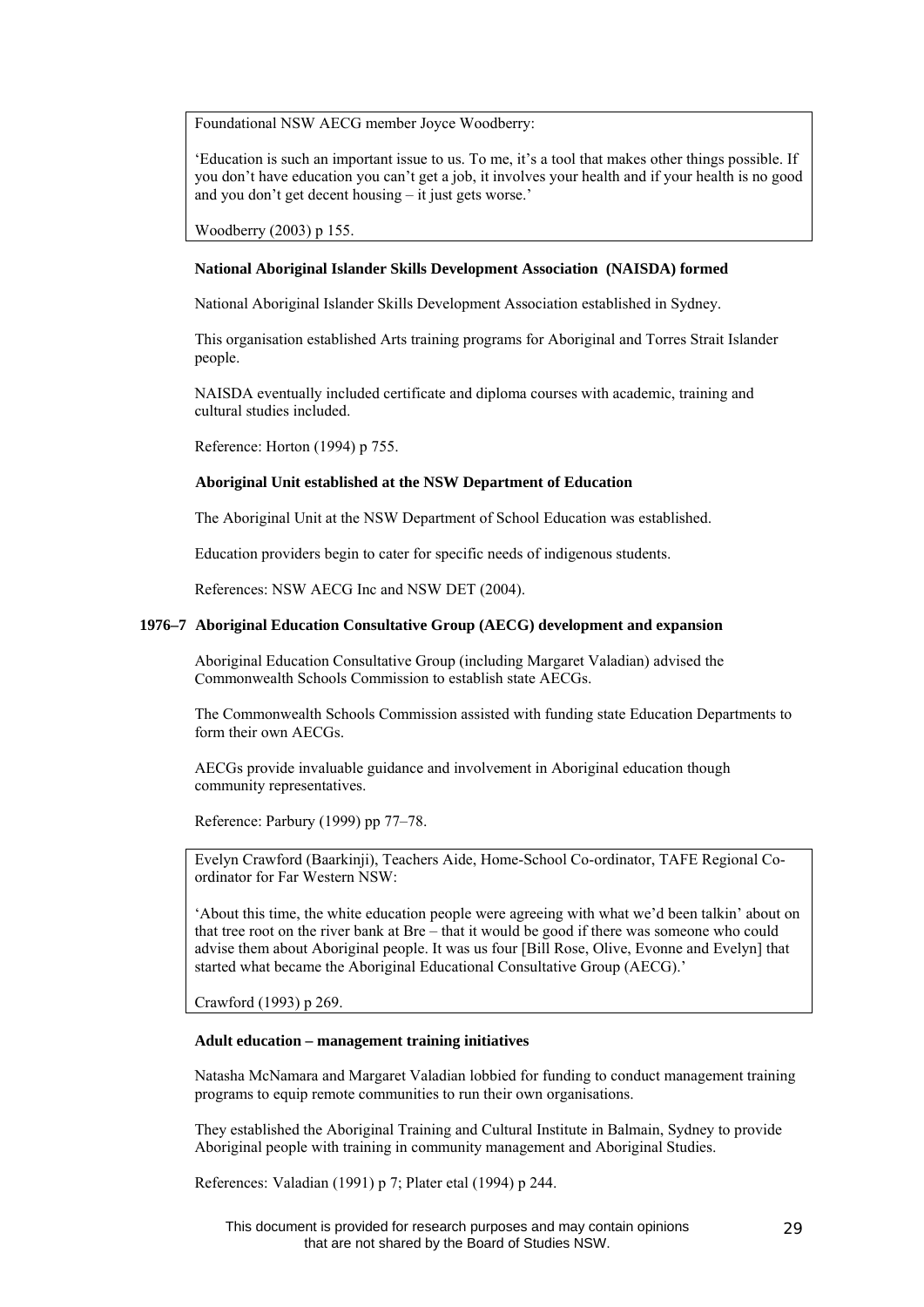According to Valadian (1991), in those days the AECG provided the only means of channelling Aboriginal and Torres Strait Islander communities' views to State and Federal governments.

# **1976 First Aboriginal law graduate from the University of NSW**

Pat O'Shane, formerly a teacher in Queensland schools, became the first Aboriginal graduate from Law at UNSW.

She later became a magistrate.

Reference: Heiss &McCormack (2002) [<www.cityofsydney.nsw.gov.au/barani/timeline/timeline.htm](http://www.cityofsydney.nsw.gov.au/barani/timeline/timeline.htm)

# **1977 NSW Anti-Discrimination Act passed**

The NSW Anti-Discrimination Act made discrimination on the basis of ethnicity, race or gender illegal.

An Anti-Discrimination Board was established to investigate cases.

Reference: Fletcher (1989a) pp 314–315.

# **Aboriginal Fellow appointed at Armidale (northern NSW) College of Advanced Education (CAE)**

Armidale College of Advanced Education appointed Lillian Holt as their first Aboriginal Fellow.

Holt planned the first diploma of Aboriginal Studies offered at Armidale CAE.

Reference: Elphick (1989) p 216.

# **1978 Anti-Discrimination Board Report on Aboriginal Education**

The Anti-Discrimination Board Report on Aboriginal Education recommended that the NSW Education Department develop education policies with Aboriginal people which would support self-determination.

It also recommended employment of Aboriginal people at higher levels of management and decision-making.

Reference: Fletcher (1989a) pp 317–322.

#### **Aboriginal Programs developed at Sydney Technical College**

The first co-coordinator of Aboriginal Programs was employed at Sydney Technical College.

Reference: Neill (1991) p 84.

#### **Graduate Diploma in Aboriginal Education at Armidale CAE (northern NSW)**

The Graduate Diploma in Aboriginal Education offered at Armidale College of Advanced Education.

It was one of the earliest programs in Aboriginal Education offered in NSW.

James Miller author of *Koori: a Will to Win* was a graduate of this course.

Reference: Elphick (1989) p 216.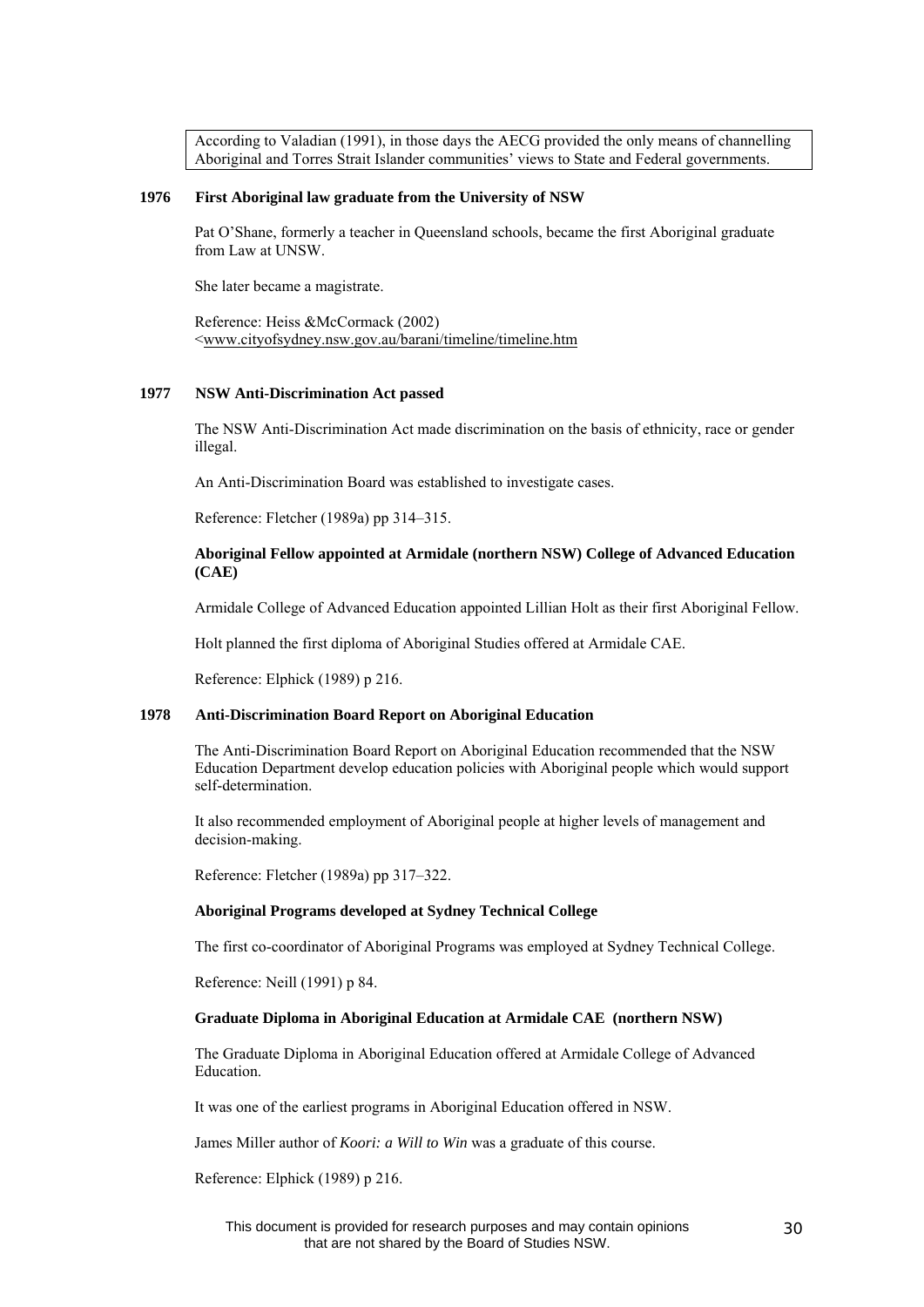# **1979 Aboriginal Education programs developed by TAFE**

Aboriginal Education Programs were developed by the Department of Technical and Further Education.

Many Aboriginal students returned to education as adults, favouring the combined work/study approach of TAFE, as well as the flexibility of the courses.

References: NSW AECG Inc and NSW DET (2004) p 35; Parbury (2005) p 189; DET (1983) p 104.

Elsie Heiss (Wiradjuri) discusses her experience of TAFE:

'I didn't really start re-educating myself until about 1988, when I went back to TAFE and said, I've got to get more education'… I went right through. I did a fulltime TAFE course… I got the highest marks in the TAFE in 1989! I thought that was a great achievement for someone who had only finished off in Year 8.'

Heiss (2003) p 218.

# **1980 National Aboriginal Education Committee Policy**

 The NAEC committee, which emerged from the Aboriginal Consultative Group, produced the first Indigenous education policy.

 It emphasised the importance of building on cultural heritage, the importance of Indigenous studies for all Australian people, promotion of cross-cultural understanding, skills acquisition, and Aboriginal people's involvement in managing their own education.

Reference: Partington (1998) pp 49–50.

#### **1982 NSW Aboriginal Education Policy**

The first NSW Aboriginal Education Policy was developed, as advised by the AECG and DET.

It focused on involving Aboriginal communities and students in education, enhancing Aboriginal students self-esteem and cultural identity, and teaching all students about Aboriginal societies past and present.

References: Parbury (1999) p 78; Horton (1994) p 168; Wray et al (2005b) p 1.

#### **1983 NSW Land Rights Act passed by NSW Parliament**

The Act was intended to partially compensate Aboriginal people for loss of land through invasion, through allocation of a proportion of land tax to communities through land councils.

This is especially important in intensively occupied NSW.

The Act saw the establishment of NSW Land Councils system.

Reference: Goodall (1996) p 356.

# **Tertiary Preparation course pioneered by Tranby**

Tranby College established the initial Aboriginal Tertiary Education Preparatory course.

Tranby staff worked with TAFE teachers to develop TAFE's preparation courses.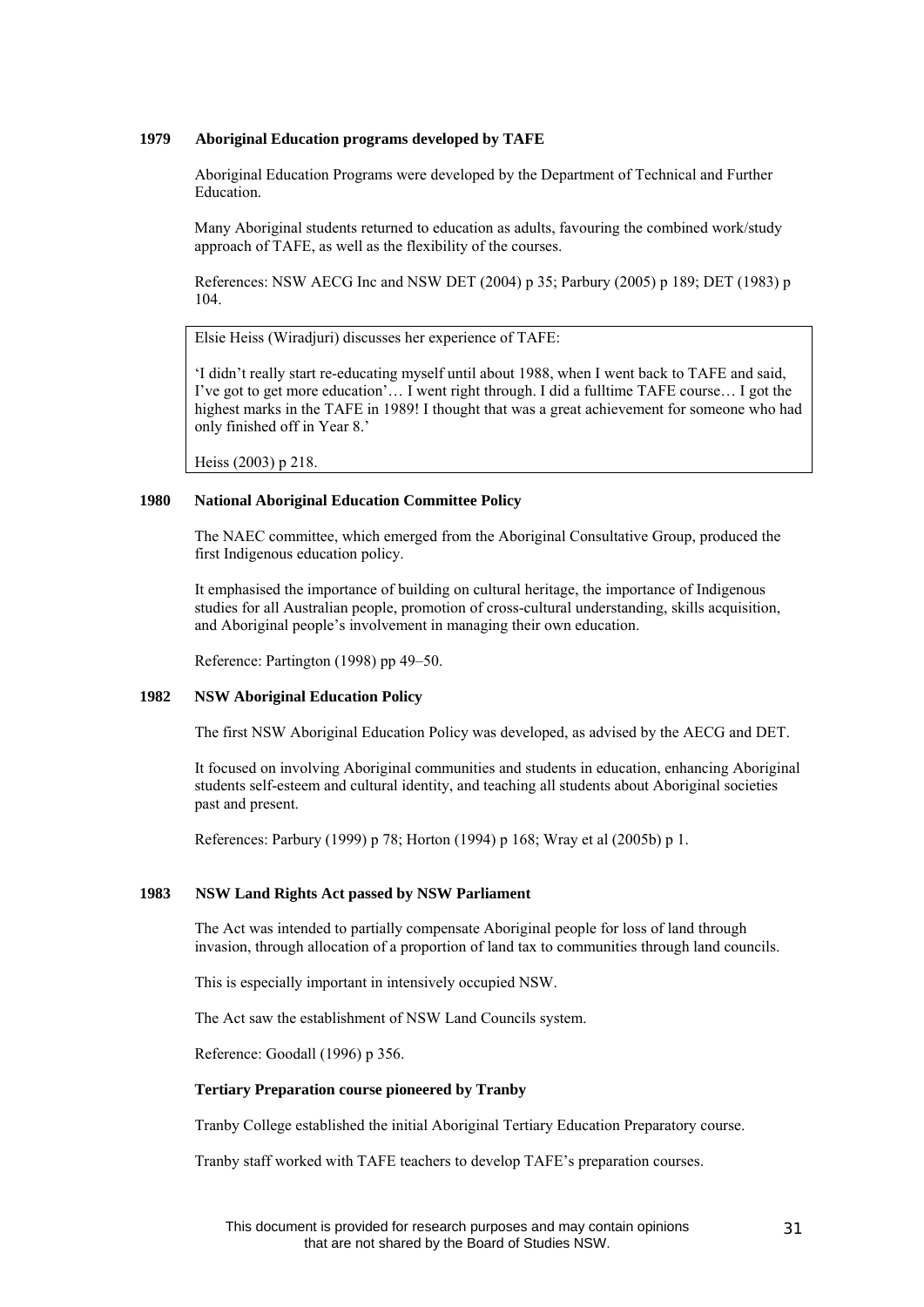These programs eased the transition to study for people who were returning as adults to study and for students who had left school early.

Numerous organisations have developed such programs since.

Reference: Tranby Co-op (1986) p 10.

#### **An example of local education initiative**

Peak Hill Public School (northern NSW) developed an Aboriginal education policy with Aboriginal communities in the area and the local AECG.

Reference: McKeown & Keed (1991) p 136.

#### **1984 Eora College starts in Redfern, Sydney**

Eora an indigenous college that focused on visual arts and media within TAFE system commenced.

Numerous performers, artists, filmmakers have trained there since its establishment.

Artists Gordon Syron and Bobby Merritt were involved in establishing the college and were early teachers at Eora.

References: Review of Aboriginal Education, Ch3, p 166; NMA (2007) [www.nma.gov.au/events/naidoc\\_week\\_2007/who\\_you\\_callin\\_urban\\_forum\\_program/speaker\\_go](http://www.nma.gov.au/events/naidoc_week_2007/who_you_callin_urban_forum_program/speaker_gordon_syron/) rdon syron/; Pattison, (1987) p 8.

# **1985 Aboriginal Medical Student Entry Program begins at University of Newcastle**

The Medical Students Program commenced at the University of Newcastle with the aim of increasing the number of qualified ATSI people in medical fields.

Community representatives were involved in the selection of students and pre-admission bridging courses were offered to successful applicants.

Awabakal Aboriginal Co-operative and the Awabakal Medical Service were involved in the program from the outset.

References: Goldman & Garvey (2006); University of Newcastle Faculty of Arts and Education (2006) <**[www.newcastle.edu.au/school/aboriginal-studies/about/](http://www.newcastle.edu.au/school/aboriginal-studies/about/)**>; Wright (1992) pp 166–167.

#### **1985 TAFE initiative to increase the number of Aboriginal teachers**

TAFE NSW introduced a recruitment and training program for indigenous teachers.

Reference: Pattison (1987), p 10.

#### **Some funded positions at universities for indigenous students**

The Commonwealth Government Aboriginal participation scheme funded extra places for Indigenous students in higher education.

This was recognition of low participation rates for Indigenous students and inequity of access.

References: Ellis (2001) p 59; Davis-Hurst (1996) p 133.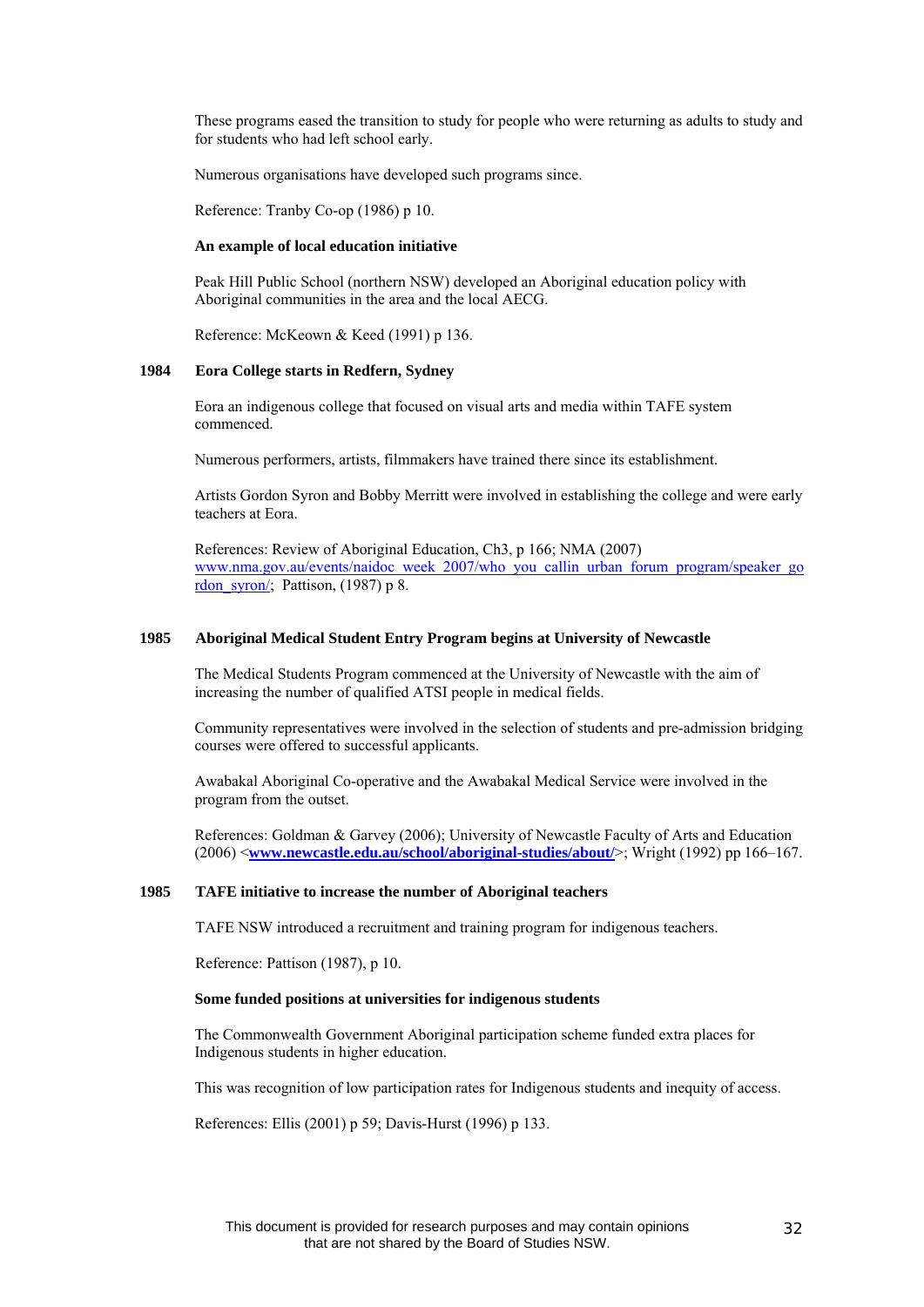Patricia Davis-Hurst from Purfleet (north coast NSW) a graduate of Aboriginal Health and Community Development at Cumberland College of Health Science (Sydney) commented in 1987:

 'Going to College was a real test, imagine being 53 years old with limited education, (there were quite a few older Kooris who went through with me) and having to sit through all the difficult sessions… I think over a period of time the white educators were learning from us and the role of teaching was reversed many times. Many teachers told me they enjoyed the whole experience of working with Kooris, and it is a good thing when we can learn from each other'.

Davis-Hurst (1996) p 133.

# **1986 Jumbunna Aboriginal Education Centre opens at the University of Technology Sydney (UTS)**

Aboriginal students at UTS such as Frances Peters-Little and Ken Canning argued for an Aboriginal centre at UTS.

Jumbunna provides tutorial help, support, teaching in Aboriginal programs and curriculum development for the university.

References: De Bruce (1993); Plater etal, (1994) p 205.

# **First Aboriginal Principal in higher education**

TAFE NSW employed the first known Aboriginal Principal in an Australian tertiary education institution.

Reference: Pattison (1987) p 10.

# **1987 Aboriginal Studies in schools made compulsory**

The Aboriginal Education Policy was made mandatory for all NSW schools.

However, if few Aboriginal students were enrolled teachers often regarded it as 'irrelevant' and it was not taught.

Reference: Parbury (1999) p 78.

Joyce Woodberry, a foundational NSW AECG member, commented on Aboriginal Studies in schools:

'It's not just for Aboriginal kids, it's important for all kids.'

Woodberry (2003) p 158.

#### **Aboriginal Studies resources distributed to schools**

*Survival: a History of Aboriginal People in NSW* was published.

This accessible text was delivered to all public schools in class sets and widely used in teaching Aboriginal Studies courses.

Reference: Parbury (1988).

# **1988 Survival Day**

A commemoration of 200 years of colonisation and 200 years of Indigenous peoples' survival was held.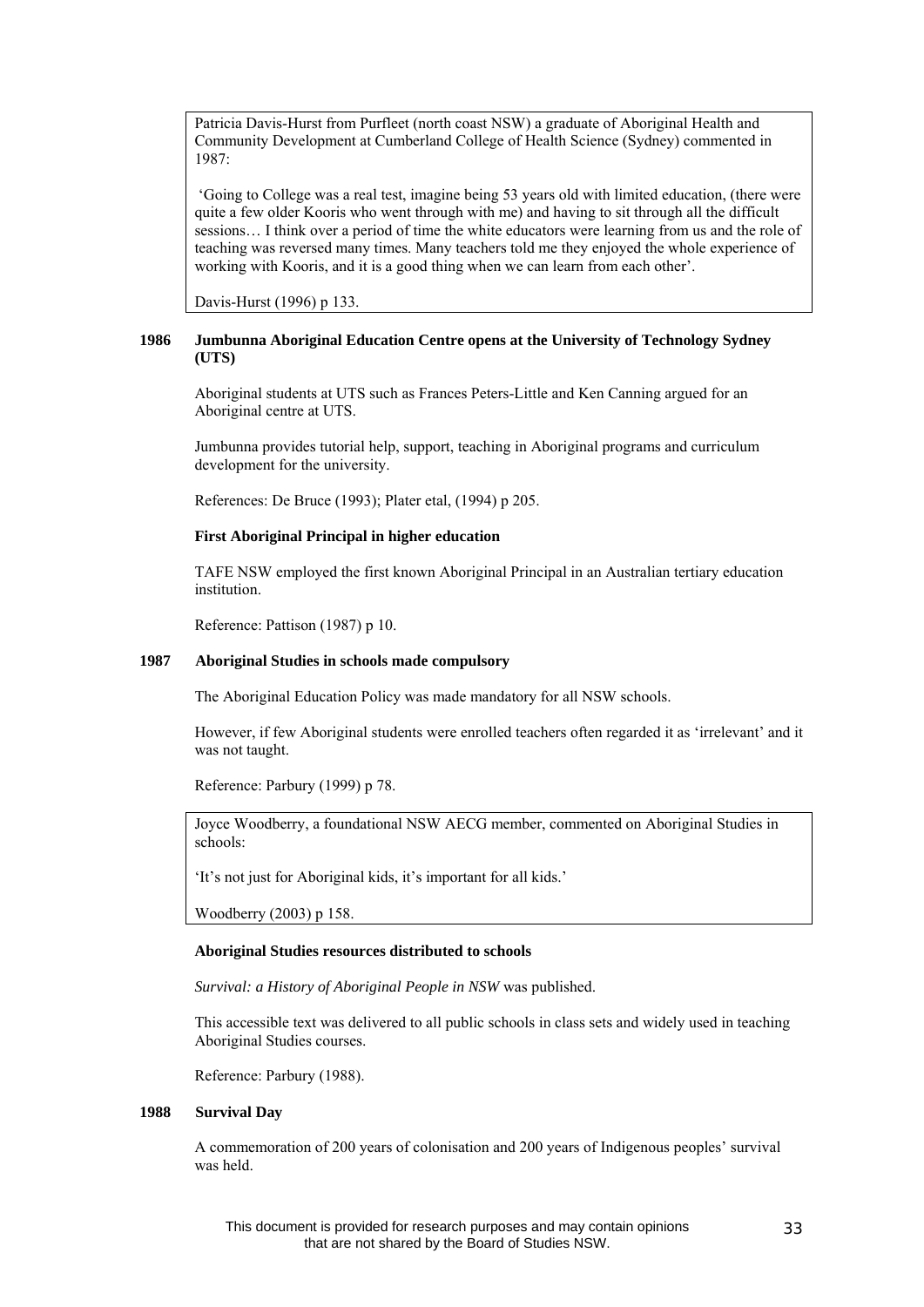A Survival Day concert and march was held in Redfern.

#### **Aboriginal and Islander Dance Theatre formation**

NAISDA expanded as an organisation and developed two major streams – the Aboriginal Islander Dance Theatre and the academic program/college.

Graduates have performed with Bangarra Dance Theatre and other international touring companies, while others have worked in film, television, modeling, opera and the public service.

References: Horton (1994) p 755; Plater et al (1994) p 211.

#### **Kamilaroi teaching fellow appointed at the University of NSW**

Eualeyai/Kamilaroi historian Paul Berendt was appointed teaching fellow at UNSW and asked to introduce Aboriginal content and perspectives to courses.

He established the Aboriginal Research and Resource Centre at UNSW (now called Nura Gili).

Reference: *National Indigenous Times,* Nov 2, 2006.

Professor Larissa Behrendt (Kamilaroi/Eualeyai) reflected on her experiences studying and teaching law:

'At the University of NSW, like other universities, there are courses for Aboriginal Studies and Aboriginal issues are being integrated more and more into curriculums. That makes it sound like it is a natural progression, but… behind those step-by-step changes is the hard work, sweat and tears, arguments and frustrations of people working in Aboriginal Education.

'… I would not have made it through the first year without the support of the Aboriginal student centre… If the atmosphere of a safe place can be generated by Aboriginal student centres on university campuses they provide an important lifeline for Aboriginal students.'

Behrendt (1996) p 7.

#### **Hughes Report into Aboriginal Education**

The Aboriginal Education Policy Task Force report (also known as the 'Hughes Report') recommended a national policy to address inequities and problems in Indigenous education.

The findings became the basis of NATSIEP (National Aboriginal and TSI Education Policy) later NIEP.

References: DEST (2002) p 8; Parbury (1999) pp 78–79.

# **1989 National Aboriginal and TSI Education Policy (NATSIEP) developed**

Australian Education Council (Council of State and Federal Ministers for Education) developed a National Aboriginal and TSI Education policy.

The policy aimed to work towards equity in Aboriginal education and contained 21 agreed national goals for Indigenous education.

The policy included making Aboriginal heritage a part of all school curricula for all students to increase cross-cultural understanding.

References: Parbury (1999) p 78; DEST (2002) p 8. [<www.dest.gov.au/sectors/indigenous\\_education/policy\\_issues\\_reviews/national\\_goals\\_for\\_indi](http://www.dest.gov.au/sectors/indigenous_education/policy_issues_reviews/national_goals_for_indigenous_education.htm) genous education.htm>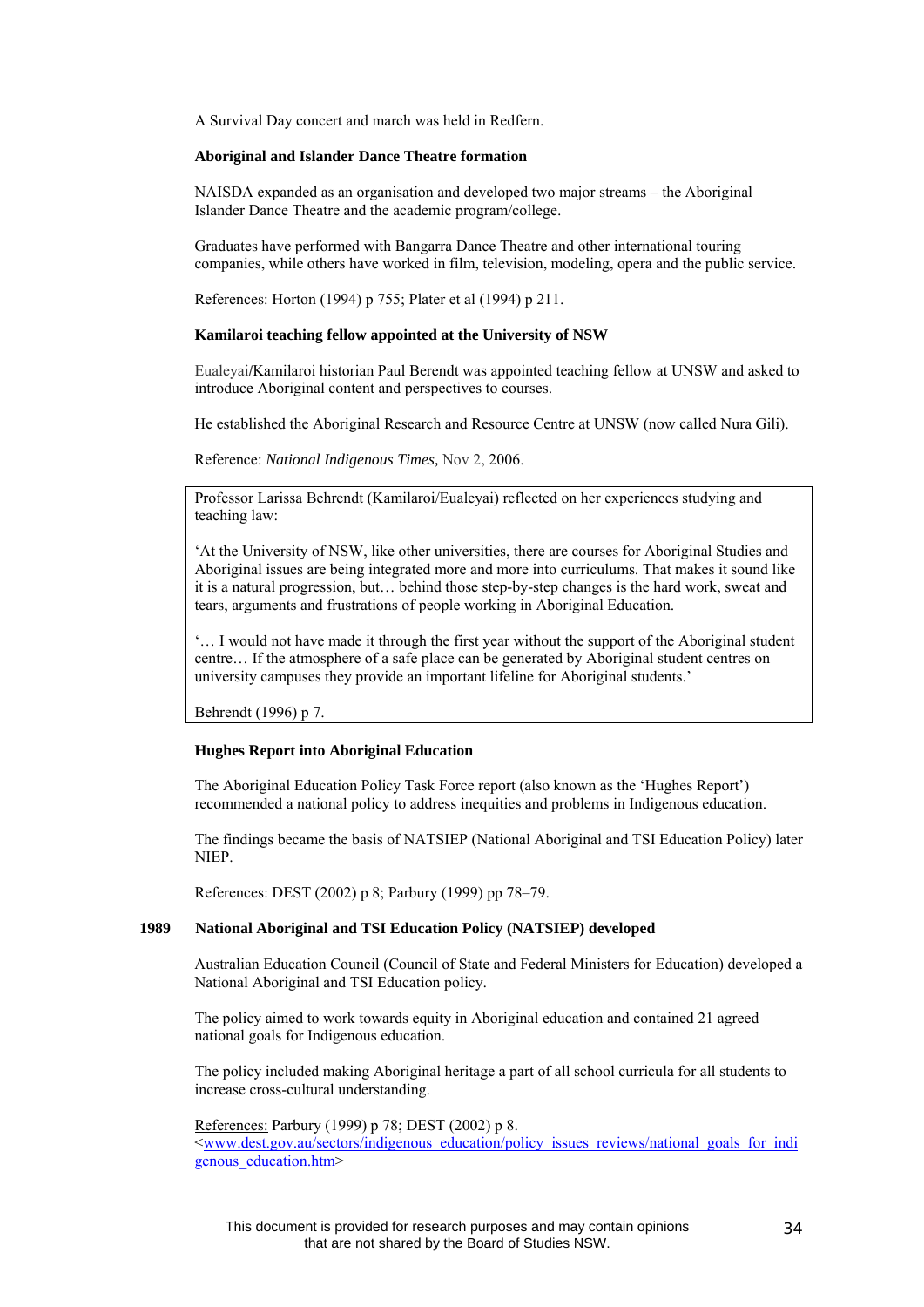#### **Aboriginal Education Centre at the University of Sydney**

The Aboriginal Education Centre was established at the University of Sydney.

The Centre, known since 1992 as the Koori Centre, provides support and resources for Aboriginal students.

References: Mooney & Cleverly (2006) < [www.koori.usyd.edu.au/aboutus/history.shtml](http://www.koori.usyd.edu.au/aboutus/history.shtml)>

#### **Gnibi College of Indigenous Australians opens at Southern Cross University, Lismore**

Gnibi College uses teaching methods based on Indigenous principles and offers innovative approaches to higher education.

The college includes a keeping place, a support centre for students, courses in Indigenous Studies, recognition of Elders' knowledge and teaching in Elders' programs, partnership programs with community organisations and government, and research centres.

References: personal communication with Gnibi College staff, April 2008; Southern Cross University (1996) *<*www.scu.edu.au/schools/gnibi/index.php/21/>

### **1990 Tertiary Education scholarships**

AEC scholarships program for Aboriginal students entering tertiary education commenced.

Reference: Berg (2003) p 20.

# **Respected author a guest speaker at a once-segregated school (Baryulgil, north coast NSW)**

Dr Ruby Langford-Ginibi, author of *Don't Take Your Love to Town* (1988) visited Baryulgil school to speak with students.

The visit was part of a research trip for her book *My Bunjalung People*, a history of Coraki/Bonalbo Koori lives in the area in which she grew up.

The book includes some discussion with schoolteachers about language and culture teaching at the school.

Reference: Langford-Ginibi (1994) pp 158–159.

Bunjalung author and educator Dr Ruby Langford-Ginibi told the Baryulgil teachers:

'They are hungry to know more about us. This country cannot deny its history anymore! It's been denied for too long. If our history was taught in the schools it would promote a better understanding of Aboriginal people and their culture… we Kooris need to educate ourselves so we are not years behind everybody else.'

Langford-Ginibi (1994) p 163.

# **1991 National Inquiry into Racist Violence Report**

This report noted that Aboriginal and Torres Strait Islander people were subject to racist violence emerging from racist attitudes endemic in the police force and other institutions.

A key recommendation of the report was the criminialisation of racist violence.

Other recommendations included training for schoolteachers in anti-racist and cross-cultural approaches, and school curriculum support for respecting cultural diversity.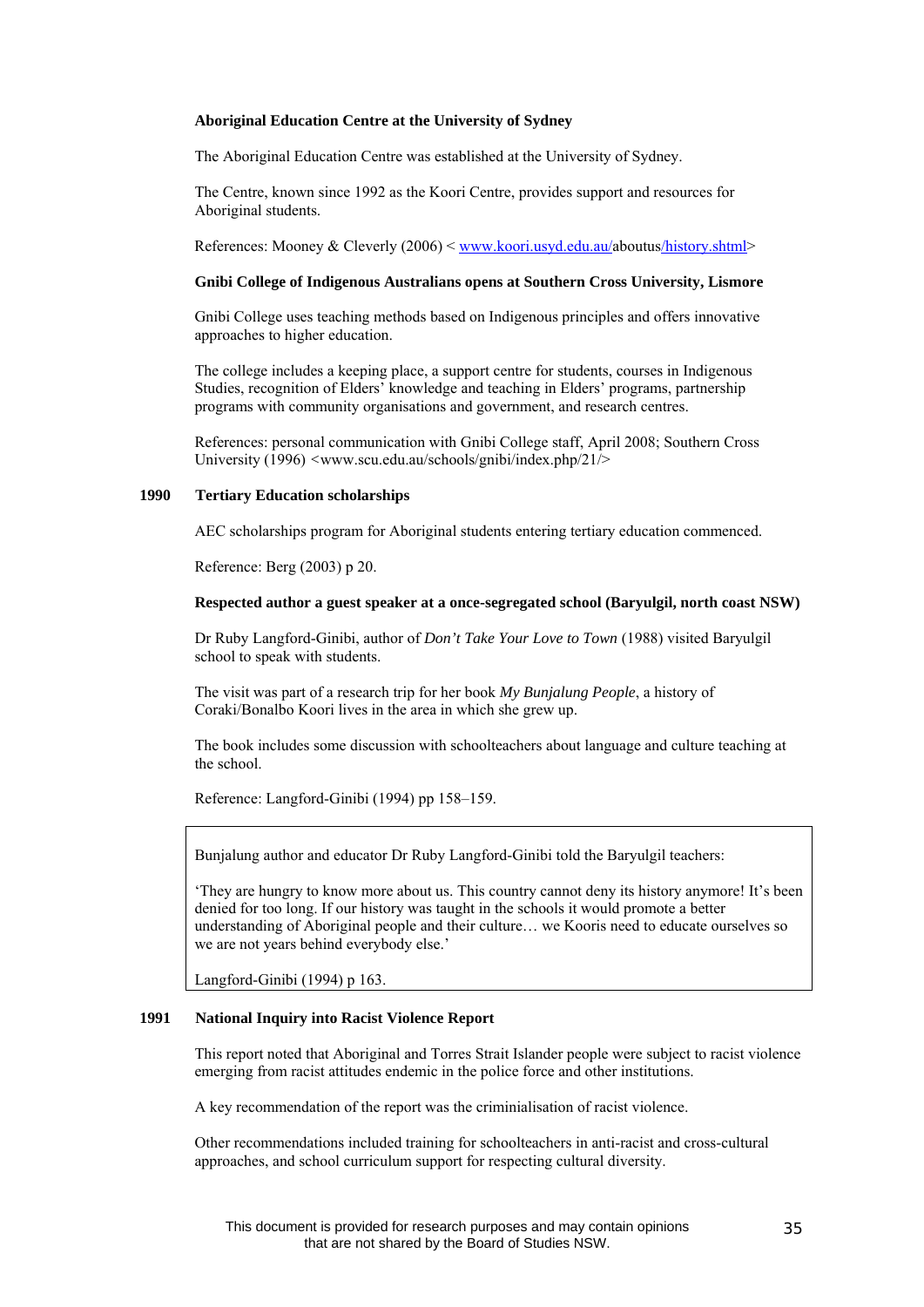An information kit for Indigenous communities informing them of their rights, and guides for media workers were other outcomes.

References: O'Shane (1994); Craven (1999b) p 20.

#### **Deaths in Custody Royal Commission releases education recommendations**

The Royal Commission, which commenced in 1987, handed down its final report.

The report discussed Aboriginal people's experiences of segregated schooling and the continuing legacies and impact of this in relation to their over-representation in prisons.

- The Commission's education-based recommendations included:
- Aboriginal perspectives in curricula and consultation
- improving teacher education
- developing bridging pre-school programs
- increasing Aboriginal input in education
- providing further training.
- support for NATSIEP strategies and approaches
- financial assistance to enable students' participation in education
- recognition of the importance of Aboriginal Education Workers.

These national findings influenced reforms to NSW education policies.

Reference: Royal Commission into Deaths in Custody (1991) Chapter 33.

#### **Pemulwuy Community High School opens in Sydney**

This independent Aboriginal school opened in Newtown, Sydney.

It was based on Indigenous principles of education.

Pemulwuy Community High closed in 1993.

References: Heiss & McCormick (2002); [<www.cityofsydney.nsw.gov.au/barani/timeline/timeline.htm](http://www.cityofsydney.nsw.gov.au/barani/timeline/timeline.htm)>; Matheson (1991); Plater et al (1994) p 209.

#### **1991 Aboriginal Studies offered as an elective at HSC level**

Studies have shown that the senior Aboriginal Studies course being offered is an incentive for Aboriginal students to continue their schooling beyond Year 10.

The Aboriginal Studies course is perceived by Aboriginal students to assist with the development and affirmation of their self-esteem and identity.

References: Wray et al (2005a), p 2; Wray et al (2005b) summary.

#### **Federal Council for Aboriginal Reconciliation formed**

Education was recognised by the federal government as a means to promote reconciliation.

Through education, a deeper understanding of Aboriginal and Torres Strait Islander history and contemporary cultures could be developed, assisting the process of reconciliation.

Reference: Craven (1999b) pp 19–20.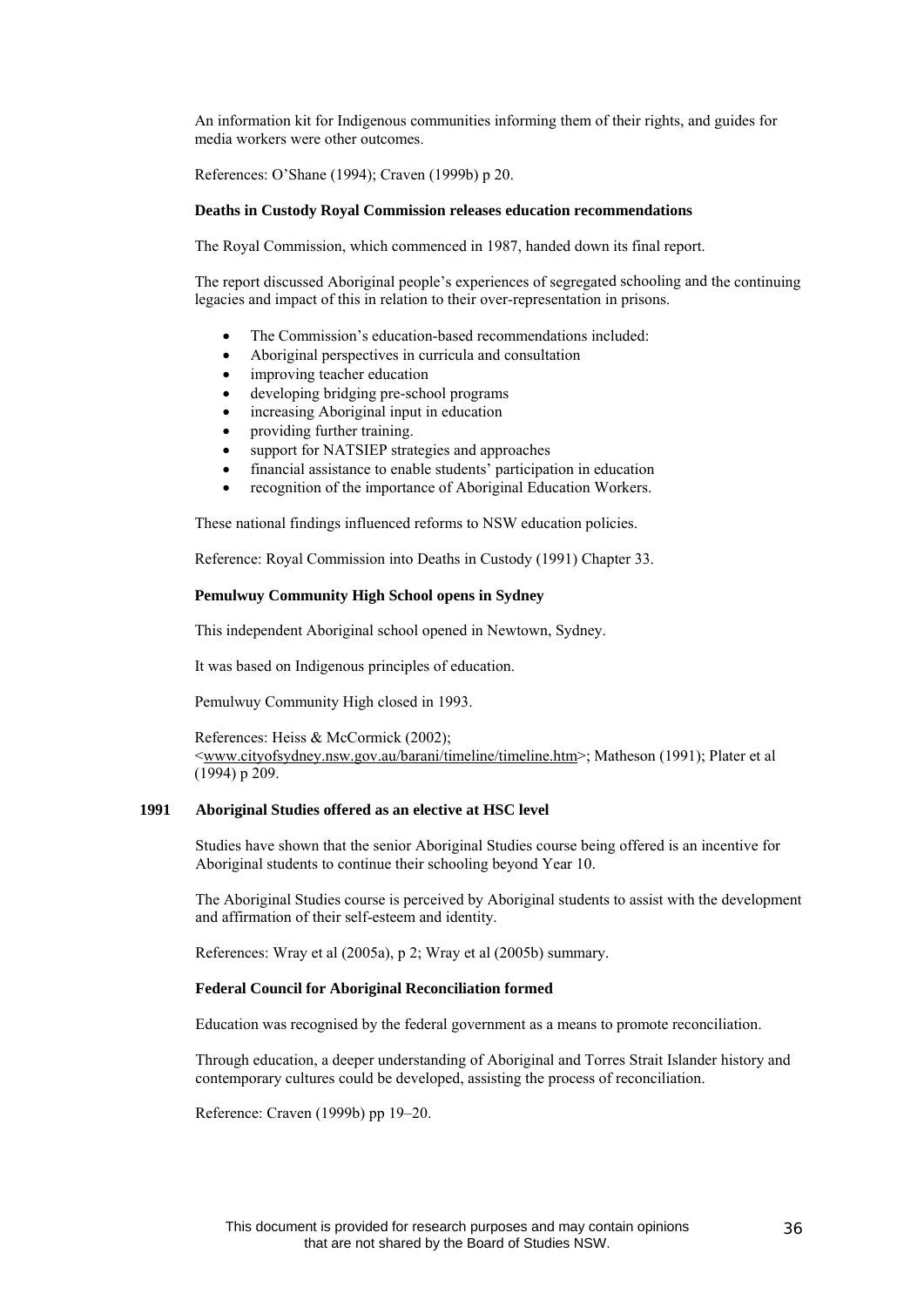#### **1992 The High Court Mabo decision**

The High Court Mabo decision dismissed the notion of *terra nullius*, recognising Murray Islanders' tenure system.

# **1993 WIPC:E (World Indigenous Peoples Conference: Education) conference held at Wollongong (South Coast)**

Wollongong hosted the World Indigenous Peoples Conference: Education, bringing together indigenous educators, researchers and students from around the globe.

WIPC:E is a forum for exchanging ideas, strategies and knowledge among diverse indigenous communities.

The first conference was held in Canada in 1987, followed by another in NZ in 1990.

The 2008 conference will be held in December in Melbourne.

Reference: WIPC:E (1993) <[www.halcyon.com/pub/FWDP/International/wipce.txt](http://www.halcyon.com/pub/FWDP/International/wipce.txt)>

# **1994 Aboriginal Studies for Years 7–10**

The Aboriginal Studies Years 7–10 Syllabus was introduced in NSW schools.

Reference: Parbury (1999) p 78.

# **1995 Revised policy for NSW Aboriginal education**

'All students-all staff-all schools' NSW Aboriginal Education Policy developed.

It focused on improving Aboriginal students' education as well as educating all students about Aboriginal Australians.

The policy was devised by the AECG and the Department of School Education Aboriginal Unit.

References: Parbury (1999) p 78; Parbury (2005) p 189; NSW AECG Inc & NSW DET(2004)

Lola Ryan who is involved in school and prison visits in Sydney explained the changes in education she has witnessed:

'Since I've been visiting the schools, I've seen big changes… In the past the Aboriginal child at school, especially high school, could have a bad time, but since Aboriginal culture has been included as part of the curriculum the schools seem to have changed for the better.'

Ryan (2003) p 21

#### **1995 National Education Policy**

The Ministerial Council on Employment Education Training and Youth Affairs (MCEETYA), a national partnership of Commonwealth, State and Territory governments developed a taskforce on Indigenous education and agreed upon national goals for schooling.

References: NSW AECG Inc and NSW DET (2004) p 9; Parbury (1999) p 79.

# **1996 High Court Wik Decision**

Recognition that co-existence of Aboriginal and non-Aboriginal people on pastoral lands did not necessarily extinguish native title.

# **Aboriginal education training for University of Newcastle teacher education students**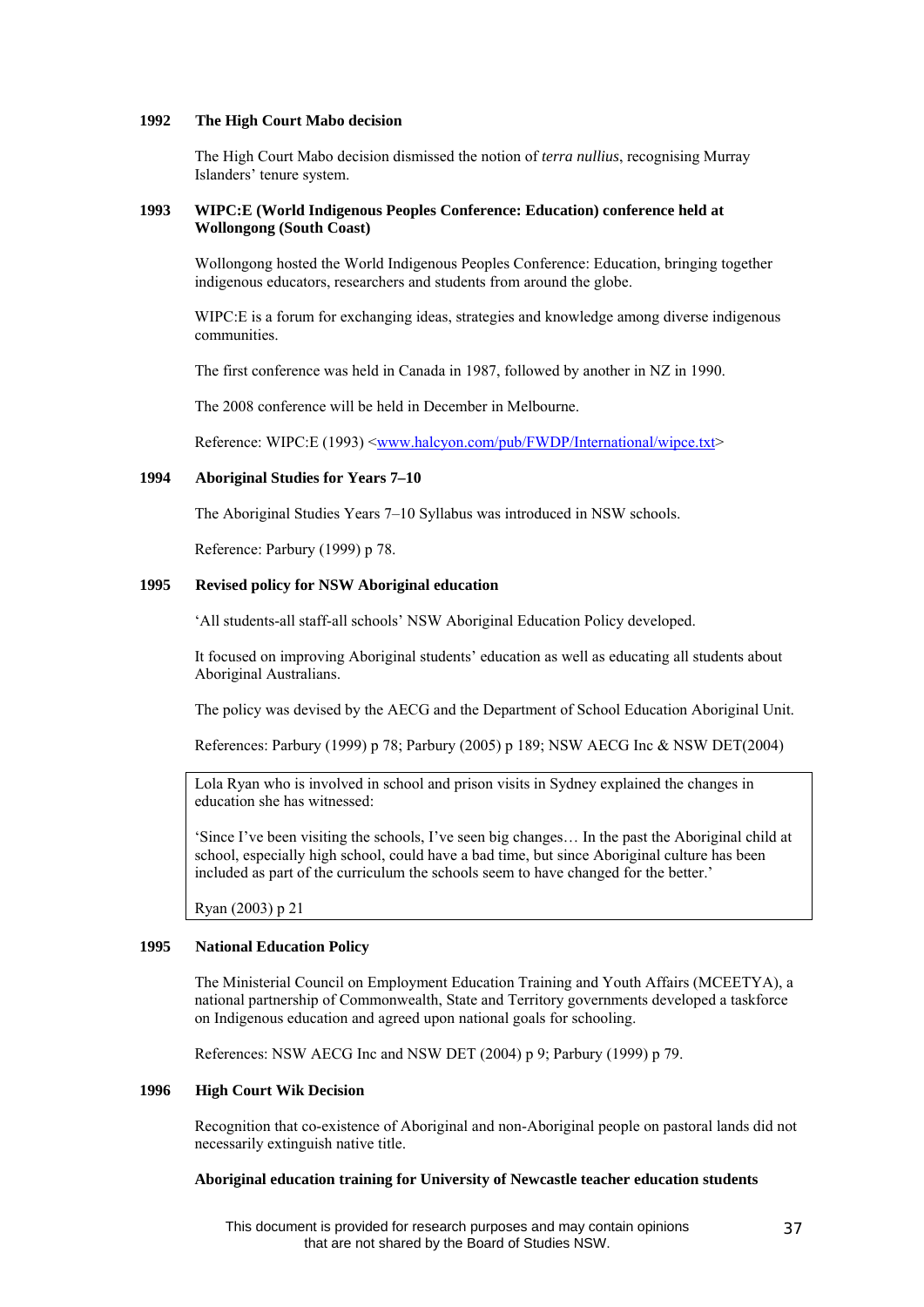An indigenous Higher Education Centre, Wollotuka, was established at University of Newcastle.

Wollotuka offered a compulsory Aboriginal Education Unit for all teacher education students within the Graduate Diploma of Education.

References: University of Newcastle Faculty of Arts and Education. (2006) [<www.newcastle.edu.au/school/aboriginal-studies/about/](http://www.newcastle.edu.au/school/aboriginal-studies/about/)>

# **Aboriginal Education Unit opened at Miller TAFE (Sydney)**

Robyn Williams and Merv Donovan co-ordinated the Miller Aboriginal Education Unit, which was established to promote and support training and education for indigenous students in western Sydney.

Williams was especially supportive of education for Aboriginal women, early childhood education and Aboriginal Studies.

References: *Liverpool Champion* (1996); Dixon (2004), p 12.

#### **1996 Educating teachers about Aboriginal students and Aboriginal Studies**

Teaching the Teachers: Indigenous Australian Studies Project of National Significance manuals for primary pre-service teachers were published.

This project was developed from 1991 onwards, to better equip teachers to teach Indigenous students and Aboriginal Studies in schools.

Subsequent studies have shown that such courses have had a positive impact in schools in increasing respect for ATSI cultures among students and teachers.

References: Craven (1999a); Craven (2005); Wray etal (2005a)

#### **1997 National Strategy for the Education of Aboriginal and Torres Strait Islander Peoples (NATSIEP) 1996–2002**

Revised NATSIEP agreement made across all levels of government involved in Aboriginal education.

A key agreed aim was to have all children leaving school able to read, write, spell and add.

References: NSW AECG Inc and NSW DET (2004).

#### **NSW Reconciliation Council formed**

The NSW Reconciliation Council was formed from the NSW State Reconciliation Committee, chaired by former teacher Linda Burney (Wiradjuri).

The NSW Reconciliation Council supported and promoted reconciliation initiatives involving communities and government.

Reference: NSW Reconciliation Council Inc.(no date) <nswrecon.com/about\_us/history.php>

#### **Bringing Them Home/'Stolen Generations' report released**

HREOC *Bringing them Home* report released.

This powerful report documented the policies of child removal and their impact on Aboriginal communities, families and individuals who were taken to Cootamundra, Kinchela and other training organisations.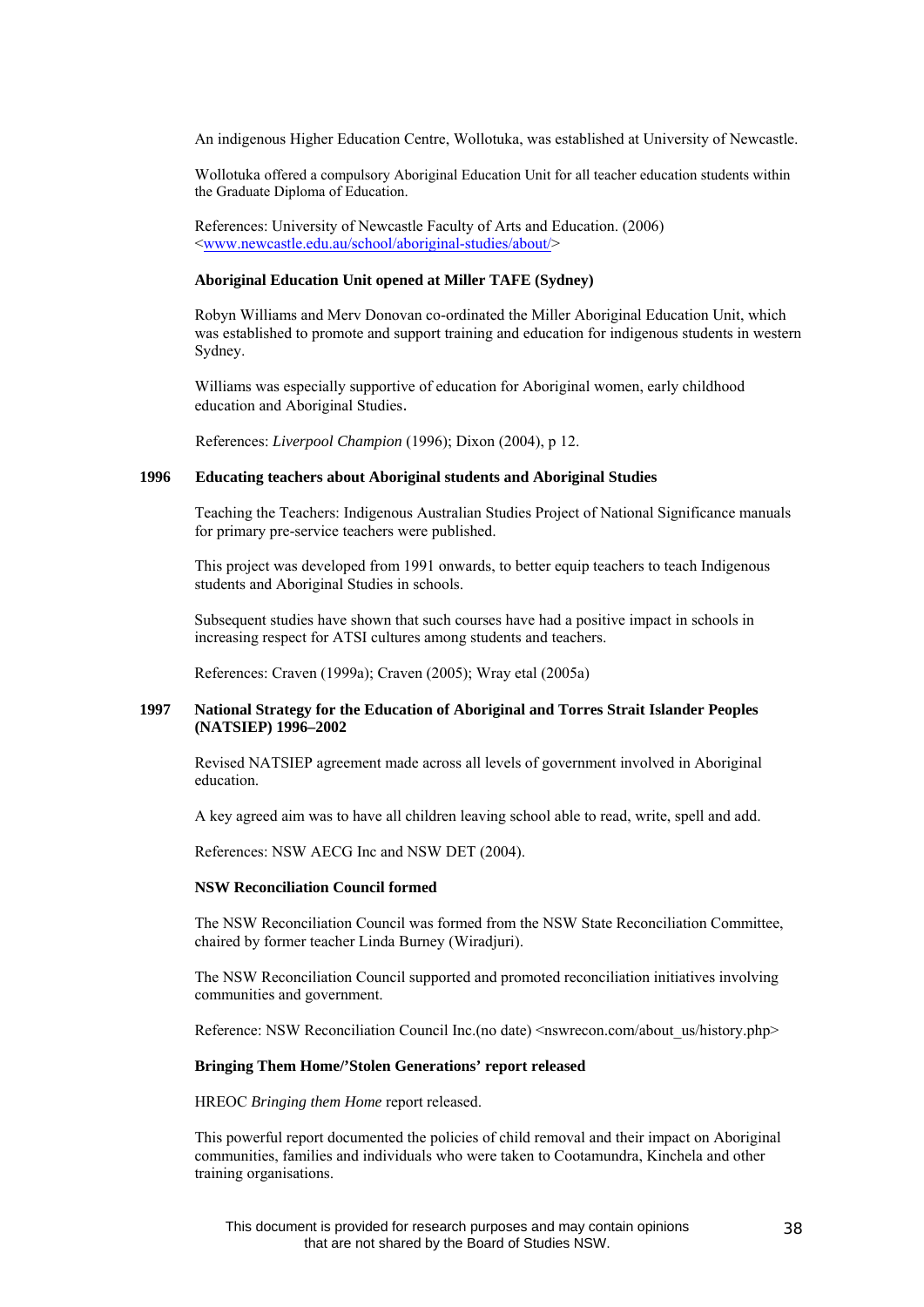Aboriginal people's experiences of cultural dislocation, health problems, trauma, racism and ongoing damage are evident in their testimony.

The report recommended that the history of child removal policies and the ongoing effects be included in school curricula.

Reference: HREOC (1997) [<www.hreoc.gov.au/social\\_justice/bth\\_report/report/index.html](http://www.hreoc.gov.au/social_justice/bth_report/report/index.html) >

# **1998 Sorry Day recognised in NSW schools**

Sorry Day activities commemorated in schools.

Sorry Day was recommended by *Bringing Them Home* as a public recognition of the harm caused by child removal policies and as a reconciliation/healing process.

References: Parbury (1999) p 86; HREOC (1997) [www.austlii.edu.au/au/special/rsjproject/sorry/](http://www.austlii.edu.au/au/special/rsjproject/sorry/)

# **1998 HSC Aboriginal Studies revised**

The Aboriginal Studies syllabus was revised to develop student knowledge and understanding of Aboriginal people's experiences both historical and contemporary.

Concepts of shared histories were also a central focus of the new Aboriginal Studies syllabus, which was revised along with other curricula across NSW at this time.

Reference: Wray etal (2005b), p 1.

# **1999 First NSW Croc Festival held at Moree (Northern NSW)**

Annual Croc Festivals bring Aboriginal and non-Aboriginal school students in remote areas together to perform and learn about health, sport and career options.

References: Parbury (2005) p 193; Global Rock Challenge (no date)<**[www.crocfestivals.org.au](http://www.crocfestivals.org.au/)**>

# **Teaching Aboriginal Studies resource available**

*Teaching Aboriginal Studies* was published.

This significant teaching resource emerged from extensive consultation, discussion and conferences held as part of the 'Teaching the Teachers' project.

Reference: Craven (1999a)

#### **2000 North coast pre-school programs**

The AEC's *Jarjum* program for pre-schoolers started at Cabbage Tree and Coraki Public (North coast NSW)

The program developed children's oral and literacy skills as preparation for school education.

Reference: Berg (2003) p 29.

#### **Reconciliation Events**

Broad support for reconciliation was demonstrated in a historic walk across the Harbour Bridge by Aboriginal and non-Aboriginal people, supported by the NSW Reconciliation Council.

Other state and territory capitals also held mass events.

Reference: NSWRC (no date) <[nswrecon.com/about\\_us/history.php](http://nswrecon.com/about_us/history.php)>

This document is provided for research purposes and may contain opinions that are not shared by the Board of Studies NSW.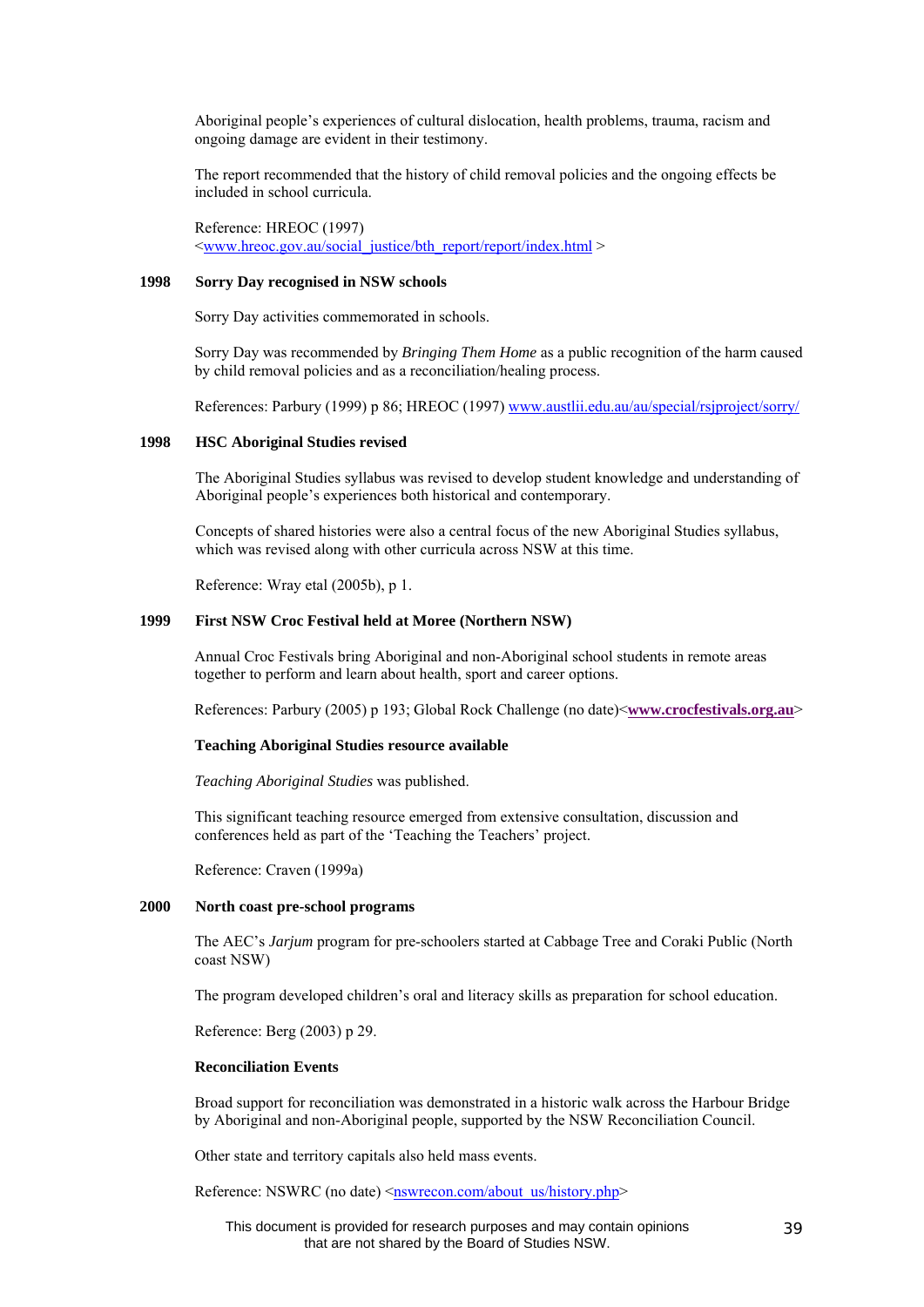# **National Indigenous English Literacy and Numeracy Training Strategy (NIELNS)**

NIELNS is a Commonwealth initiative to improve Indigenous students' participation and learning in reading, writing and numeracy skills.

Reference: DET (2000)<[www.dest.gov.au/schools/publications/2000/LNS.pdf>](http://www.dest.gov.au/schools/publications/2000/LNS.pdf)

# **2003 AEC secondary scholarships**

Secondary scholarships for Indigenous students in Years 8–9 were introduced by the AEC.

Reference: AEC (2005)[<www.aec.org.au/AboutTheAEC.aspx](http://www.aec.org.au/AboutTheAEC.aspx)>

#### **Aboriginal educator elected to NSW parliament**

Linda Burney (Wiradjuri) was the first Indigenous person to be elected to the NSW parliament.

Burney had been a teacher and was president of the AECG from 1988–98.

She was extensively involved in Aboriginal education initiatives, such as developing the NSW Aboriginal Education Policy.

Reference: Kovacic & Lemon (2005)< [www.womenaustralia.info/biogs/AWE1256b.htm](http://www.womenaustralia.info/biogs/AWE1256b.htm)>

### **2003–4 Review of Aboriginal Education**

An extensive examination of problems and strengths in education was conducted by DET and AECG.

It involved field trips around the state to meet with more than 4000 teachers, students, staff and community members.

The report recommendations included:

- strengthening policy, planning and implementation
- supporting quality teaching and learning
- strengthening the identities of Aboriginal students
- engaging Aboriginal students in learning especially through greater community involvement
- applying Aboriginal cultural knowledge
- collaborating in partnerships
- building community capacity in challenging racism
- developing Aboriginal leadership and accountability

Reference: DET & AECG (2004) <https://www.det.nsw.edu.au/reviews/aboriginaledu/the\_report.htm>

#### **2004 Maths and literacy programs developed by Aboriginal Education Unit, DET**

Several maths and literacy development programs designed to suit community cultural contexts and to develop student abilities were developed.

Reference: DET (2004)

[<www.aboriginaleducation.nsw.edu.au/vet\\_programs/Teaching\\_and\\_Learning\\_Resources.pdf>](http://www.aboriginaleducation.nsw.edu.au/vet_programs/Teaching_and_Learning_Resources.pdf)

# **Aboriginal Language Programs: sharing experiences**

Schools such as Broulee, Vincentia (south coast NSW), Lightning Ridge Central, Forbes North, St Joseph's Walgett (northern NSW) and Parkes High (south-western NSW) have developed Aboriginal language programs.

This document is provided for research purposes and may contain opinions that are not shared by the Board of Studies NSW.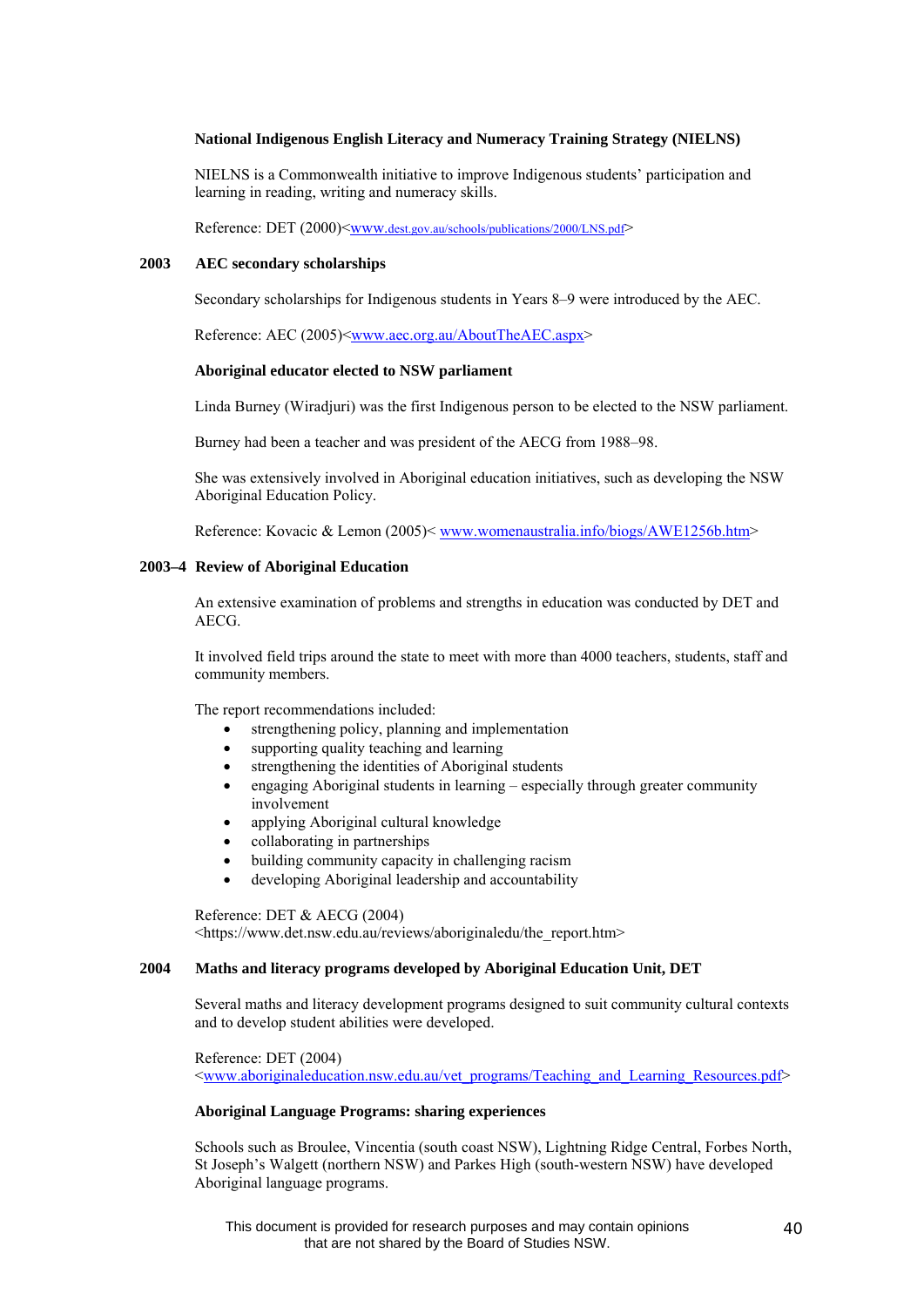They shared the lessons they had learnt through video, photos and other material online, to encourage and assist other teachers and communities to develop their own programs.

Reference: BOS (2004)< [ab-ed.boardofstudies.nsw.edu.au/>](http://ab-ed.boardofstudies.nsw.edu.au/).

#### **2005 Aboriginal Languages syllabus for NSW schools & a Language Resource Centre opens**

Aboriginal Languages Resource Centre was established.

NSW Aboriginal Languages syllabus from Kindergarten to Year10 introduced by the Board of Studies NSW and the NSW Department of Education.

Language revival and teaching are important ways of keeping culture, identity and expression alive.

The syllabus focuses on students gaining language skills, studying languages as systems and understanding the relationship between land, language, culture and identity.

The NSW Department of Aboriginal Affairs supported the development of language programs in jails and detention centres.

A disproportionate number of Aboriginal people spend time in prison, making it a key area for education programs.

References: DAA (2004)<<u>www.daa.nsw.gov.au/policies/langpolicy.html</u>>; Poetsch (2003)<[www.fatsil.org/VOTL/Articles/25-3.htm>](http://www.fatsil.org/VOTL/Articles/25-3.htm)

Uncle Stan Grant Snr, a founder of the Wiradjuri Language Development Centre stated:

'This will increase children's self-esteem and sense of identity and help them understand who they are and where they come from. Their language is their country. Language belongs to the land, it is who you are.'

Reference: Cited in Poetsch (2003)

# **2006 Expansion of Indigenous Language Programs**

46 language programs were operating in NSW schools in 10 languages: Bundjalung, Dharawal/Dhurga, Dharug, Gamilaraay/ Yuwaalaraay/Yuwaalayaay, Gumbaynggirr, Ngiyampaa/ Ngemba, Dunghutti–Thungutti, Wadi-wadi, Wangkumarra and Wiradjuri.

Reference: Aboriginal Languages Research and Resources Centre (NSW) (2006) [<www.alrrc.nsw.gov.au/pages.asp?page=&pubid=102&issid=109&artid=226&pgid=206>](http://www.alrrc.nsw.gov.au/pages.asp?page=&pubid=102&issid=109&artid=226&pgid=206)

# **Aboriginal Education Training Strategy**

This response to the 2003 review was designed to improve Aboriginal education to a level compatible with other students.

Reference: DET (2006) [<www.aboriginaleducation.nsw.edu.au/strategic\\_policies/index.html#strategy](http://www.aboriginaleducation.nsw.edu.au/strategic_policies/index.html#strategy)>

#### **Developing and valuing staff in Aboriginal education**

NSW DET Aboriginal Human Resources Development plan devised, which included strategies to retain staff, mentor future staff, provide development opportunities and educate all staff about Aboriginal cultures.

Reference: DET (2006)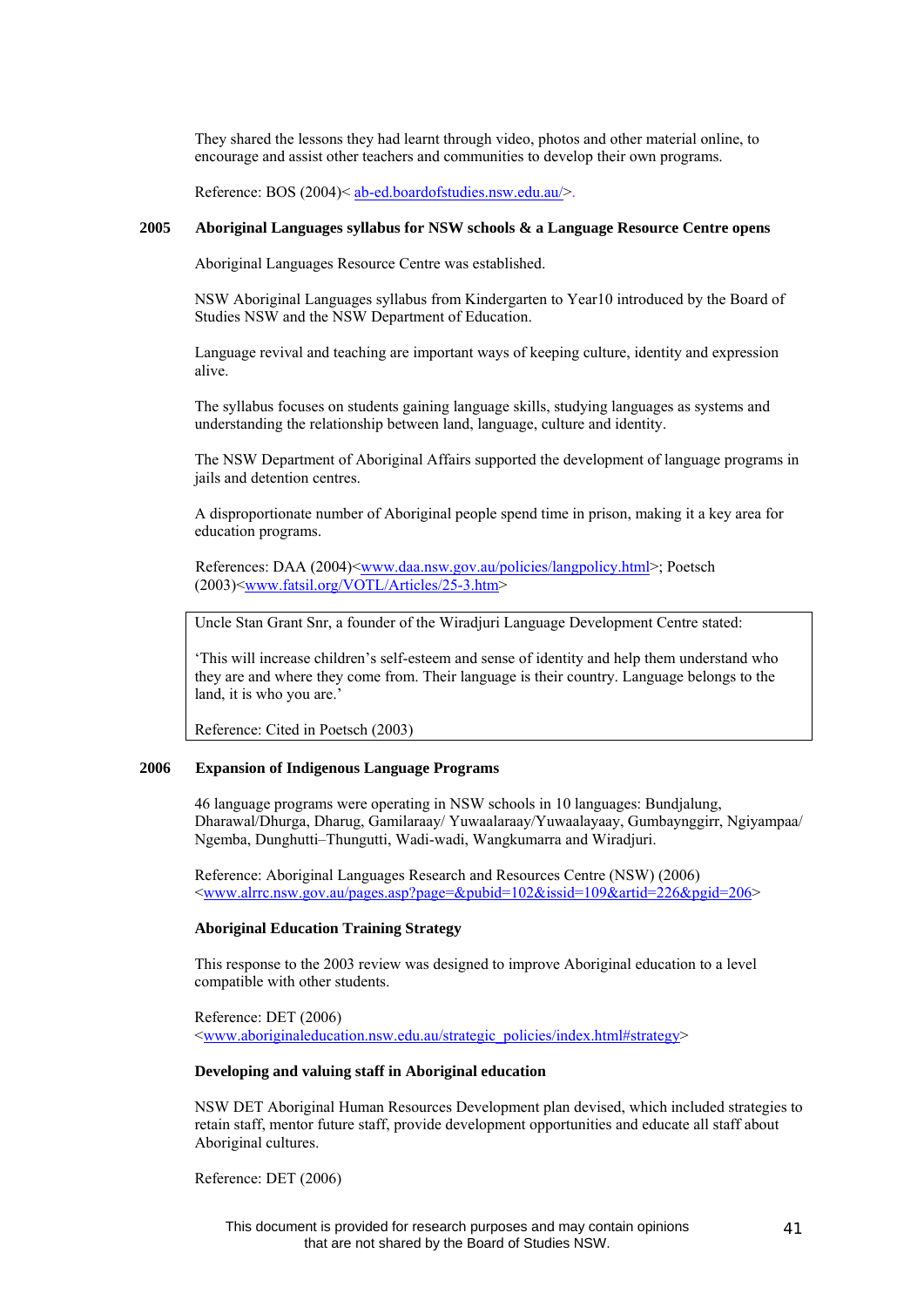# [<https://www.det.nsw.edu.au/media/downloads/strat\\_direction/corporate/ahrd/ahrd\\_bochure.pdf>](https://www.det.nsw.edu.au/media/downloads/strat_direction/corporate/ahrd/ahrd_bochure.pdf)

# **2007 Aboriginal education achievement awards**

The First *NSW Schools Nanga Mai Awards* were held.

The awards recognise achievements in Aboriginal education in New South Wales – for students, staff, community members, schools and other education employees.

Reference: DET (2007) <https://www.det.nsw.edu.au/awards/nanga\_mai.htm>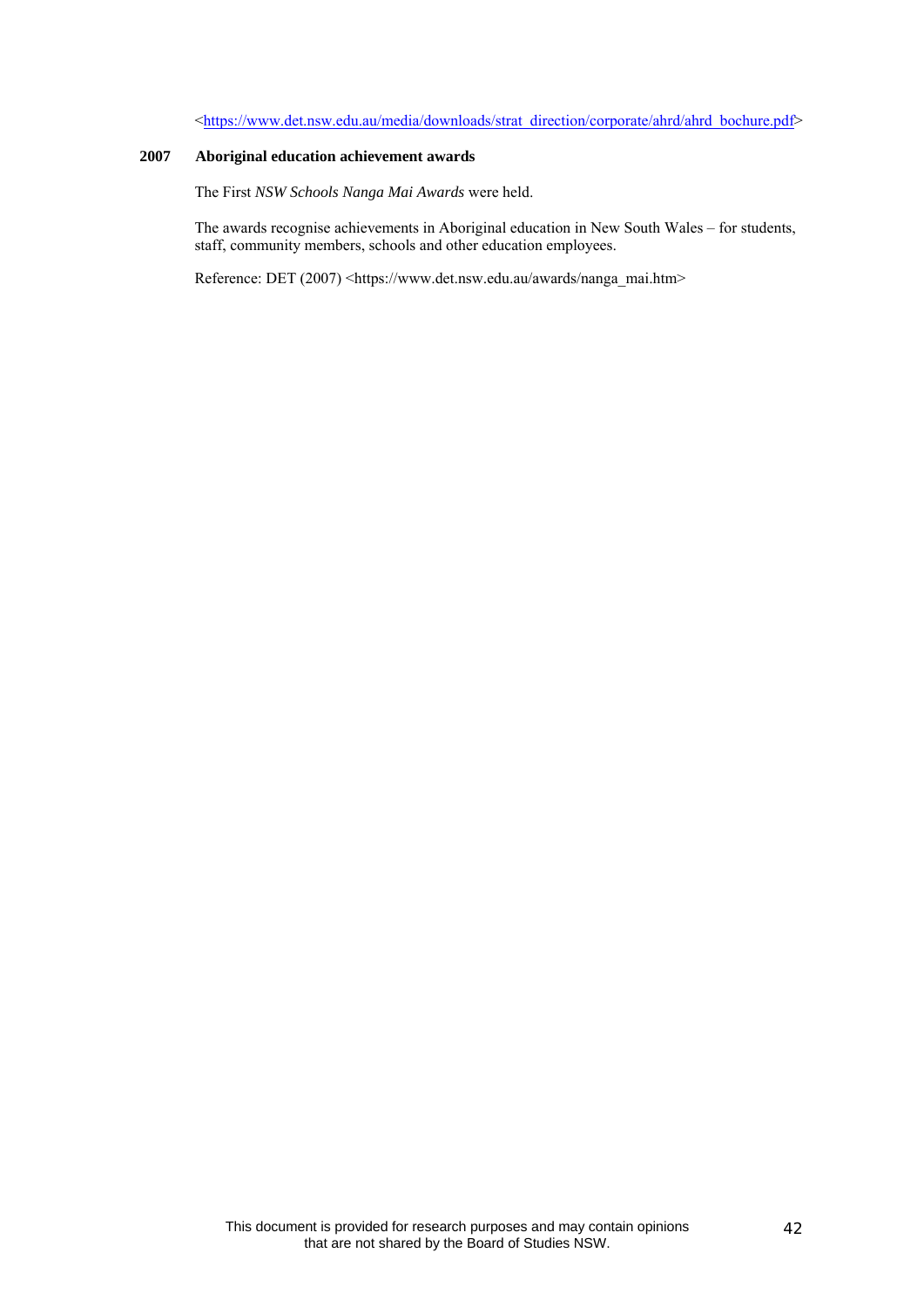# **Reference list**

# **Archival Records**

# **AIATSIS**

Curthoys, Ann (1965) Diary, in AIATSIS (2005) *Commemorating 40 Years of the Freedom Rides*  www1.aiatsis.gov.au/exhibitions/freedomride/start.htm

#### **State Records NSW**

- SRNSW, Department of Education, School files 1869–1979, NRS 3829 Gulargambone Aboriginal School 1876–1939, [5/16180.2]
- SRNSW, Department of Education School Files 1876–1979, NRS 3829, [5/16180.1] Gulargambone 1919–1939.
- SRNSW, Department of Education, Schools Files 1869–1979, NRS 3829 Nulla Nulla, 1876–1939, Administrative [5/17188.3]
- SRNSW, Department of Education, Schools Files 1869–1979 Nulla Creek Aboriginal School, NRS 3939, Administrative, Pre 1939 [5/17187.4]

# **Books**

- Mission Publications of Australia.(1968) *A Brief Historical Account of La Perouse School From its Foundation in 1868 to 1940*, La Perouse: Mission Publications of Australia.
- Attwood, Bain & Markus, Andrew. (1999) *The Struggle for Aboriginal Rights: a Documentary History*, Sydney: Allen & Unwin.
- Bandler, Faith. (1983) *The Time was Ripe: the Story of the Aboriginal Australian Fellowship 1956–1959,*  Sydney, Alternative Publishing Co.
- Barker, Jimmie. (1988) *The Two Worlds of Jimmie Barker*: *the Life of an Australian Aboriginal, 1900– 1972 as told to Janet Mathews* Revised edition. First published 1977, Canberra: Aboriginal Studies Press.
- Berg, Shirley, (2003) *Forty Years of Change 1963–2003: Aboriginal Education in NSW,* Sydney Aboriginal Education Council (NSW) Inc.
- Brook, J. and Kohen, J. L., (1991) *The Parramatta Native Institution and the Black Town: a History,*  Sydney*:* UNSW Press.
- Broome, Richard. (2001) *Aboriginal Australians: Black Responses to Non-Aboriginal Dominance, 1788– 2001*, Sydney: Allen & Unwin.
- Burnswood, Jan and Fletcher, Jim. (1980) *Sydney and the Bush: a Pictorial History of Education in New South Wales,* Sydney: NSW Department of Education.
- [Co-operative for Aborigines Ltd.](http://library.sl.nsw.gov.au/search/aCo-operative+for+Aborigines+Ltd./aco+operative+for+aborigines+ltd/-3,-1,0,B/browse) (2001) *Tranby Aboriginal College***,** Sydney: Co-operative for Aborigines Limited.
- Crawford, Evelyn. (1993) *Over My Tracks: a Remarkable Life,* Melbourne: Penguin.
- Craven, Rhonda. (ed) (1999a) *Teaching Aboriginal Studies,* Sydney: Allen & Unwin.

Davis-Hurst, Patricia. (1996) *Sunrise Station*, Taree: Patricia Davis-Hurst and Ray Hurst.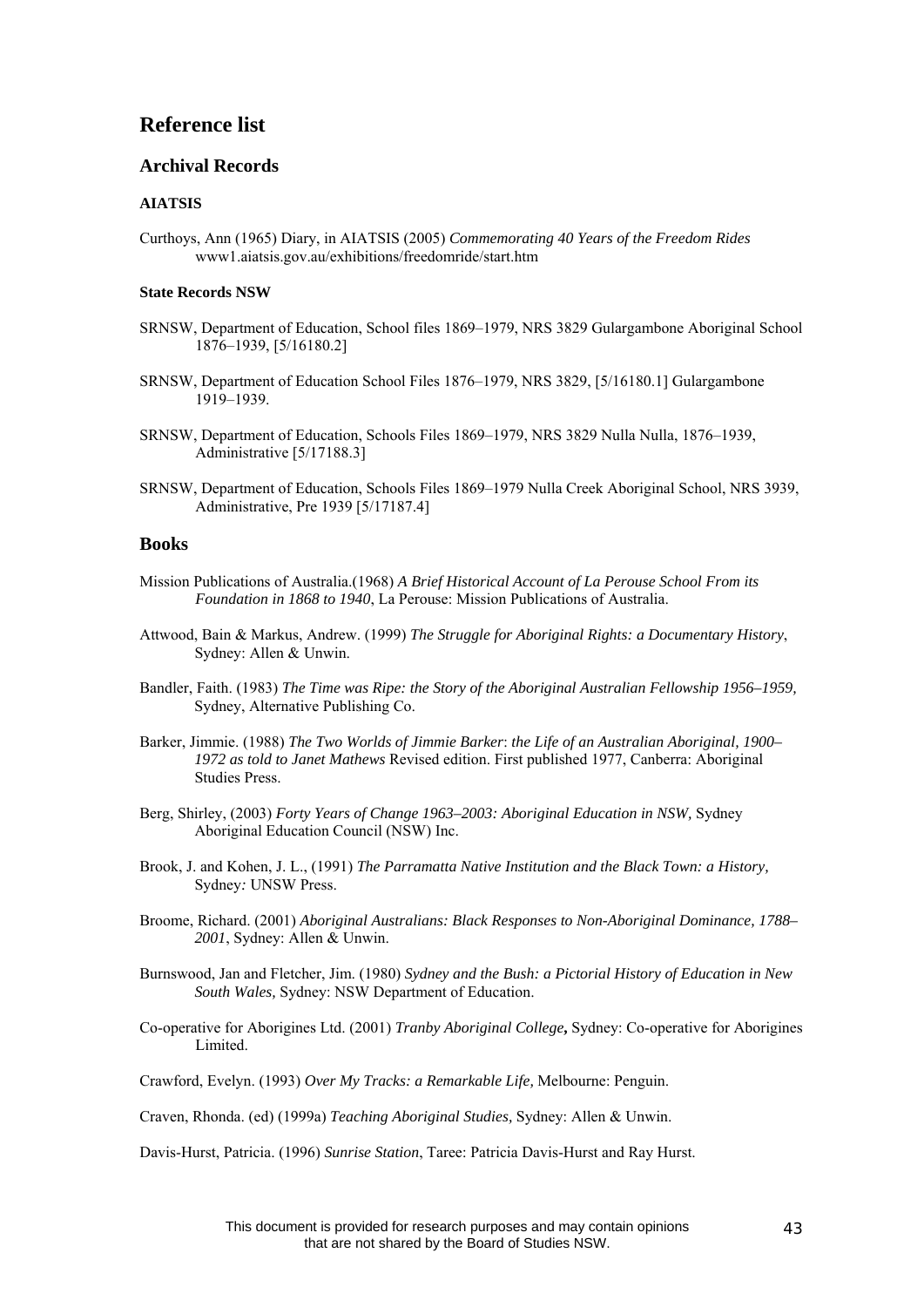- Edwards, Coral and Read, Peter. (1997) *The Lost Children: Thirteen Australians Taken from their Aboriginal Families Tell of the Struggle to Find their Natural Parents* originally published 1989, Sydney: Doubleday .
- Elphick, Beverley and Elphick, Don. (eds) (1997) *Kinchela Aboriginal Home and School: an Alphabetical Index of Students,* Canberra: Beverley and Don Elphick.
- Elphick, E. S. (1989) *The College on the Hill: a History of Armidale Teacher's College and Armidale College of Advanced Education, 1928–1989,* Armidale: Armidale College of Advanced **Education**
- Fletcher, J. J. (1989a) *Clean, Clad and Courteous: a History of Aboriginal Education in NSW,* Sydney, J. J. Fletcher.
- Fletcher, J. J. (1989b) *Documents in the History of Aboriginal Education in NSW,* Sydney: J. J. Fletcher.
- Flick, Isabel and Goodall, Heather. (2004) *Isabel Flick: the Many Lives of an Extraordinary Aboriginal Woman*, Sydney : Allen &Unwin.
- Goodall, Heather. (1996) *Invasion to Embassy: Land in Aboriginal Politics 1788–1988*, Sydney *:*Allen & Unwin and Black Books.
- [Horner, Jack](http://unicorn.aiatsis.gov.au/uhtbin/cgisirsi/DTeSzaxloL/SIRSI/322250009/18/X100/XAUTHOR/Horner,+Jack). (1994) *Bill Ferguson: Fighter for Aboriginal Freedom*, Canberra: Jack Horner. First published in 1974 as *Vote Ferguson for Aboriginal Freedom*, Sydney: Australian and New Zealand Book Co.
- Horton, David. (ed). (1994) *The Encyclopaedia of Aboriginal Australia: Aboriginal and Torres Strait Islander History, Society and Culture***,** Canberra: Aboriginal Studies Press for the Australian Institute of Aboriginal and Torres Strait Islander Studies.
- [Keed, Rita](http://search.informit.com.au.ezproxy.lib.uts.edu.au/search;search=pa=%2522Keed,%20Rita%2522) & McKeown, Brian. (1990) *A History of Peak Hill Central School 1890–1990: One Hundred Years of Education*, Peak Hill: Brian McKeown & Peak Hill Public School.
- Langford-Ginibi, Ruby. (1994) *My Bunjalung People*, Brisbane: University of Queensland Press
- Lalor, Myles with Beckett, Jeremy. (2000) *Whereever I Go: Myles Lalor's 'Oral History'* edited with introduction and afterward by Jeremy Beckett, Melbourne: Melbourne University Press.
- Moran, Charles Harold as told to Glennys Moran. (2004) *Talk Softly, Listen Well: Profile of Bundjalung Elder, Charles Moran*, Lismore: Southern Cross University Press.
- Neill, Norm. (1991) *Technically & Further: Sydney Technical College, 1891–1991*, Sydney: Hale & Iremonger.
- NPWS/Schilling, Kath. (2004), *Aboriginal Women's Heritage: Nowra*, Hurstville: Department of Environment and Conservation.

<[www.nationalparks.nsw.gov.au/npws.nsf/Content/aboriginal\\_womens\\_heritage\\_nowra](http://www.nationalparks.nsw.gov.au/npws.nsf/Content/aboriginal_womens_heritage_nowra)>

- NSW Department of Technical and Further Education. (1983) *Spanners, Easels and Microchips: a History of Technical and Further Education in NSW 1883–1983,* Sydney*:* NSW Council of Technical and Further Education
- O'Brien, John. (1987) *A Divided Unity: the Politics of NSW Teacher Militancy Since 1945***,** Sydney: Allen & Unwin
- Parbury, Nigel. (2005) *Survival: a History of Aboriginal Life in NSW*, revised edition. First published 1987, Sydney: NSW Department of Aboriginal Affairs.
- Partington, Gary. (1998) 'In those days it was that rough'; Aboriginal and Torres Strait Islander History and Education in Gary Partington (ed) *[Perspectives on Aboriginal and Torres Strait Islander](http://linus.lib.uts.edu.au/search?/apartington+g/apartington+g/1%2C3%2C11%2CB/frameset&FF=apartington+gary&3%2C%2C5)  [education](http://linus.lib.uts.edu.au/search?/apartington+g/apartington+g/1%2C3%2C11%2CB/frameset&FF=apartington+gary&3%2C%2C5)* Katoomba: Social Science Press, 1998 pp 27–54.

This document is provided for research purposes and may contain opinions that are not shared by the Board of Studies NSW.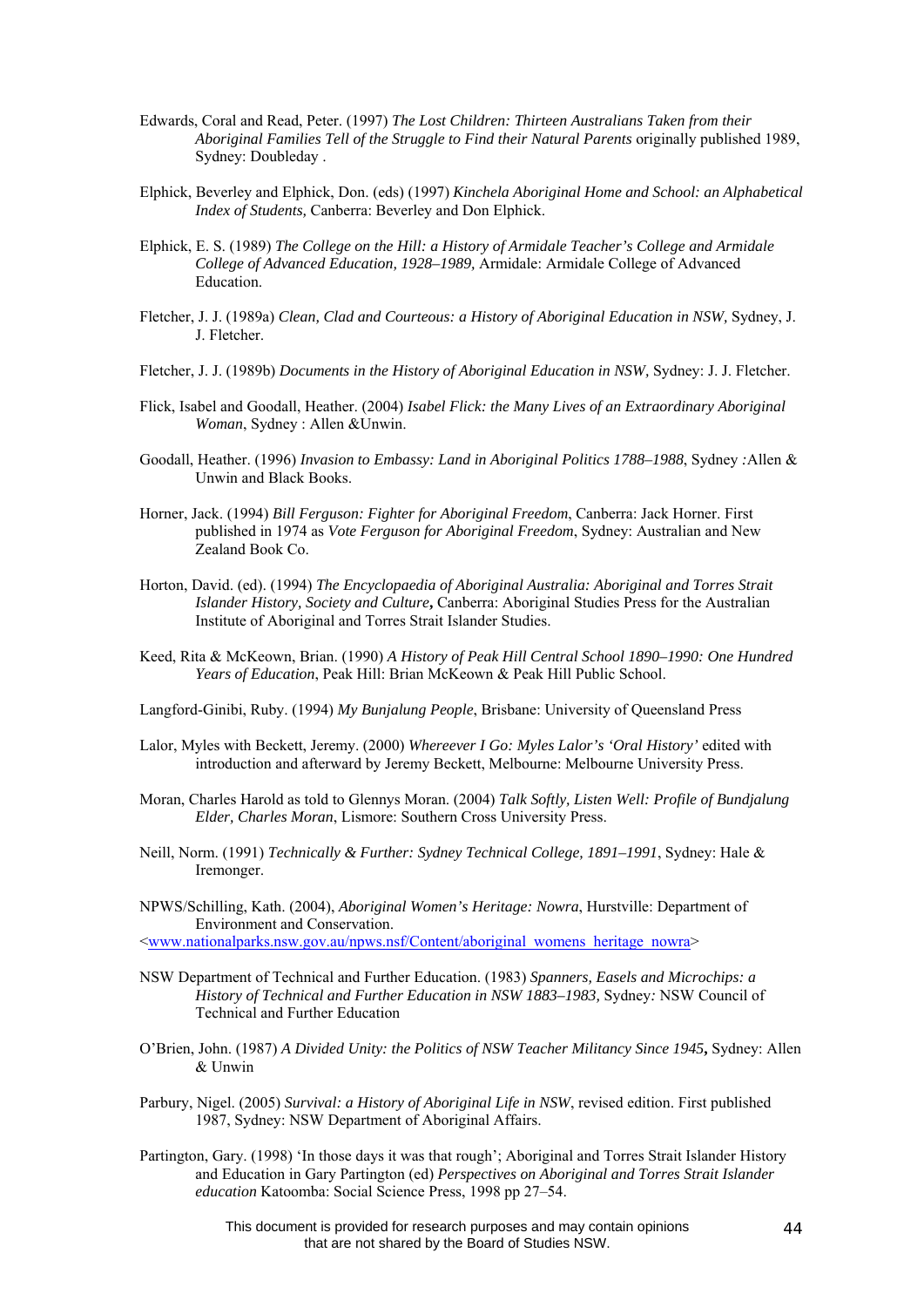Pattison, Allan. (1987) *TAFE in NSW: Past Acheivements and Future Prospects*, delivered to a Conference of Heads of School, Metropolitan Principals and Regional Directors, Sydney.

Perkins, Charles. (1975) *A Bastard Like Me: Charles Perkins*, Sydney: Ure Smith.

- Plater, Diana. (ed.) (1993) *Other Boundaries:Inner-City Aboriginal Stories*, Sydney: Bagnall Publications.
- Ramsland, John. (1986) *Children of the Back Lanes: Destitute and Neglected Children in Colonial NSW*, Sydney: UNSW Press.
- Read, Peter. (1984) *Down There With Me on the Cowra Mission: an Oral History of Erambie Aboriginal Reserve, Cowra, New South Wales*, Sydney: Pergamon Press with the assistance of the Aboriginal Arts Board of the Australia Council.
- Read, Peter. (2001) *Charles Perkins: a Biography*, Rev. ed. Ringwood: Harmondsworth/ Penguin.
- Read, Peter. (1982) *The Stolen Generations: the Removal of Aboriginal Children in New South Wales 1883 to 1969*, [Sydney], Government Printer, [1982?].
- Simon, Ella. (1978) *Through My Eyes*, Adelaide: Rigby.
- Tucker, Margaret. (1977) *If Everyone Cared: an Autobiography of Margaret Tucker*, new edition, London: Grosvenor, 1983.
- Tranby Co-operative for Aborigines. (1986) *The Meeting Tree:We Work Together to Live*, Sydney: Tranby Aboriginal Co-operative College Glebe.
- Goldman, Bernard and Garvey, Gail (c.2006)*Celebrating 20 years: Aboriginal and Torres Strait Islander Medical Education*, University of Newcastle.
- Valadian, Margaret.(1992) *Aboriginal Education Development or Destruction: the Issues and Challenges that Have to be Recognised*, Armidale: University of New England.
- Wright, Donald.(1992) *Looking Back: a History of the University of Newcastle*, Callaghan: University of Newcastle.

# **Journal articles and book chapters**

- Brady, Wendy. (1992) 'Warangesda: Aboriginal Community, Education and the State' presented at the Australian and New Zealand History of Education Society 21st Annual Conference Proceedings, St. Mark's College, Adelaide, *ANZHES*, 1992, Vol. 1, pp 85–109.
- Brady, Wendy. (1984) 'We Fought!: Aboriginal Young Women in The Cootamundra Home: 1950–1969' St. Hildas College, University of Melbourne, Australian and New Zealand History of Education Society Thirteenth Annual Conference Proceedings.
- Behrendt, Larissa (1996) At the Back of the Class, at the Front of the Class: Experiences as an Aboriginal Student and Teacher' in *[Women, Culture and Universities : a chilly climate? : national](http://linus.lib.uts.edu.au/search?/Xwomen+and+universities&searchscope=3&SORT=D/Xwomen+and+universities&searchscope=3&SORT=D&SUBKEY=women%20and%20universities/1%2C46%2C46%2CB/frameset&FF=Xwomen+and+universities&searchscope=3&SORT=D&2%2C2%2C)  [conference on the effect of organisational culture on women in universities, 19 and 20 April,](http://linus.lib.uts.edu.au/search?/Xwomen+and+universities&searchscope=3&SORT=D/Xwomen+and+universities&searchscope=3&SORT=D&SUBKEY=women%20and%20universities/1%2C46%2C46%2CB/frameset&FF=Xwomen+and+universities&searchscope=3&SORT=D&2%2C2%2C)  [1995 : conference proceedings](http://linus.lib.uts.edu.au/search?/Xwomen+and+universities&searchscope=3&SORT=D/Xwomen+and+universities&searchscope=3&SORT=D&SUBKEY=women%20and%20universities/1%2C46%2C46%2CB/frameset&FF=Xwomen+and+universities&searchscope=3&SORT=D&2%2C2%2C);* University of Technology, Sydney Women's Forum.
- [Brady, Wendy.](http://search.informit.com.au.ezproxy.lib.uts.edu.au/search;search=pa=%2522Brady,%20Wendy%2522)(2006)'Unthinkable Aspirations',*Meanjin* Vol. 65, no. 1, pp 219–226.
- [Bridges, Barry John.](http://unicorn.aiatsis.gov.au/uhtbin/cgisirsi/A5pDOqpy7d/SIRSI/322250009/18/X100/XAUTHOR/Bridges,+Barry+John) (1968) 'Aboriginal Education in Eastern Australia (N.S.W.) 1788–1855', *Australian Journal of Education*, v.12, no.3; pp 225–243.
- Courtney, Fay. (1984) 'Profile: Betty Wright Aboriginal Teachers Aide', *The Aboriginal Child at School*, v12,n5 October–November, pp 3–6.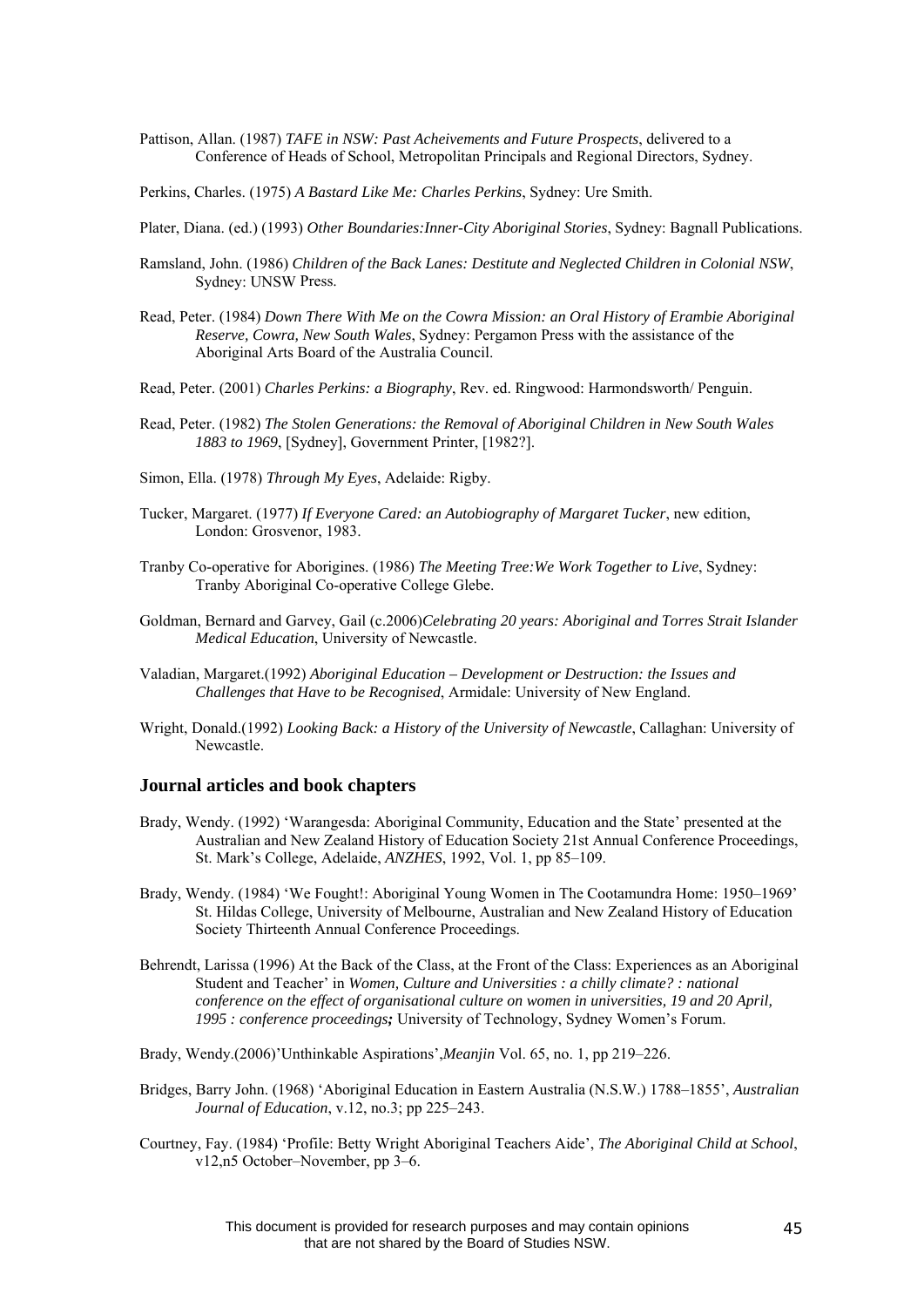- Craven, Rhonda (1999b) 'Aboriginal Studies: a National Priority', in Rhonda Craven (ed) *Teaching Aboriginal Studies,* Sydney: Allen & Unwin.
- Craven, Rhonda (2005) 'Turning Points in Indigenous Education: New Findings that Can Really Make a Difference and Implications for the Next Generation of Indigenous Education Research' AARE 2005 International Education Research Conference, UWS Parramatta.27 November –1 December 2005 compiled by PL Jeffrey, Melbourne: AARE.
- de Bruce, Lucy. (1993)'The Jumbunna Aboriginal Education Centre, UTS' in *Education Australia*, no. 22, p 31
- Dark, Eleanor.(1966) 'Bennelong (1764? 1813)', *Australian Dictionary of Biography*, v. 1, [Melbourne](http://www.mup.unimelb.edu.au/catalogue/0-522-84121-X.html)  [University Press](http://www.mup.unimelb.edu.au/catalogue/0-522-84121-X.html), pp 84–85.
- Duncan, Alan. (1997) 'A Short History of Aboriginal Education 1799 1950' *Aboriginal Studies in the Nineties: Visions and Challenges II* / [eds] Rhonda Craven and Nigel Parbury, Sydney, Aboriginal Studies Association, pp 192 – 199.
- Ellis, Bronwyn. (2001) Changing Emphases in Australian Indigenous Higher Education, *History of Education Review,* v.30, no.2, pp 55–72.
- Goodall, Heather. (1995) 'Assimilation Begins in the Home: the State and Aboriginal Women's Work as Mothers in New South Wales, 1900s to 1960s', *Labour History* n. 69, pp 75–101.
- Goodall, Heather.(1990) 'Saving the Children: Gender and the Colonisation of Aboriginal Children in NSW 1788–1990', *Aboriginal Law Bulletin*, pp 6–9.
- Gunson, Niel. (1967) 'Threlkeld, Lancelot Edward (1788 1859)', *Australian Dictionary of Biography*, Vo. 2, [Melbourne University Press,](http://www.mup.unimelb.edu.au/catalogue/0-522-84194-5.html) 1967, pp 528–530.
- Harris, John. (1976). Aboriginal Education in NSW: the Past, the Present and the Future [NSW]: a paper presented at the Conference for Teachers of Aboriginal Children, Nowra, May 1976.
- Heiss, Elsie. (2003) 'Keep Rekindling that Koori Flame' in *Steppin' Out and Speakin' Up,* Sydney: Older Women's Network NSW, pp 211–224.
- Langford-Ginibi, Ruby. (2003) 'I Call Myself an 'Edumacator' in Older Women's Network NSW *Steppin' Out and Speakin' Up,* Sydney: Older Women's Network NSW, pp 165–178.
- [McDaniel M](http://search.informit.com.au.ezproxy.lib.uts.edu.au/search;search=pa=%22McDaniel%20M%22); [Flowers R](http://search.informit.com.au.ezproxy.lib.uts.edu.au/search;search=pa=%22Flowers%20R%22)ick (1995) Adult Education and Indigenous Australians in Griff Foley (ed.) 'Understanding Adult Education and Training', 2nd ed., Sydney: Allen and Unwin , pp 253–266.
- Morgan, George. (2006) 'Memory and Marginalisation Aboriginality and Education in the Assimilation Era' *Australian Journal of Education*, vol 50, no 1, pp 40–49.
- Nakata, Martin. (2004a) 'Indigenous Australian Studies and the Higher Education' 2004 Biennial AIATSIS Wentworth Lecture.' Online paper at [www1.aiatsis.gov.au/exhibitions/wentworth/wentworthcontents.htm](http://www.aiatsis.gov.au/lbry/dig_prgm/wentworth/a352185_a.pdf)
- Newman, Thomas. (1999) 'Tranby Aboriginal College Educating for the Future', *Educating for the Future: the Collected Papers of the 9th Annual ASA Conference*, Sydney: Aboriginal Studies **Association**
- O'Shane, Patricia. (1994) 'Irene Moss: Federal Race Discrimination Commissioner, 10 December 1986– 31 May 1994', *Aboriginal Law Bulletin*, vol 21. [www.austlii.edu.au/au/journals/AboriginalLB/1994/21.html](http://www.austlii.edu.au/au/journals/AboriginalLB/1994/21.html)
- Parbury, Nigel. (1999) 'Aboriginal Education a History', in Rhonda Craven (ed) *Teaching Aboriginal Studies:* Sydney: Allen & Unwin.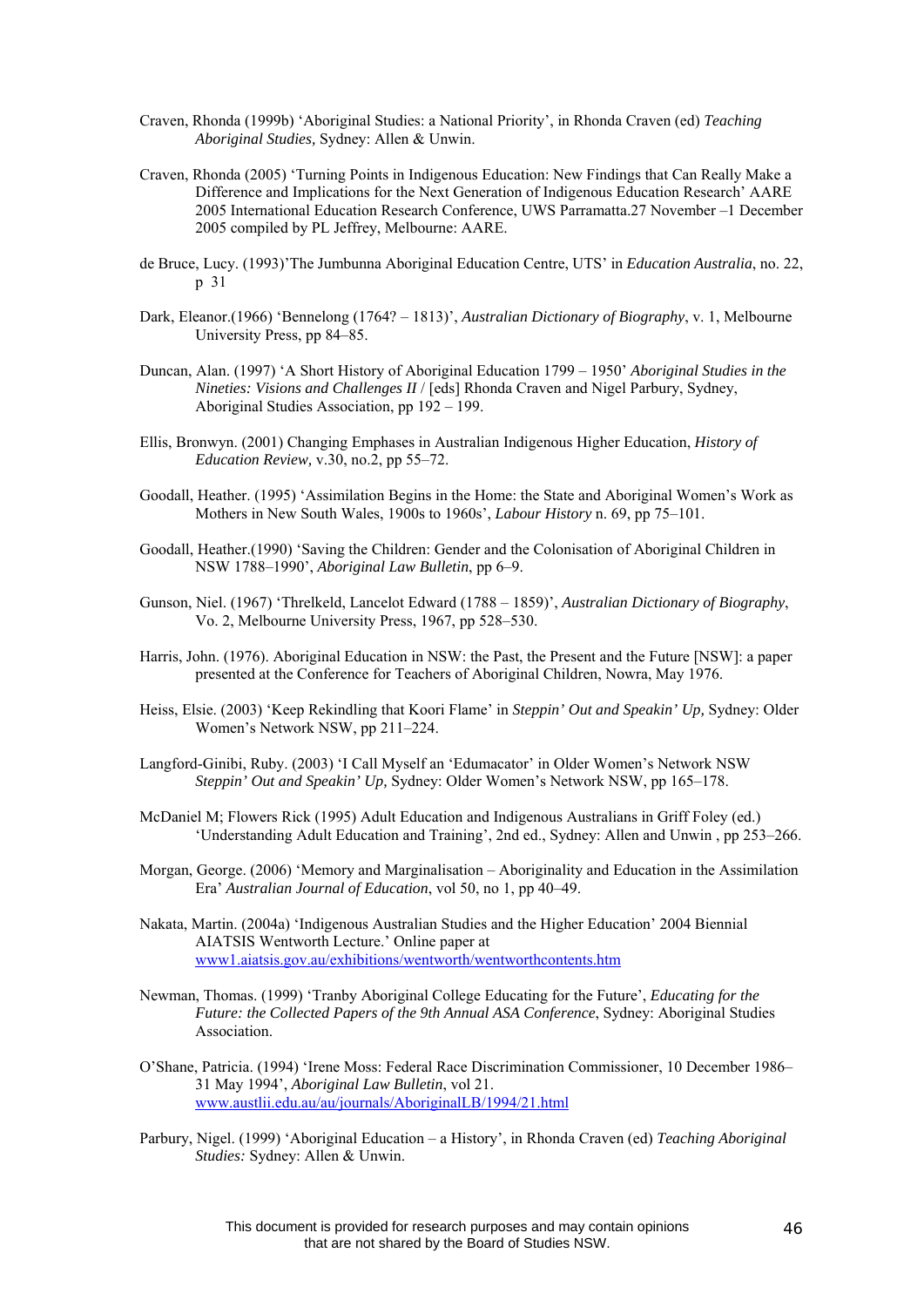- Poetsh, Susan. (2003) 'Reviving and Teaching Aboriginal Languages in Schools', *FATSIL Newsletter* vol 25, August, [www.fatsil.org/VOTL/Articles/25-3.htm](http://www.fatsil.org/VOTL/Articles/25-3.htm)
- Ramsland, John. (2004) 'Bringing up Harry Penrith: Injustice and Becoming Burnum Burnum the Formative Years of a Child of the Stolen Generation', *Education Research and Perspectives*, vol 31, no.2, pp 94–106.
- Ramsland, John. (2006) The Aboriginal School at Purfleet: a Case Study of the Segregation of Aboriginal Children in NSW, *History of Education Review*, v.35, n.1, pp 47–57.
- Read, Peter. (2006) 'Shelly's Mistake: the Parramatta Native Institution' in (eds) Martin Crotty and David Andrew Roberts, *The Great Mistakes of Australian History*, Sydney: UNSW Press, pp 32–47.
- Reid, Carol. (2000) 'Negotiating Identities: Indigenous Teacher Education in Western Sydney' in Jock Collins and Scott Poynting (eds) *The Other Sydney: Communities, Identities and Inequalities in Western Sydney*, Common Ground, Victoria. pp 199–220.
- Woodberry, Joyce (2003) Pushing the Barrow for Aboriginal Education in Older Women's Network (NSW) *Stepp.in' Out and Speakin' Up,* Sydney: Older Women's Network NSW, pp 149–164.
- Wray, Debra, Craven, Rhonda and Munns, Geoff. (2005a) 'The impact of the Higher School Certificate Aboriginal Studies Course : Aboriginal Students' Perceptions' in 'AARE 2005 International Education Research Conference: UWS Parramatta, [Conference of the Australian Association for Research in Education, 27 November – 1 December 2005] compiled by P. L. Jeffrey. Melbourne: Australian Association for Research in Education.
- Wray, Debra, Craven, Rhonda and Munns, Geoff (2005b) 'Making the Grade: the Impact of Policy on the HSC Aboriginal Studies Course' in 'AARE 2005 International Education Research Conference: UWS Parramatta, [Conference of the Australian Association for Research in Education, 27 November – 1 December 2005] compiled by P. L. Jeffrey. Melbourne: Australian Association for Research in Education.

# **Newspaper and magazine articles**

*Dawn*, (1963) October, 1963

*Dawn*, (1964a) February, 1964, p 14

*Dawn*, (1964b) November, 1964, p 2

*Dawn*, (1967) January, 1967, p 15

 $\mathcal{L}=\mathcal{L}^{\mathcal{L}}$ 

- *Dawn*, (1974) 'S.C. F. Pre-Schools in NSW', July–August, 1974, p 7
- *Dawn*, (1970) 'What is the Picture?', May, 1970, p 9

*Dawn*, (1972) 'Kirinari: a Place of Learning', *The Dawn*, July–Aug,1972, p 3

*Dawn*, (1973) *New Dawn,* July, 1973, p 14

- Dixon, Lee. (2004) 'Education Shields Life', *Liverpool Leader*, 21 July, 2004.
- *The Dubbo Dispatch* (1935) 'Aborigines at Brocklehurst / Black Children and the School / Position Explained', 1 July, 1935, p 1

*The Dubbo Dispatch* (1937) 'Protection of Aborigines / Mr W. Ferguson's Tour', 17 Sept, 1937, p 6

*Liverpool Champion* (1996) 'Koori Celebration Day Big Step Forward at TAFE'*,* 3 April, 1996.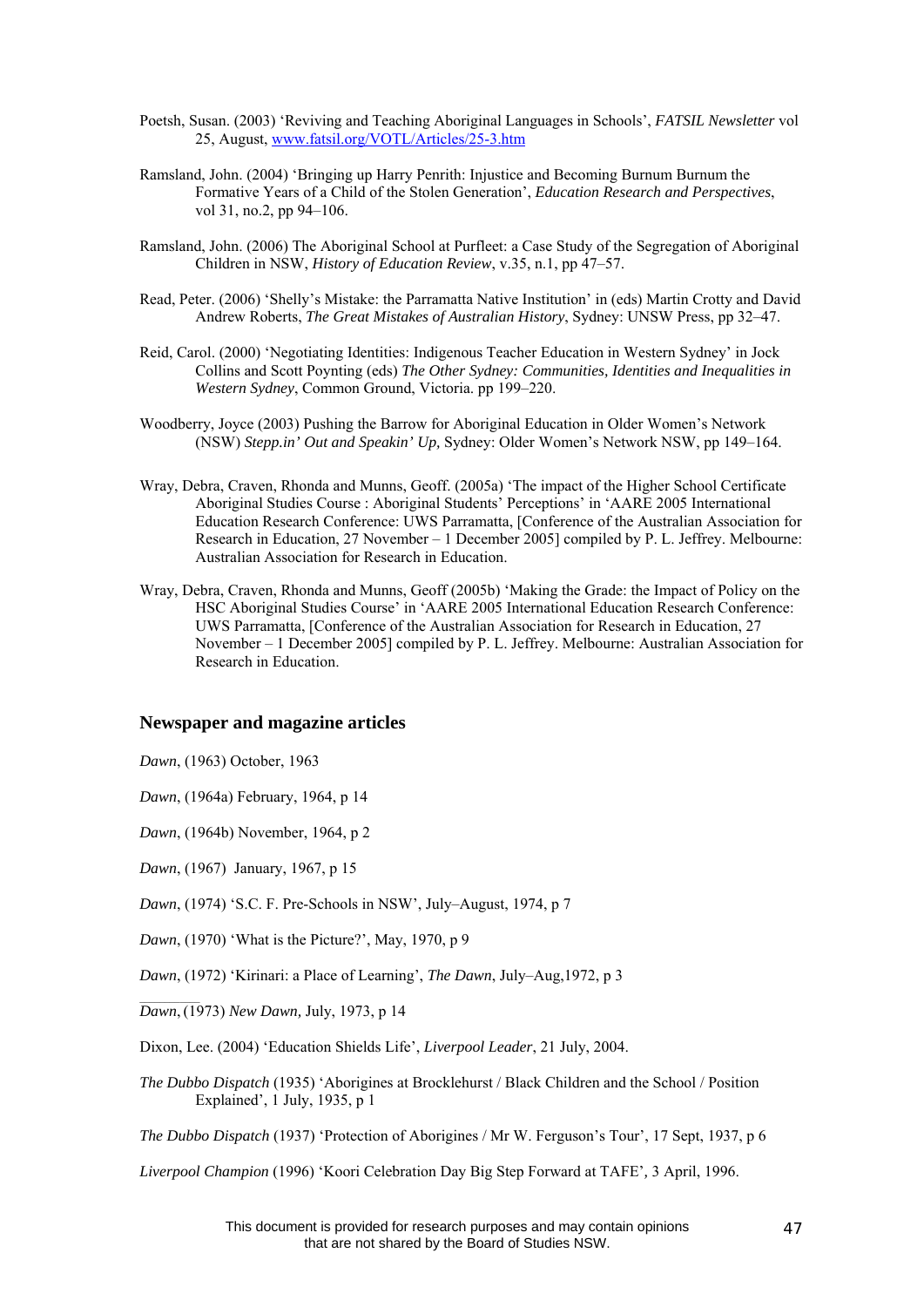Matheson, Angela. (1991) 'First Aboriginal High School, *Green Left Weekly*, 12 March, 1991  $\leq$ [www.greenleft.org.au/1991/4/1723](http://www.greenleft.org.au/1991/4/1723)>

*National Indigenous Times* (2006) 'Mourning the Passing of an Aboriginal Pioneer', Issue 117, 2 November, 2006.

*Pemulwuy* (2005) 'Remembering Aunty Joyce', Dec, 2005, p7 [www.nswaecg.com.au/webpages/files/PEMULWUY%202005.pdf](http://www.nswaecg.com.au/webpages/files/PEMULWUY%202005.pdf)

*WIPC:E newsletter* (1993) October, 1993, Wollongong, [www.halcyon.com/pub/FWDP/International/wipce.txt](http://www.halcyon.com/pub/FWDP/International/wipce.txt)

# **Reports**

Aborigines Protection Board, (1920) *Report of Board for the Protection of Aborigines*, for the period 1st February 1 January, 1919 to 30th June, 1920, NSW Legislative Assembly**.** 

Aborigines Welfare Board, (1948) *Annual Report of the Aborigines Welfare Board for the Year ending 30th June*, NSW Legislative Assembly.

DEST (2002) *National Report to Parliament on Indigenous Education and Training,* Canberra: DEST.

NSW Aboriginal Education Consultative Group Incorporated and NSW Department of Education and Training (2004) *The Report of the Review of Aboriginal Education: Yanigurra muya : ganggurrinyma yaarri guurulaw yirringin.gurra : Freeing the Spirit : Dreaming an Equal Future*, Sydney: NSW Aboriginal Education Consultative Group Incorporated and NSW Department of Education and Training.

<https://www.det.nsw.edu.au/reviews/aboriginaledu/index.htm>

Human Rights and Equal Opportunity Commission (HREOC). (1997) *Bringing Them Home Report* <[www.austlii.edu.au/au/special/rsjproject/rsjlibrary/hreoc/stolen/stolen18.html#Heading71>](http://www.austlii.edu.au/au/special/rsjproject/rsjlibrary/hreoc/stolen/stolen18.html#Heading71) <[www.hreoc.gov.au/social\\_justice/bth\\_report/report/index.html](http://www.hreoc.gov.au/social_justice/bth_report/report/index.html)> and Track the History: Timeline <[www.hreoc.gov.au/education/bth/timeline/index.htm#>](http://www.hreoc.gov.au/education/bth/timeline/index.htm)

Also includes personal narratives, teaching resources, curriculum links

Royal Commission into Aboriginal Deaths in Custody*.* (1991) 'Educating for the Future' Chapter 33 in Part F: The Underlying Issues: Directions for Change in *Final Report of the Royal Commission into Aboriginal Deaths in Custody,* [www.austlii.edu.au/au/special/rsjproject/rsjlibrary/rciadic](http://www.austlii.edu.au/au/special/rsjproject/rsjlibrary/rciadic)

# **Policy documents**

DEST. (2000) NIELNS

[www.dest.gov.au/sectors/indigenous\\_education/policy\\_issues\\_reviews/national\\_indigenous\\_english\\_litera](http://www.dest.gov.au/sectors/indigenous_education/policy_issues_reviews/national_indigenous_english_literacy_and_numeracy_strategy.htm) [cy\\_and\\_numeracy\\_strategy.htm](http://www.dest.gov.au/sectors/indigenous_education/policy_issues_reviews/national_indigenous_english_literacy_and_numeracy_strategy.htm)

Department of Education, Employment and Workplace Relations. (2007) *National Goals for Indigenous Education*

<[www.dest.gov.au/sectors/indigenous\\_education/policy\\_issues\\_reviews/national\\_goals\\_for\\_indi](http://www.dest.gov.au/sectors/indigenous_education/policy_issues_reviews/national_goals_for_indigenous_education.htm) [genous\\_education.htm>](http://www.dest.gov.au/sectors/indigenous_education/policy_issues_reviews/national_goals_for_indigenous_education.htm)

NSW Department of Aboriginal Affairs. (2004) *NSW Aboriginal Languages Policy*, available at [www.daa.nsw.gov.au/policies/langpolicy.html](http://www.daa.nsw.gov.au/policies/langpolicy.html) updated 08 Nov 2006

[NSW Department of School Education.](http://opac.library.usyd.edu.au/search/aNew+South+Wales.+Dept.+of+School+Education./anew+south+wales+dept+of+school+education/-3,-1,0,B/browse) (1996) *Aboriginal Education Policy*, Aboriginal Education Unit, Sydney: NSW Department of School Education.

NSW TAFE Commission. (1992) *Aboriginal Education and Training Policy,* Sydney: NSW TAFE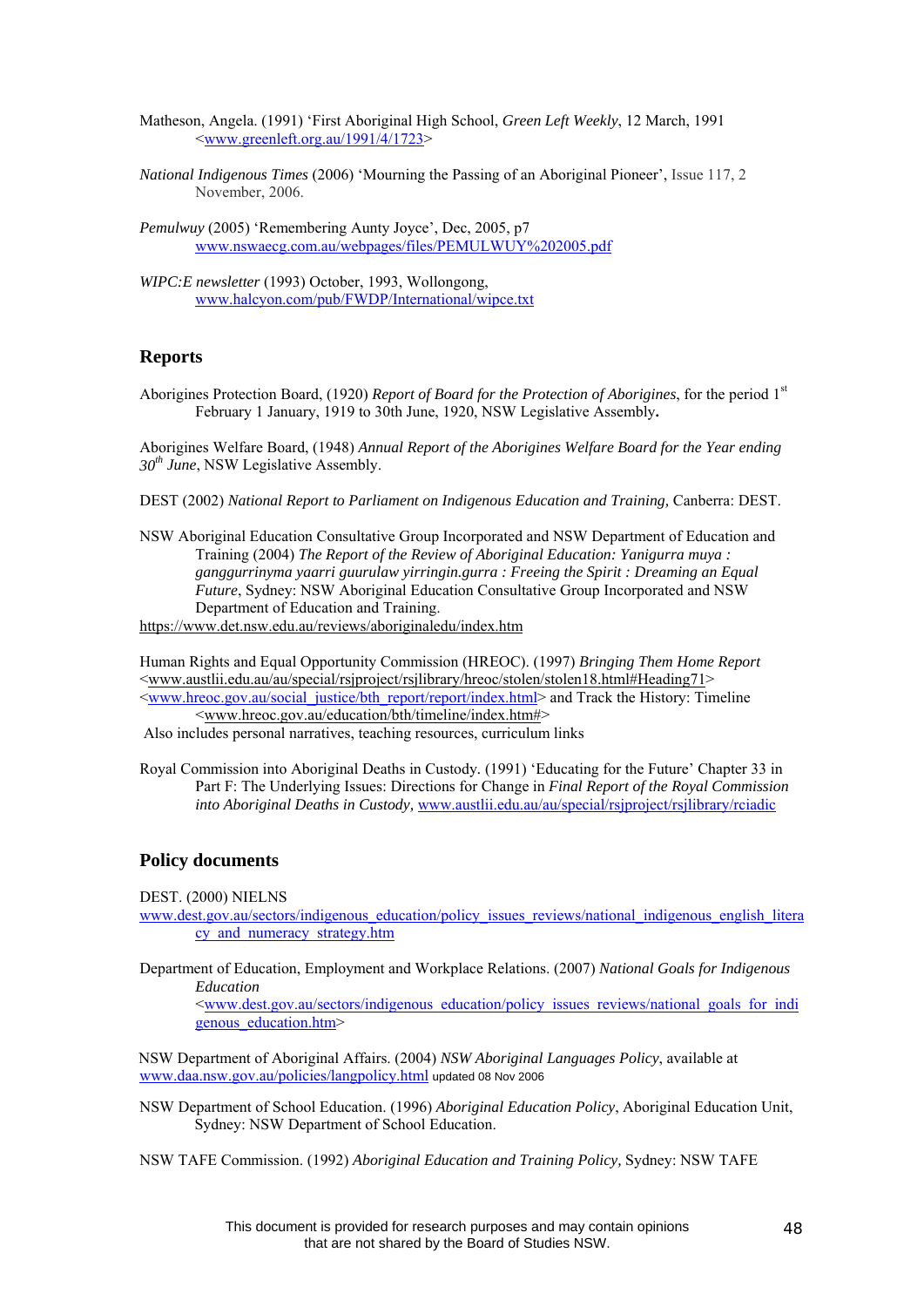NSW Aboriginal Education Training Directorate, AEDT. (2006) *Aboriginal Education and Training Strategy 2006–2008*  <[www.aboriginaleducation.nsw.edu.au/school\\_programs/index.html](http://www.aboriginaleducation.nsw.edu.au/school_programs/index.html)>

# **Web pages and websites**

Aboriginal Education Council. (2005) 'About Us' and 'History' <u>www.aec.org.au/</u> >

Aboriginal Languages Research and Resources Centre (NSW). (2006) <[www.alrrc.nsw.gov.au/pages.asp?page=&pubid=102&issid=109&artid=226&pgid=206](http://www.alrrc.nsw.gov.au/pages.asp?page=&pubid=102&issid=109&artid=226&pgid=206)>

- Global Rock Challenge. (no date) *Croc Festival Australia*: *History*  <[www.crocfestival.org.au/modules.php?op=modload&name=PagEd&file=index&topic\\_id=1&p](http://www.crocfestival.org.au/modules.php?op=modload&name=PagEd&file=index&topic_id=1&page_id=5) age  $id=5$
- Heiss, Anita & McCormack, Terri. (2002) *Barani: Indigenous History of Sydney City*, Sydney: City of Sydney Council < [www.cityofsydney.nsw.gov.au/barani/timeline/timeline.htm](http://www.cityofsydney.nsw.gov.au/barani/timeline/timeline.htm)>
- Heywood, Anne/National Foundation for Australian Women, (2002) *Margaret Valadian,* Australian Women Biographical Entry [Australian Women's Archives Project Web Site,](http://www.womenaustralia.info/) updated 14 December 2006

<[www.womenaustralia.info/biogs/IMP0213b.htm>](http://www.womenaustralia.info/biogs/IMP0213b.htm)

Kovacic Leonarda and Barbara Lemon /National Foundation for Australian Women. (2005) *Linda Burney*, Australian Women Biographical Entry, [Australian Women's Archives Project Web Site,](http://www.womenaustralia.info/) updated 24 March 2006.[www.womenaustralia.info/biogs/AWE1256b.htm](http://www.womenaustralia.info/biogs/AWE1256b.htm)

Mooney, Joanna and Cleverly, John. (2006) *History of the Koori Centre*, updated 18 Sept 2007, <[www.koori.usyd.edu.au/](http://www.koori.usyd.edu.au/aboutus/history.shtml)aboutus/history.shtml>

NMA(2007)Gordon Syron

[www.nma.gov.au/events/naidoc\\_week\\_2007/who\\_you\\_callin\\_urban\\_forum\\_program/speaker\\_go](http://www.nma.gov.au/events/naidoc_week_2007/who_you_callin_urban_forum_program/speaker_gordon_syron/) [rdon\\_syron/](http://www.nma.gov.au/events/naidoc_week_2007/who_you_callin_urban_forum_program/speaker_gordon_syron/)

- NSW Department of Aboriginal Affairs. (2001) *Aboriginal Affairs in NSW: a Short History* [<www.daa.nsw.gov.au/about/history.html](http://www.daa.nsw.gov.au/about/history.html),> Last updated 2006
- NSW Board of Studies. (2004) '*Aboriginal Education Contexts'*, <[http://ab](http://ab-ed.boardofstudies.nsw.edu.au/)[ed.boardofstudies.nsw.edu.au/](http://ab-ed.boardofstudies.nsw.edu.au/)>
- NSW Department of Education and Training. (2007) *NSW Schools Nanga Mai Awards,* updated 6 Feb 2008 <[www.det.nsw.edu.au/awards/nanga\\_mai.htm>](http://www.det.nsw.edu.au/awards/nanga_mai.htm)

NSW Reconciliation Council Inc. (no date) '*About Us* and *History'*, <http://[nswrecon.com/about\\_us/history.php](http://nswrecon.com/about_us/history.php)>

Southern Cross University (1996) *Gnibi College of Australian Indigenous Peoples,*  [www.scu.edu.au/schools/gnibi/index.php/21](http://www.scu.edu.au/schools/gnibi/index.php/21)

Tranby Aboriginal College. (no date) *About*, *History* and *Establishing Tranby College <*[www.tranby.edu.au/index.pl?page=2>](http://www.tranby.edu.au/index.pl?page=2)

University of Newcastle Faculty of Arts and Education. (2006) *About Wollotuka School of Aboriginal Studies*,< [www.newcastle.edu.au/school/aboriginal-studies/about/](http://www.newcastle.edu.au/school/aboriginal-studies/about/)>updated 23 March 2006